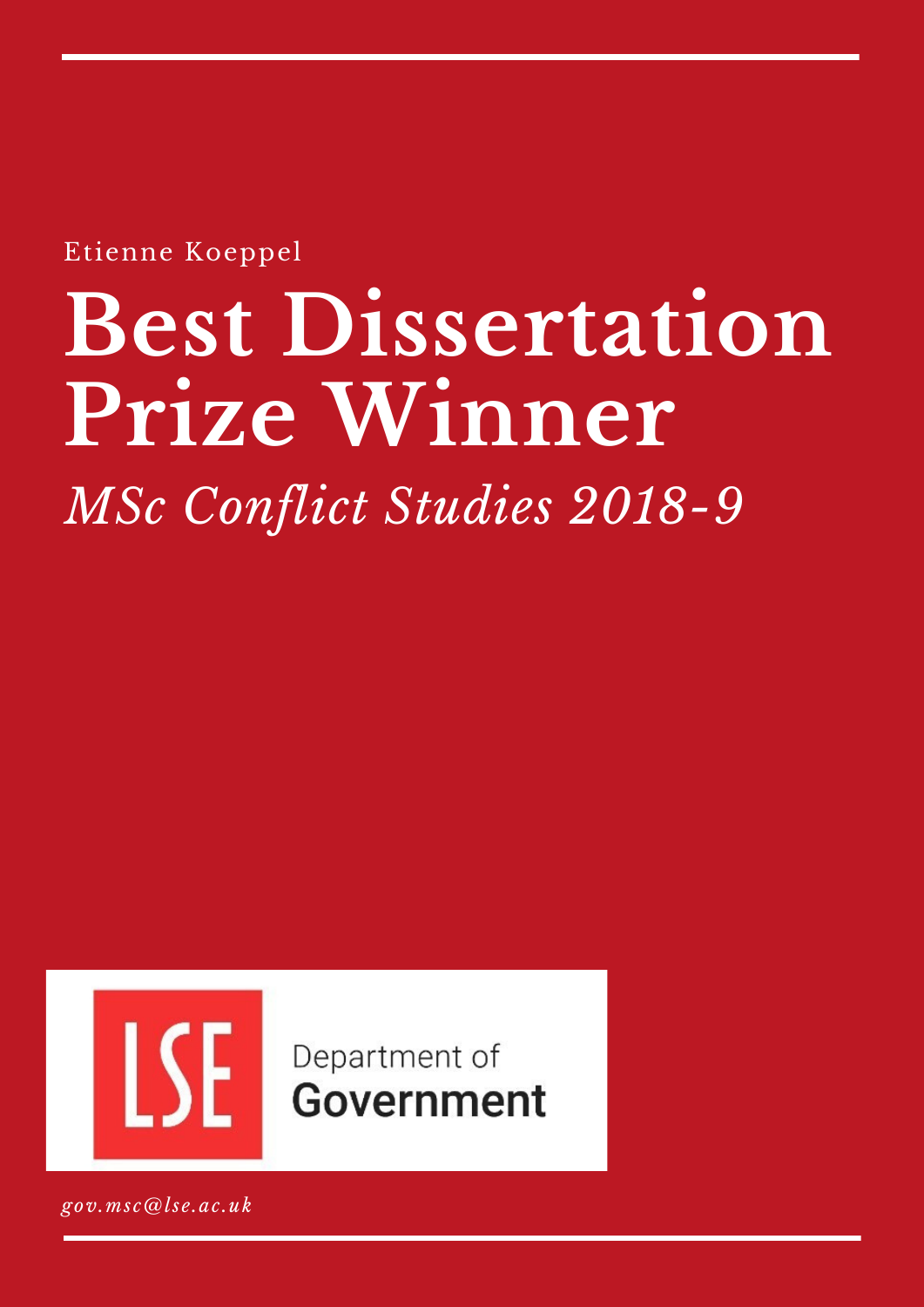# **Are French Muslims constructed as a "suspect community"? A critical discourse analysis of French right-wing newspaper coverage of Islamist terrorism between 1995 and 2015**

A dissertation submitted to the Department of Government, the London School of Economics and Political Science, in part completion of the requirements for the MSc in Conflict Studies.

August, 2019

Word Count: 9,650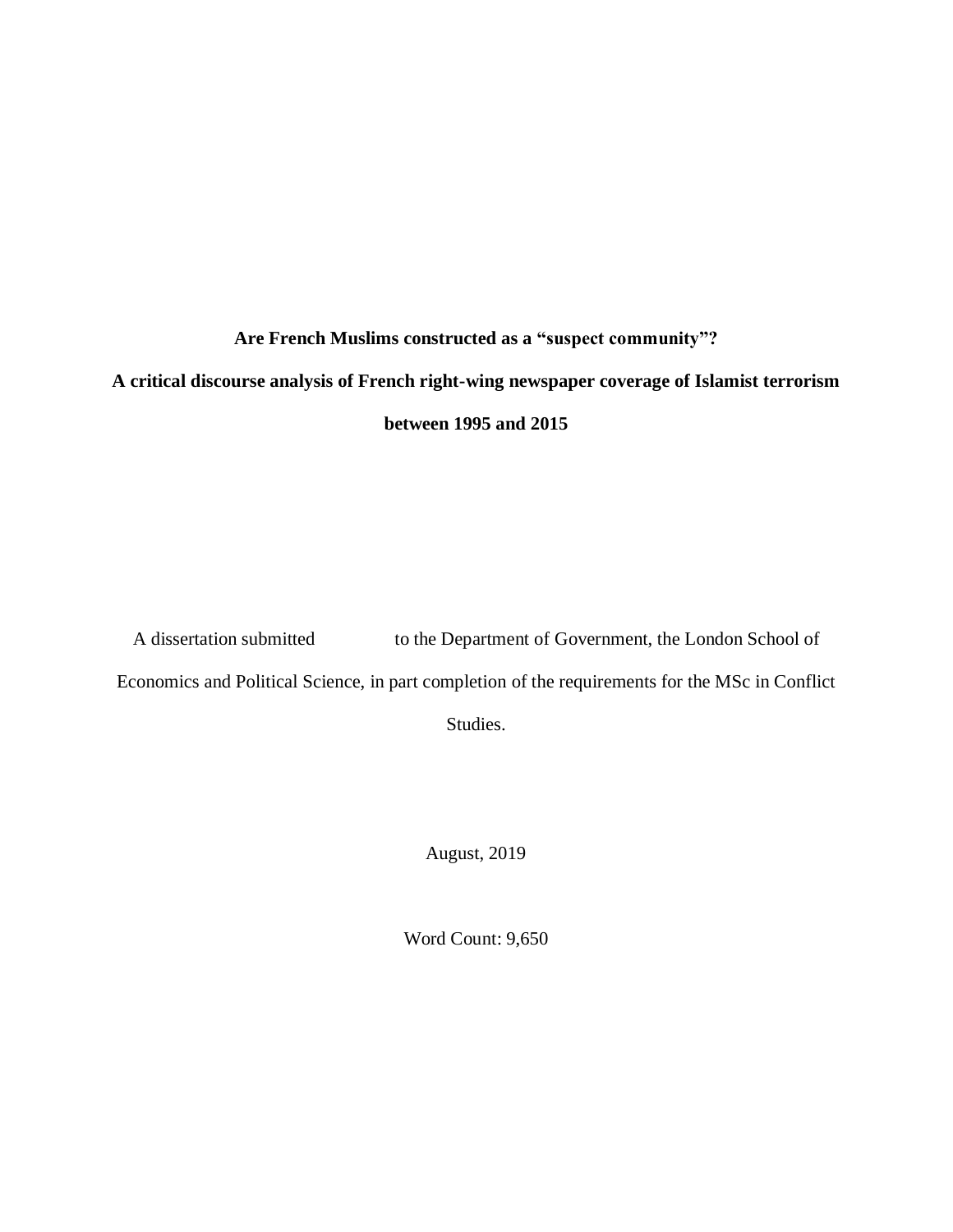# **Abstract**

Muslims living in the West have become the center of interest for counterterrorism policies. Yet, rather than directing their fear toward terrorism, North American and European publics have come to distrust Islam itself as a potential threat to their security and way of life. The concept of the "suspect community" offers a compelling explanation as to why ordinary Muslims are made to bear the responsibility of terrorism committed in the name of their religion. It posits that the public discourses found in politics, civil society, and especially in the media prompt people to fabricate a threatening image of Muslims – one that is based on imagination and prejudice rather than on facts or rationality. Interestingly, research on suspect community creation has largely been confined to the United Kingdom. This dissertation examines right-wing newspapers in France, a country with the largest Muslim population in Europe, to determine whether Muslims are assigned to a suspect community, and how. It identifies three mutually reinforcing discourses: homogenization, enemification, and internalization. Homogenizing language erases the variations inherent to Islam and places all Muslims on a scale of suspicion, from terrorist to silent apologist. Enemification refers to the construction of Muslims as enemies who oppose French values such as democracy, secularism, equality, and progress. In turn, the discourse of internalization presents Islam as an ever-nearing danger. The dissertation concludes that the media is in part responsible for generating discourses that construct Muslims as an extremist community threatening society and security alike.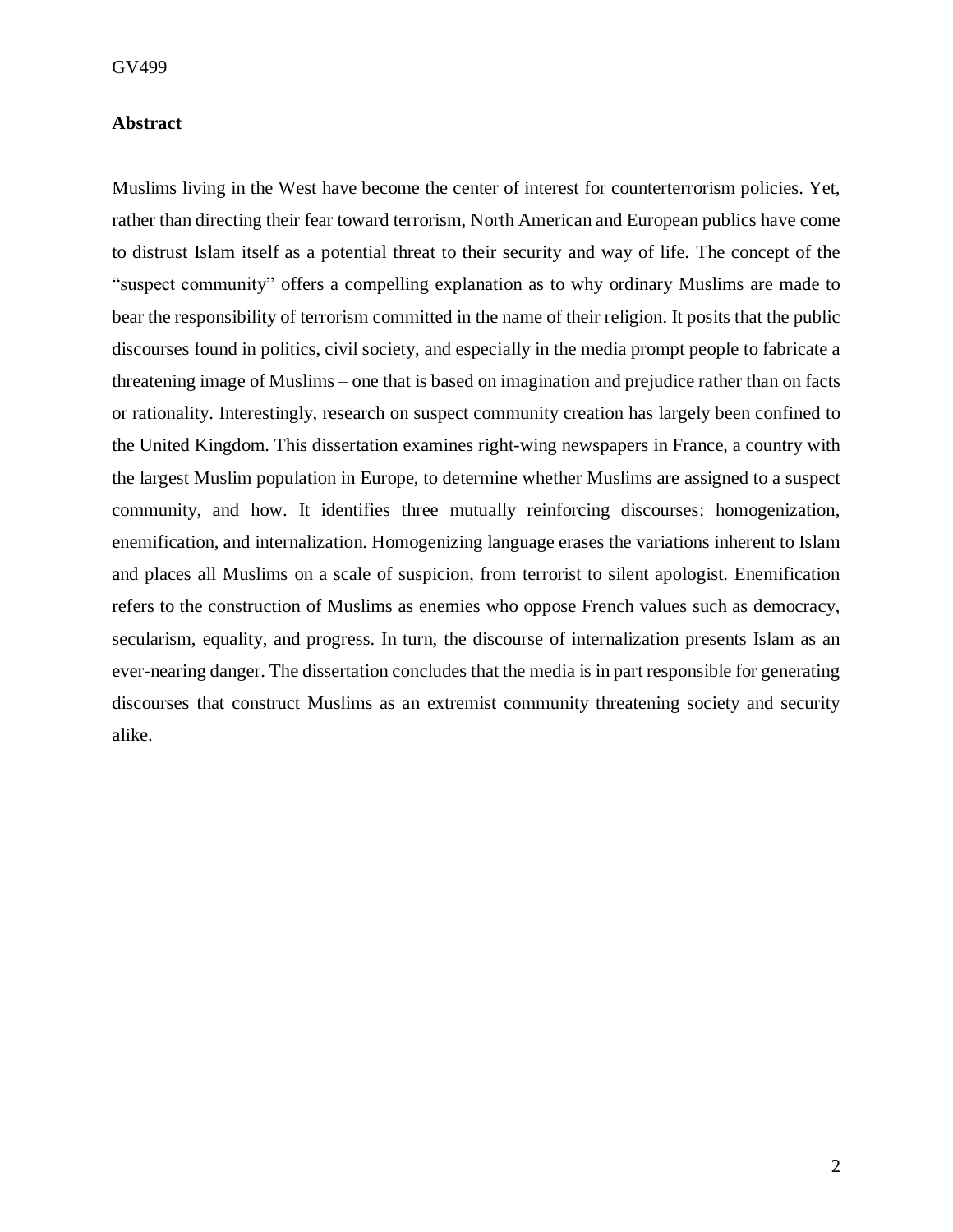# **Contents**

| 37 |
|----|
| 40 |
|    |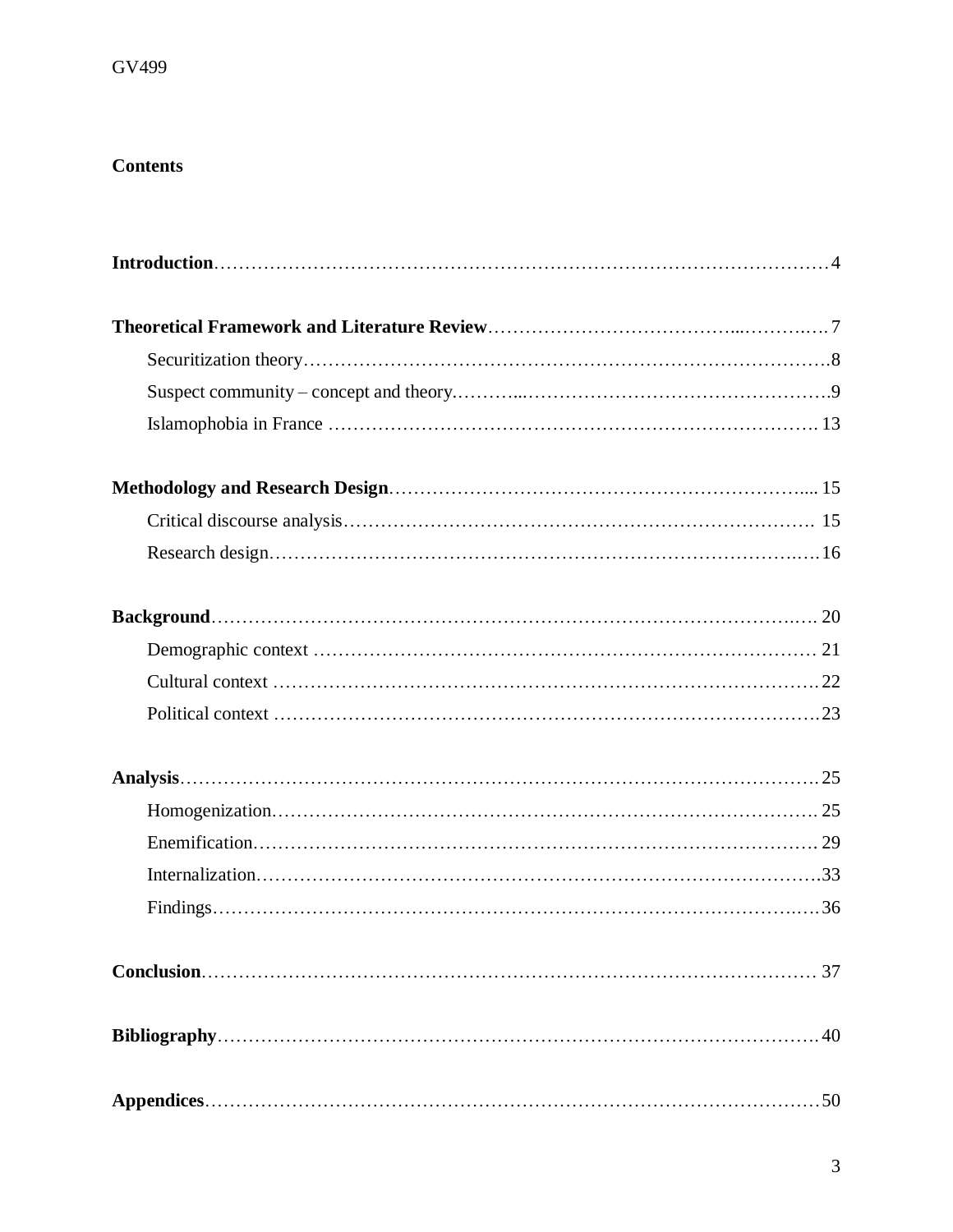# <span id="page-4-0"></span>**Introduction**

Since the end of the Cold War and increasingly since the attacks of September 11, 2001, Muslims in the West have been the object of a national security obsession. Rather than being confined to state security services, however, this obsession has spread to the citizens of Western states, many of whom have come to view Islam as the greatest threat to their society. Multiple surveys find that between 40% and 60% of the United States' population harbors a degree of prejudice against Muslims and links Islam to violence (Brookings, 2015 ; New America, 2018 ; Pew Research Center, 2017b). Beyond being attributed to violent extremists, the threat of terrorism has been placed on Muslims at large.

In Britain, experts in Terrorism Studies have come to write about a "suspect community". The concept was coined during the Troubles to refer to the British state's official suspicion of Northern Irish citizens and their potential links to terrorism (Hillyard and Liberty, 1993). In the wake of the 2005 bombings in London, the concept gained popularity and underwent significant change. The source of suspicion toward the suspect community was broadened from the state to encompass the public. Importantly, it also shed its exclusive association to Northern Ireland and was applied to British Muslims. A theory was developed around the construction of suspect communities through media-generated discourse. I discuss this theory in the literature review below.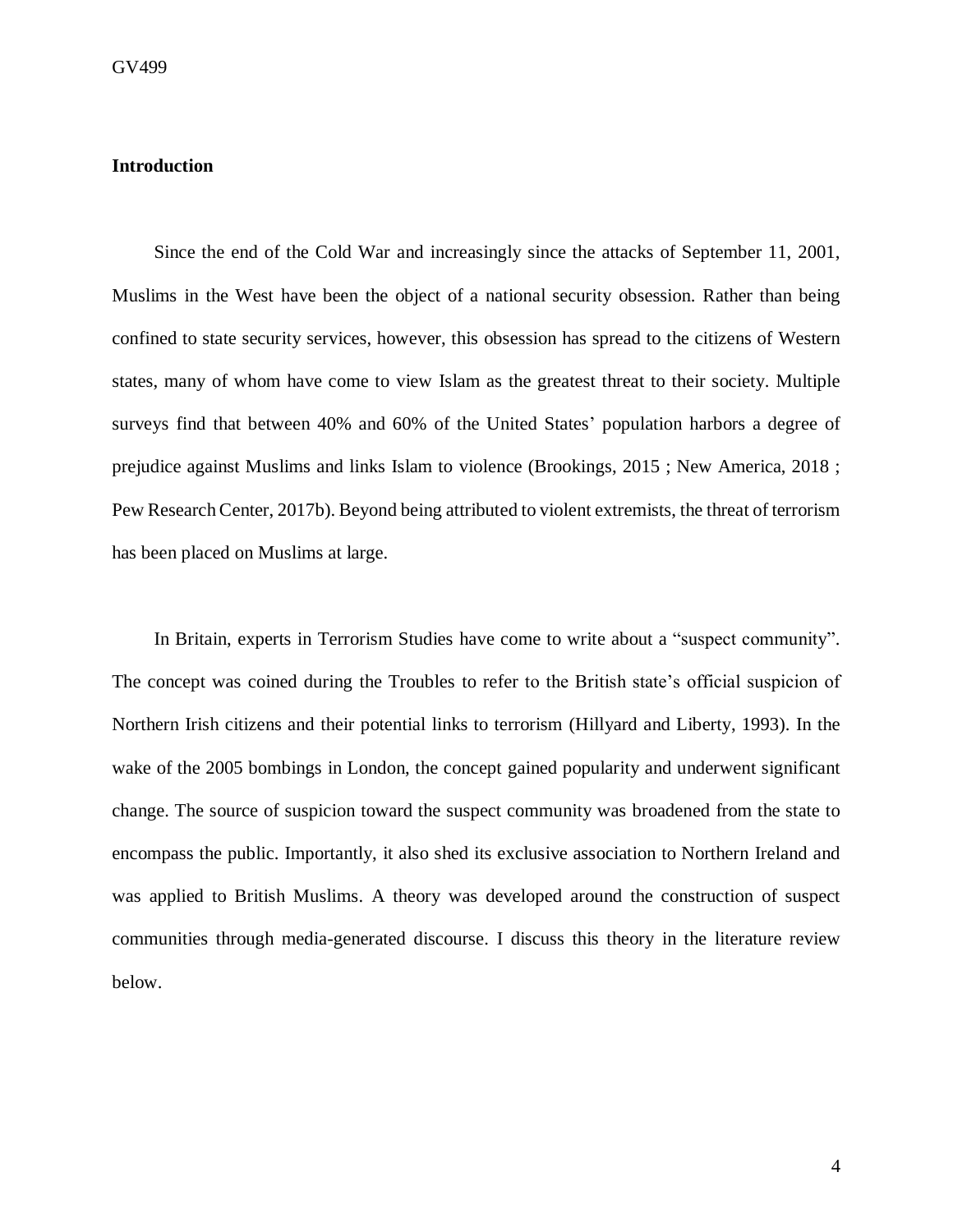Suspect communities have political, moral, social, and security implications. Politically, their existence depoliticizes their supposed members, legitimizes the erosion of civil liberties, and allows democracy-threatening legal precedents to pass unchallenged (Choudhury and Fenwick, 2011 ; Hillyard and Liberty, 1993). From an individual's perspective, being publicly suspected has the psychological impact of instilling fear (Breen-Smyth, 2013). The Irish and Muslim participants in Hickman et al.'s study corroborate this experience and recount the impacts on their daily lives. They report adopting a "low profile", self-censoring, and restricting their own freedom of movement by fear of confrontation with the police (2012, p. 98). In addition to the psychological dangers of being labeled as suspect comes the risk of physical harm. In a study of anti-Muslim hate crime in London, a positive correlation was established between associations of words like "terrorism" and "jihad" with Islam in the media and attacks on mosques (Githens-Mazers and Lambert, 2010 ; Lambert, 2008). Of wider societal impact is the social degradation that comes with alienating a minority group. Indeed, the "suspectification" of a minority group leads to its social marginalization (Awan, 2012 ; Hickman et al., 2012). Lastly, as a threat to social cohesion, such alienation may actually be counterproductive to security. Fear and lack of confidence in the police undermines community engagement and cooperation in countering terrorism (Choudhury and Fenwick, 2011 ; Spalek and Imtoual, 2007). Nonetheless, support from the communities infiltrated by violent extremists is paramount for successfully countering violent extremism (Spalek, 2010). Some authors even warn that disproportionate counterterrorism policies and social marginalization could help promote terrorism by making individuals more susceptible to recruitment into extremist organizations (Duffy, 2009 ; Hillyard, 1993 ; Wiktorowicz, 2015). The range of negative by-products linked to the creation of suspect communities, whether expressed in political, moral, social, or security terms is a testament to the importance of studying the concept.

5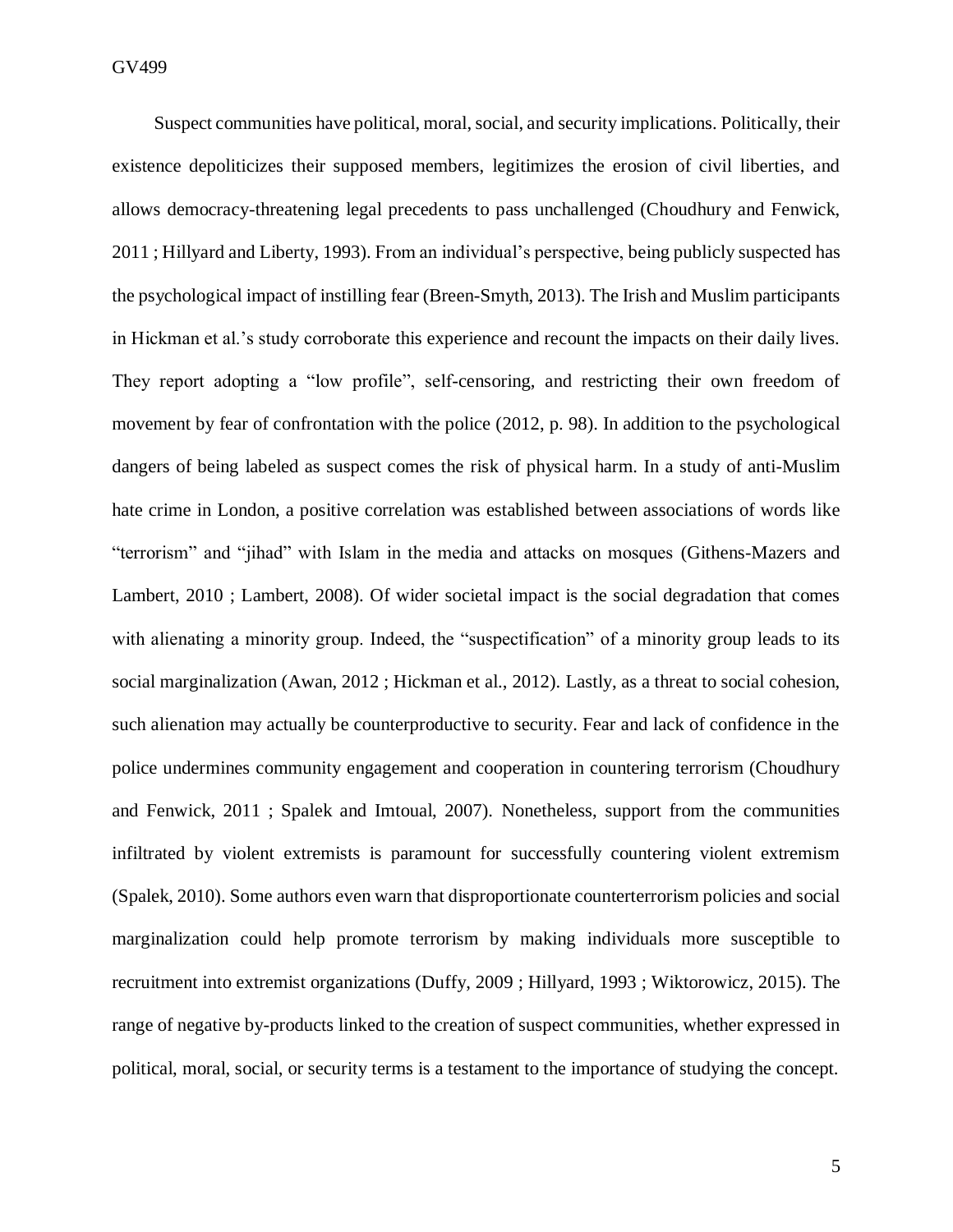GV499

Suspect communities offer a valuable analytical framework for studying the relationship between security and society, and specifically the social impact of terrorism. Regrettably, however, the research on suspect communities, and particularly concerning the role of the media, has been largely confined to the United Kingdom (Ragazzi, 2016). This raises questions regarding the applicability of the theory of suspect community construction outside of the UK. For this reason, I seek to test its strength and generalizability in France. Similarly to the United Kingdom, France features a large Muslim population (the largest in Europe, according to a Pew survey from 2017), is aligned with the United States' "global war on terror" ("Text of George Bush's speech", 2001), and has recently been the target of deadly attacks by Islamist terrorists. While there is ample literature on French Islamophobia and the clashes arising between Islam and French republican values, the threat posed by Muslims tends to be discussed in terms of immigration and socioeconomic integration rather than security. For all these reasons, France is a particularly strong candidate for testing the theory of suspect community formation.

To approach the case study of France, this dissertation examines French public discourse as found in the media. More precisely, it looks at the right-wing media's coverage of Islamist terrorism incidents over a period of two decades. After a preliminary survey of the French media between 1995 and 2015, I found that traditionally left-leaning and centrist news publications exercise a great deal of caution when reporting on issues relating to Islam. This led me to surmise that if there were evidence of the creation of a suspect community, it would be found in the increasingly popular right-wing media. Should there be no evidence in the right-wing media, I contend that the theory of suspect community cannot be applied internationally, thus limiting its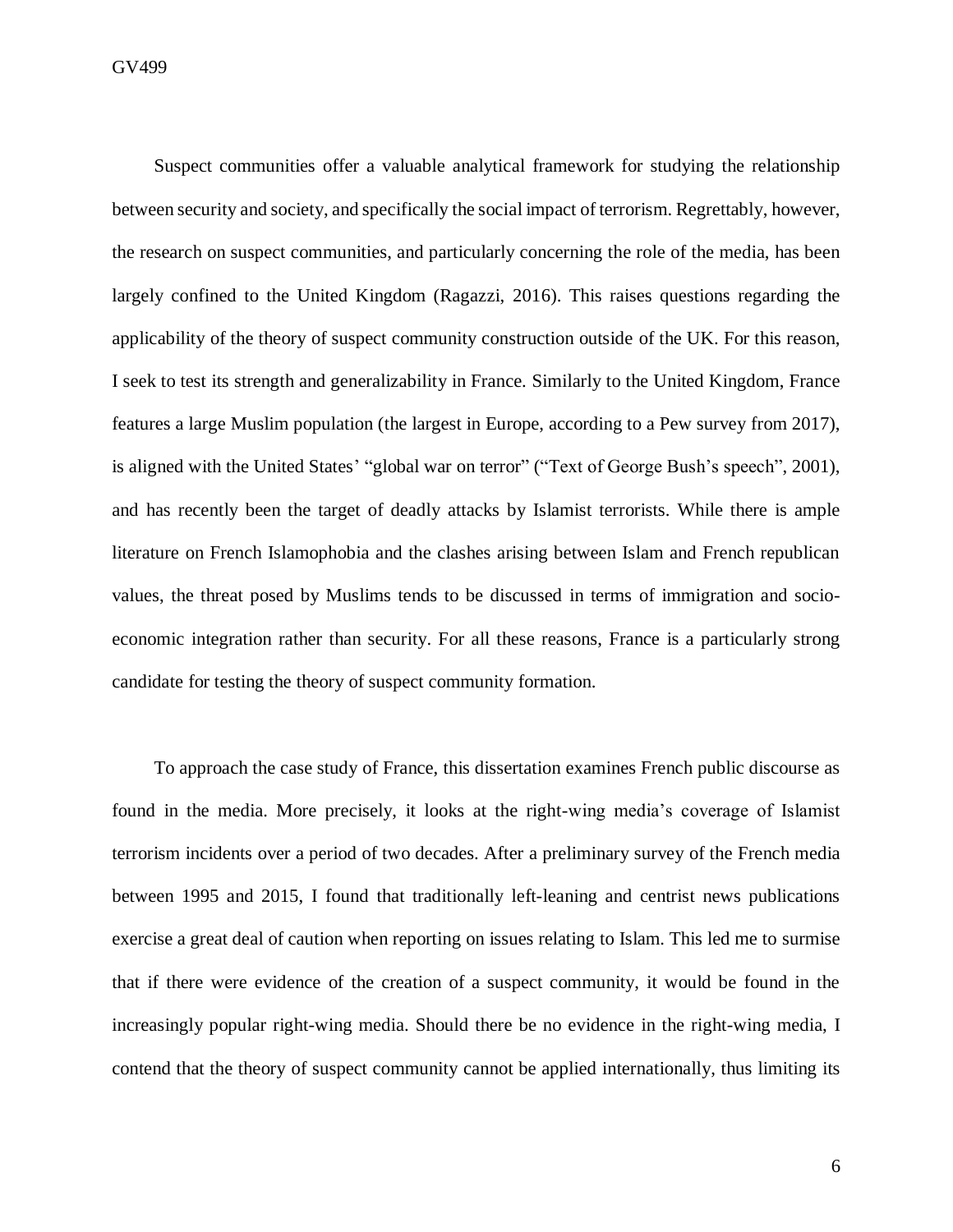analytical value added to the UK. The focus on right-wing media is also justified by the wave of nationalist populism sweeping over Europe in the last decade. Thus, the questions driving this research are the following: How, if at all, does the French right-wing press construct France's Muslim population as a suspect community?

For the purpose of this dissertation, I refer to the terrorism perpetrated by violent Muslim extremists as "Islamist terrorism". The hotly debated concept of terrorism is taken to be the organized use of violence against non-combatants for political purposes (Coady, 2004).

#### <span id="page-7-0"></span>**Theoretical Framework and Literature Review**

At the turn of the century, the world's conception of security underwent a radical shift. In the absence of an ideological conflict on a global scale, and with the number of intrastate conflicts soaring in the 1990s, security policy priorities shifted from the international to the national stage. With September 11, 2001 marking the tipping point, national security became the most important form of security, and terrorism its biggest threat. Yet, the exact meaning of national security is vague, and what constitutes a threat was never clearly articulated. George Bush's global war on terror, as noted by Bruce Hoffman (2004), is a war devoid of clear objectives, enemies, or substantive, temporal, and geographic limits. This vagueness leads to different and sometimes competing understandings of security. Thanks to the work of some scholars, however, we can demystify the notion of security.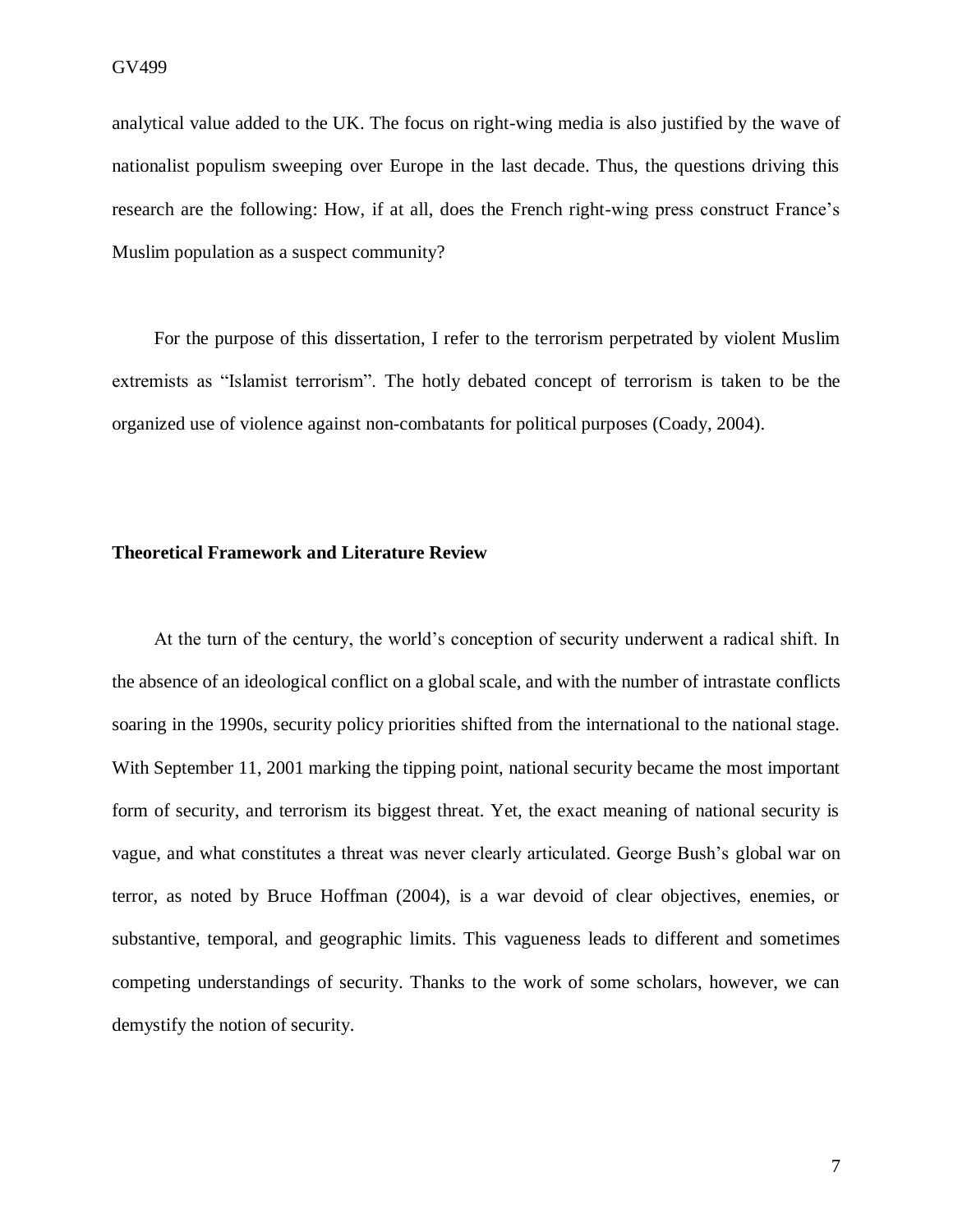# <span id="page-8-0"></span>*Securitization theory*

In the early 1990s, the Copenhagen School emerged as a new school of thought within the field of International Security Studies (itself a sub-field of International Relations). At the core of the Copenhagen School are the innovative concepts of "societal security" and "securitization" (Buzan and Hansen, 2009, p. 212). The first is defined as "the ability of a society to persist in its essential character under changing conditions and possible or actual threats" (Wæver et al., 1993, p. 23). Here, a society's "essential character" is understood as the different elements of its identity, including language, cultural traditions, religion, and national identity. An emphasis should be put on the "possible or actual" nature of the threats facing a society. What constitutes a threat to society is thus a matter of perception. In Wæver's words, "societal security is about situations when societies perceive a threat in identity terms" (Wæver et al., 1993, p. 23). Securitization refers to the process through which an issue is discursively presented as a security threat. Rather than an objective state of being synonymous to safety, security is a "speech act" whereby the utterance of the word "security" allows a state representative to problematize something as a threat (Wæver, 1995, p. 54). The logic here draws on the work of discourse analysis scholars, which I expand on in the following section on methodology. To summarize, the Copenhagen school views the understanding of security as being malleable and chiefly concerned with identity. If security entails first and foremost the protection of national identity, then all threats to national security are, to varying extents, existential. Through discourse, state representatives can create a security agenda and claim a special right to block the identified threat through any means possible. For this reason, the process of securitization has a Schmittian<sup>1</sup> aspect to it, whereby existential threats require

<sup>&</sup>lt;sup>1</sup> Carl Schmitt was a Nazi political theorist for whom a ruler's sovereignty culminated in their ability to protect a nation against a mortal threat by declaring a state of emergency and suspending the rule of law (Scheppele, 2004).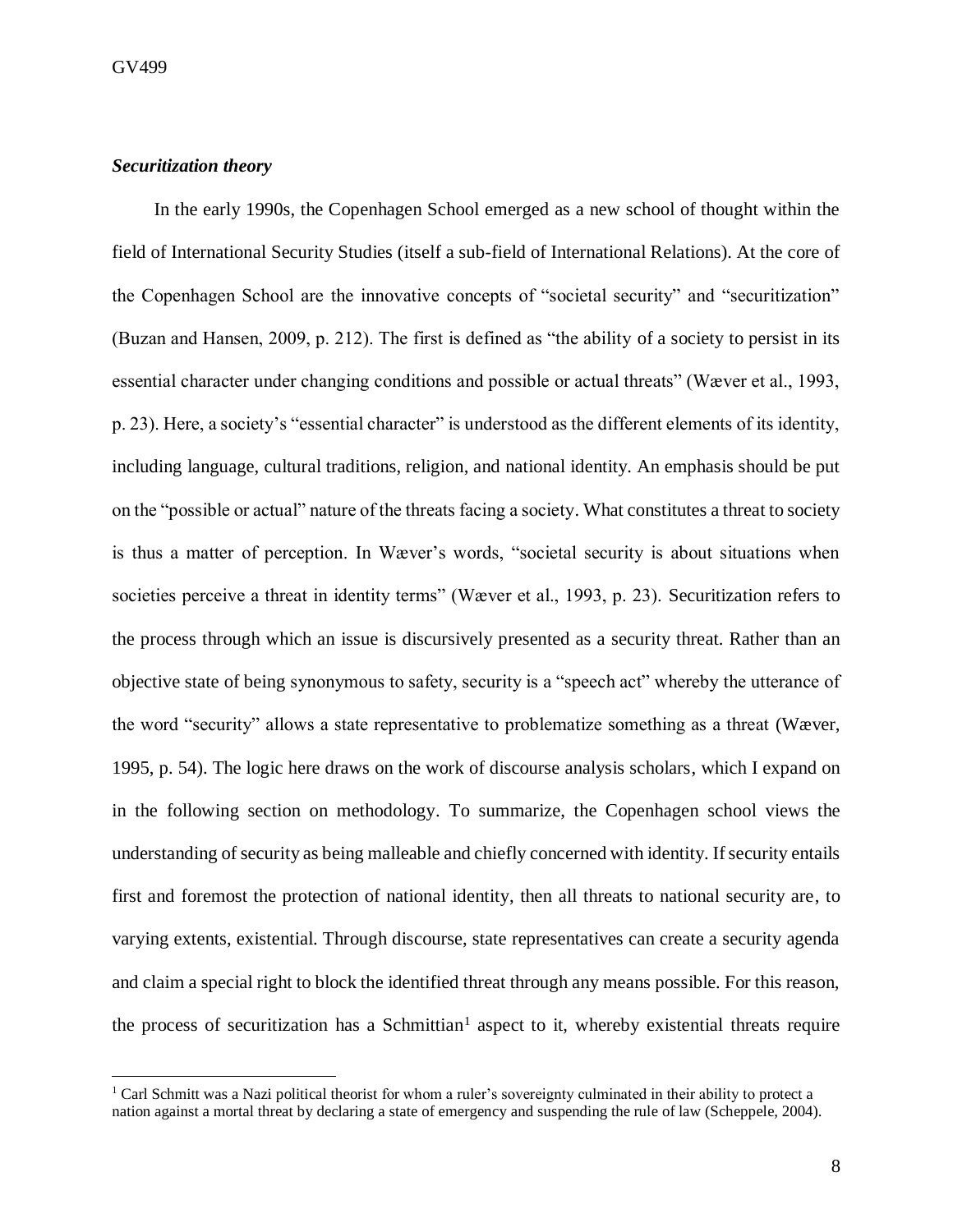exceptional responses, and therefore serve to justify overriding civil liberties and the rule of law in the name of national security (Williams, 2003).

Exceptional security measures tend to disproportionately target minority or immigrant communities (Bowling and Phillips, 2007 ; Moeckli, 2008 ; Pantazis and Pemberton, 2008). When considering the concept of societal security, it becomes clearer *why* ethnic, racial, religious, and linguistic minority groups are perceived as threatening. They represent an existential threat to a society's "essential character", they are "enemies within" (Fekete, 2004). To explain *how* minority groups are constructed as threats to national security, the concept of "suspect community" is particularly helpful.

#### <span id="page-9-0"></span>*Suspect communities – concept and theory*

Since its coinage by Hillyard in 1993, the concept and theories around the suspect community have greatly evolved. As mentioned in the introduction, British Muslims took the place of Northern Irish citizens after the July 7, 2005 bombings in London. Thanks to counterterrorism legislation such as the British government's 2006 Terrorism Act and its CONTEST and Prevent strategies, Muslims became the "new" suspect community (Awan, 2012; Choudhury and Fenwick, 2011; Pantazis and Pemberton, 2009). However, the concept remained undefined until Pantazis and Pemberton picked up where Hillyard left off, defining a suspect community as:

"a sub-group of the population that is singled out for state attention as being 'problematic'. Specifically in terms of policing, individuals may be targeted, not necessarily as a result of suspected wrong doing [sic], but simply because of their presumed membership to that sub-group. Race, ethnicity, religion, class, gender, language, accent, dress, political ideology or any combination of these factors may serve to delineate the sub-group" (Pantazis and Pemberton, 2009, p. 649).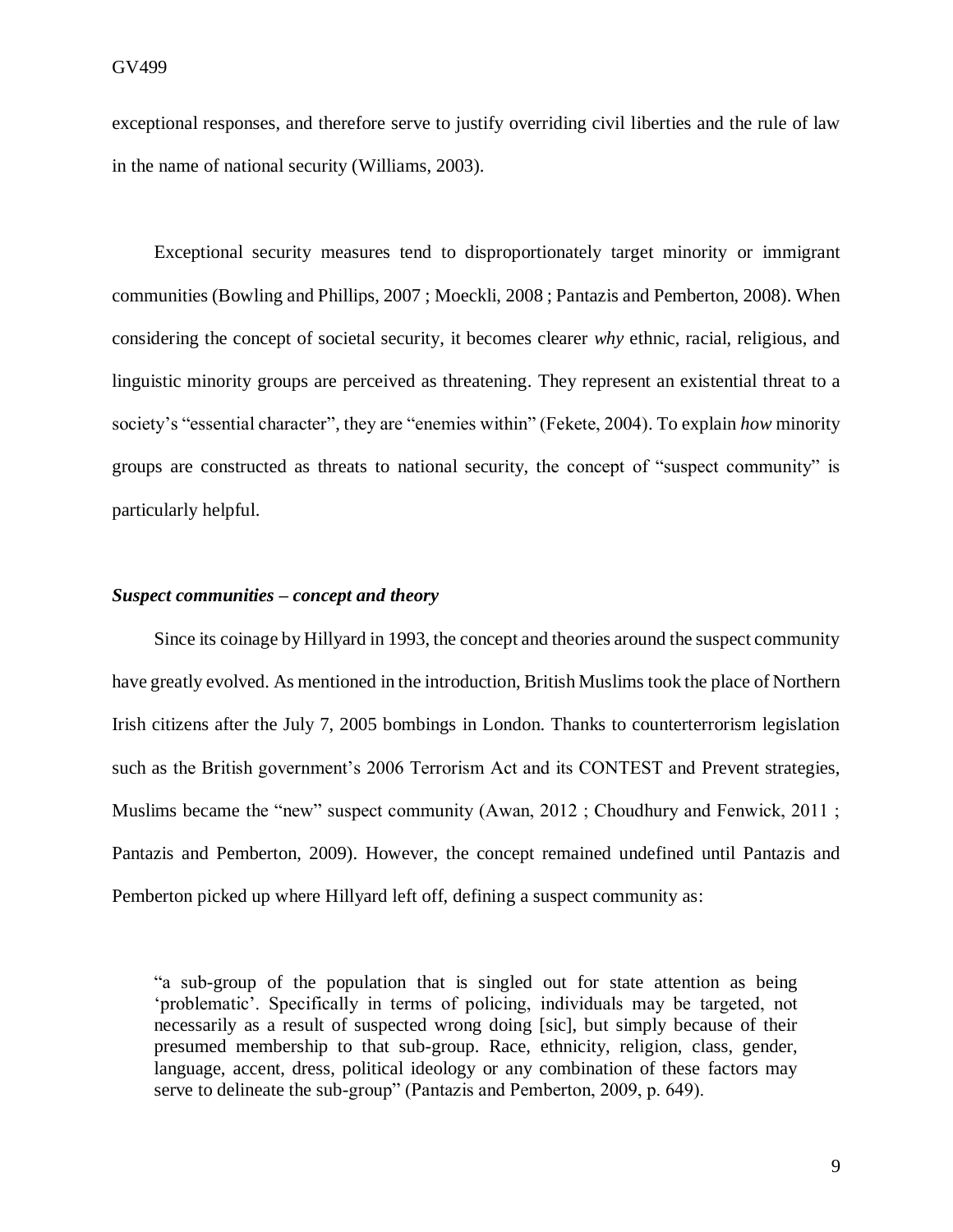In addition to offering a definition, the two researchers later attempted a hierarchization of the suspicion held toward suspect communities, which I have transcribed into a diagram (Figure 1).

# **Figure 1**



*Areas of suspicion toward British Muslims according to Pantazis and Pemberton (2011)*

From their perspective, Britain's suspect community takes the form of a pyramid, with at the very top, a minority of formal suspects targeted by legally-warranted surveillance, in the middle, informal suspects targeted by stop and search orders, and at the bottom, the whole "Muslim community", targeted by media, political, and civil society discourses (Pantazis and Pemberton, 2011, p. 1057). Thus, the suspect community is created at multiple levels which can be classified into two broad areas: 1) the state (including intelligence services and the police), and 2) public discourse (including in political, media, and civil society discourses).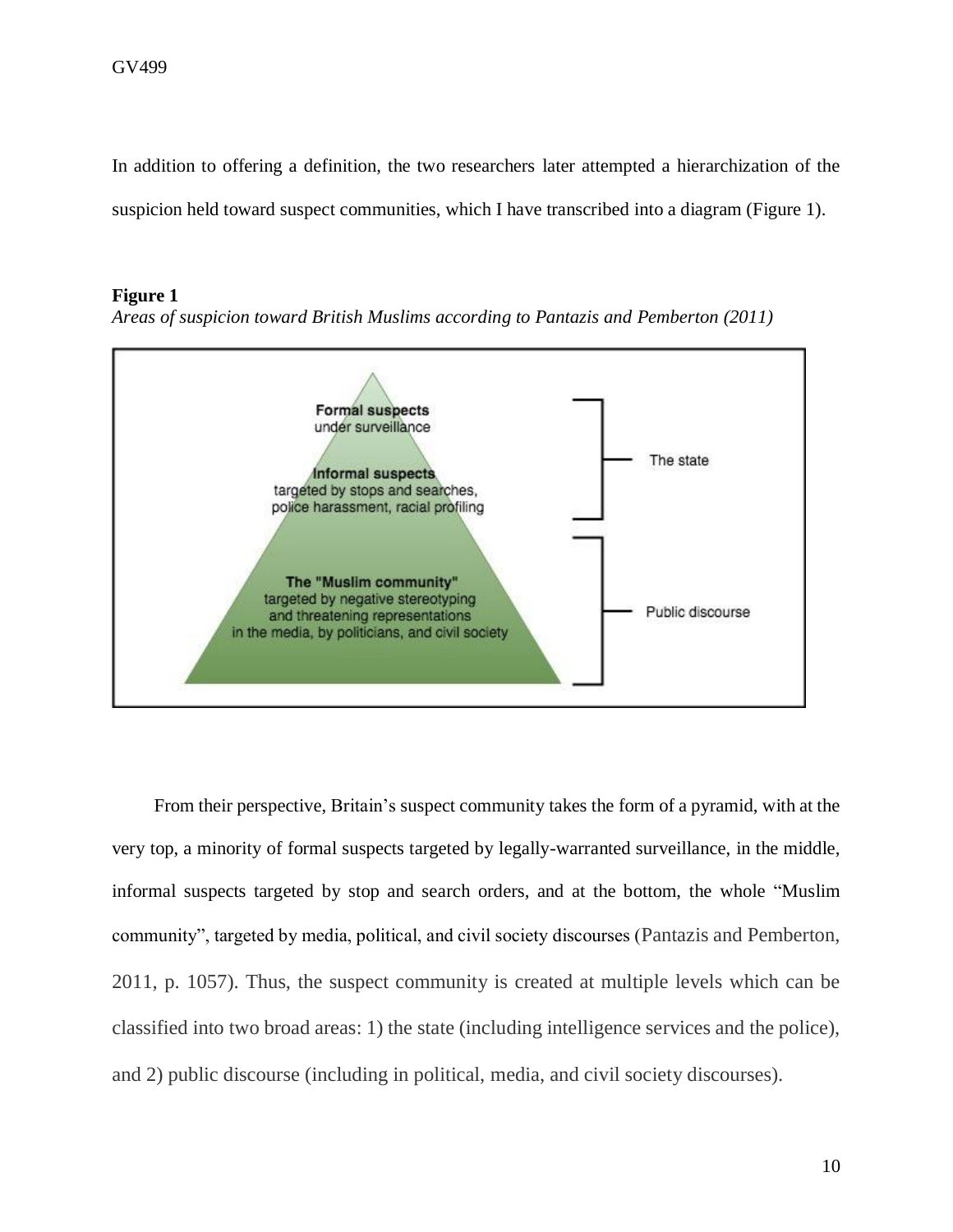GV499

This articulation did not come without criticism. For Greer, the grouping of all Irish or all Muslims into a single community is a "conceptual error" (2010, p. 1172) – a criticism shared by Raggazi (2016), for whom the term "suspect category" is more accurate. Indeed, there are millions of Muslims in Britain, whose identities diverge across cultures, languages, ethnicities, religiosity, five major doctrinal traditions, and dozens of smaller sects (Jackson, 2007). Similarly, in light of their own cultural, religious, and political differences, Ulster nationalists and Irish nationalists hardly constituted a unified community (Greer, 2010). While Pantazis and Pemberton acknowledge the diversity among British Muslims, they claim that their "ummatic attachments" and shared experiences of oppression unify them into a single community (Pantazis and Pemberton, 2009, pp. 649). This logic is questionable, since for a state to construct Muslims as a suspect community, they would have to be explicitly mentioned in its laws (Greer, 2010).

It has been argued that while the state does not explicitly single out Muslims as a security threat, in practice, it tends to disproportionately target them (Awan, 2012). Thus, policemen, border patrol, and other security agents must be drawing their suspicion from another source. For Marie Breen-Smyth (2013) and Nickels et al. (2012a, 2012b), that source is the media. In Breen-Smyth's view, the diversity among a "suspect community" poses no conceptual or logical difficulty. Borrowing from Benedict Anderson's famous notion of "imagined community" (1983), Breen-Smyth contends that the suspect community is not physically embodied, but imagined, and existing only in the "suspicious public mind" as a "fantasy product of the securitized imagination" (Breen-Smyth, 2013, p. 231). She traces the creation of a suspicious public to the representation of Muslims in media outlets, who associate Islam (as they did Northern Ireland) with threat and

11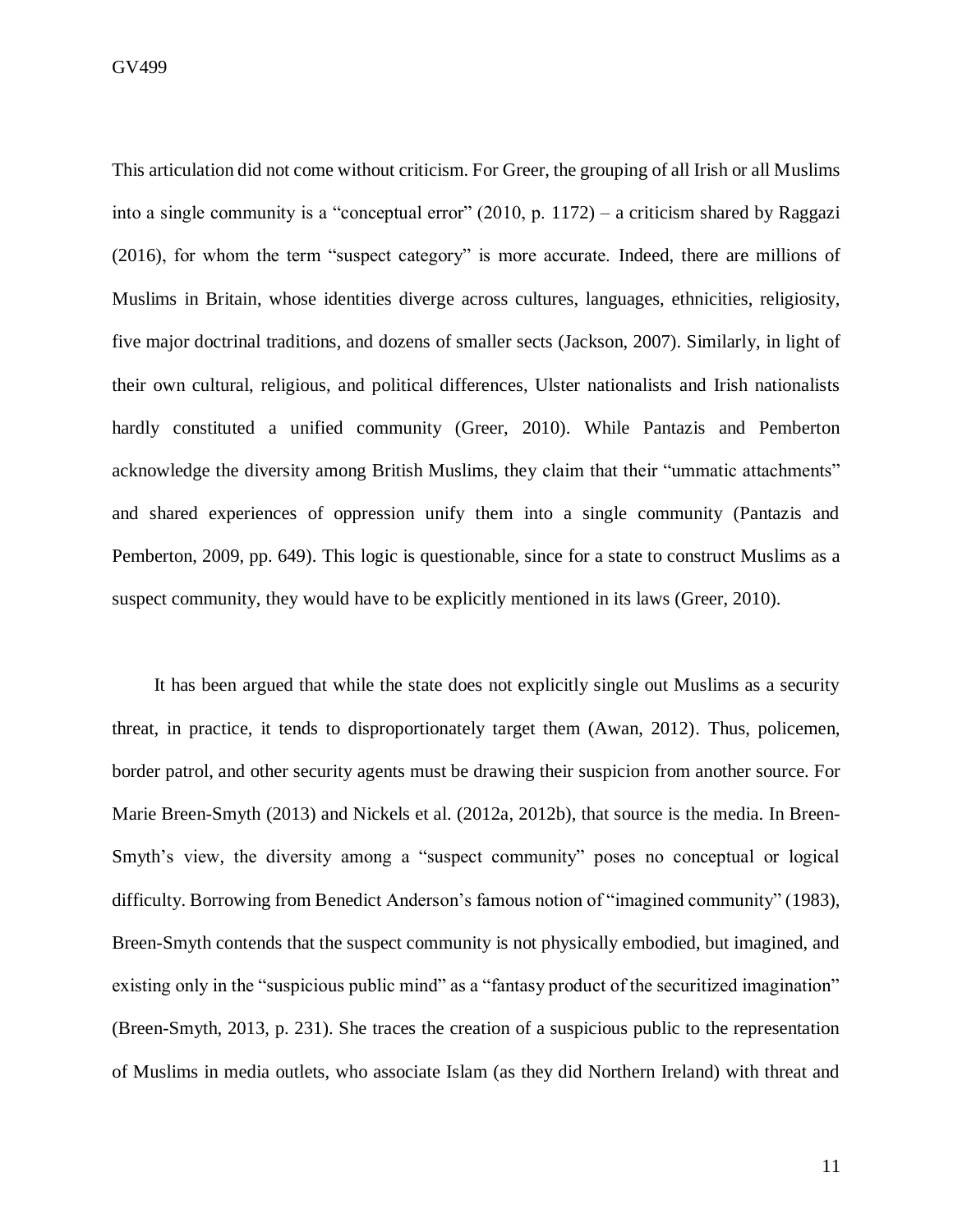danger. This phenomenon was studied by Nickels et al. (2012a, 2012b), who identify the press as the main catalyst of suspicion in their comparison of Irish and Muslim suspect communities in Britain. In their analysis, Irish and Muslim communities were, either intentionally or through "discursive slippages" (2012a, p. 349), constructed as outsiders posing a threat to British values and principles. Pantazis and Pemberton allude to the press' responsibility in constructing a suspect community, though they identify it as one of many "social structures" (Pantazis and Pemberton, 2009, p. 649). For Nickels et al., the print media is the main breeding ground of those negative representations which lay the groundwork for the construction of suspect communities. I have illustrated Breen-Smyth and Nickels et al.'s theory of suspect community creation in a diagram (see Figure 2 below). The role of the media in the discursive construction of suspect communities is the specific theory I will be testing in the analysis section.



*The role of the media in the construction of suspect communities* 



<span id="page-12-0"></span>*Note*. Chart made according to theories by Breen-Smyth (2013) and Nickels et al. (2012a, 2012b).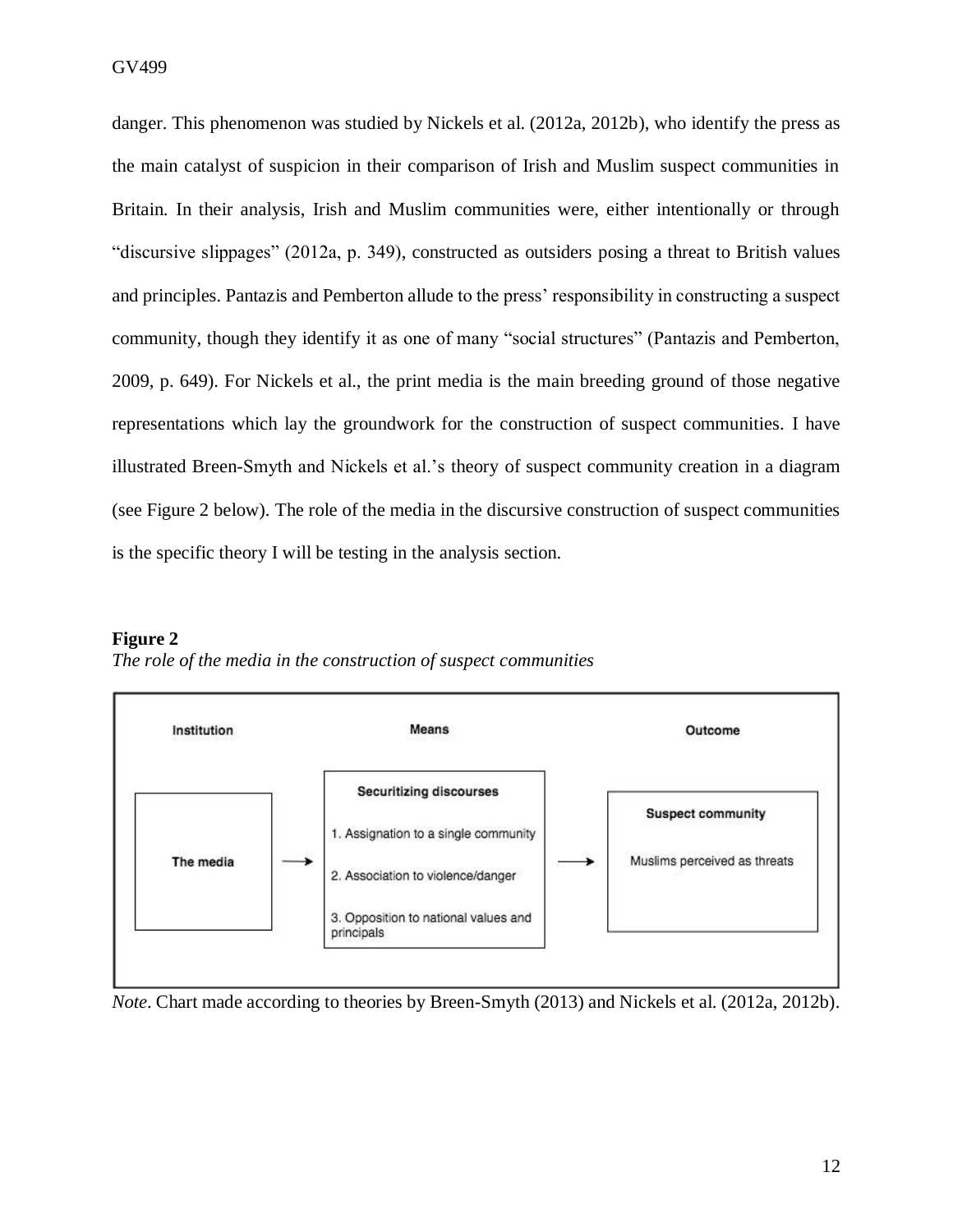# *Islamophobic discourse in France*

Exclusive and Islamophobic discourses concerning Muslims in France already exist. However, as previously mentioned, they tend to revolve around immigration and socio-economic integration, lacking the securitized lens that this dissertation seeks to adopt. French scholar Thomas Deltombe came the closest to identifying the presence of suspect communities in France. His analysis of French television programs finds that word and image associations generate fears and fantasies among the French Muslim population to effectively create an "imaginary Islam" (2005, p. 7). In the author's view, to be Muslim in France has as much to do with the personal choice to believe in Allah as with the externally imposed views of the public, which tend to revolve around cultural customs, language, and race rather than the religious faith itself. As such, wearing certain clothing, speaking certain languages and having a dark complexion is enough to be typecast as a Muslim by the public. Not unlike Breen Smyth's conception of the suspect community, Deltombe's "imaginary Islam" refers to the multiplicity of vague and dissonant understandings non-Muslims have of the religion. Deltombe points out that reasons for reproach towards Muslims vary widely. Whether it be due to Islam's supposed sexism, racism, anti-secularism, or general incompatibility with French culture, television tends to portray Muslims as regressive and alien (Deltombe, 2005). However, the discourses pointed out by Deltombe pertain to the related but separate social phenomenon of Islamophobia, or the prejudice against Muslims. While Islamophobia as a societal phenomenon is a necessary component in the construction of suspect communities (Breen-Smyth, 2013), it is not explicitly related to terrorism or security.

With regard to Islamist terrorism, one of the most heated debates in French academic discourse is the popular, nearing three decade-long debate between Gilles Kepel and Olivier Roy. For the former, Islam is to blame for the surge in terrorist attacks on European soil. Salafi jihadism,

13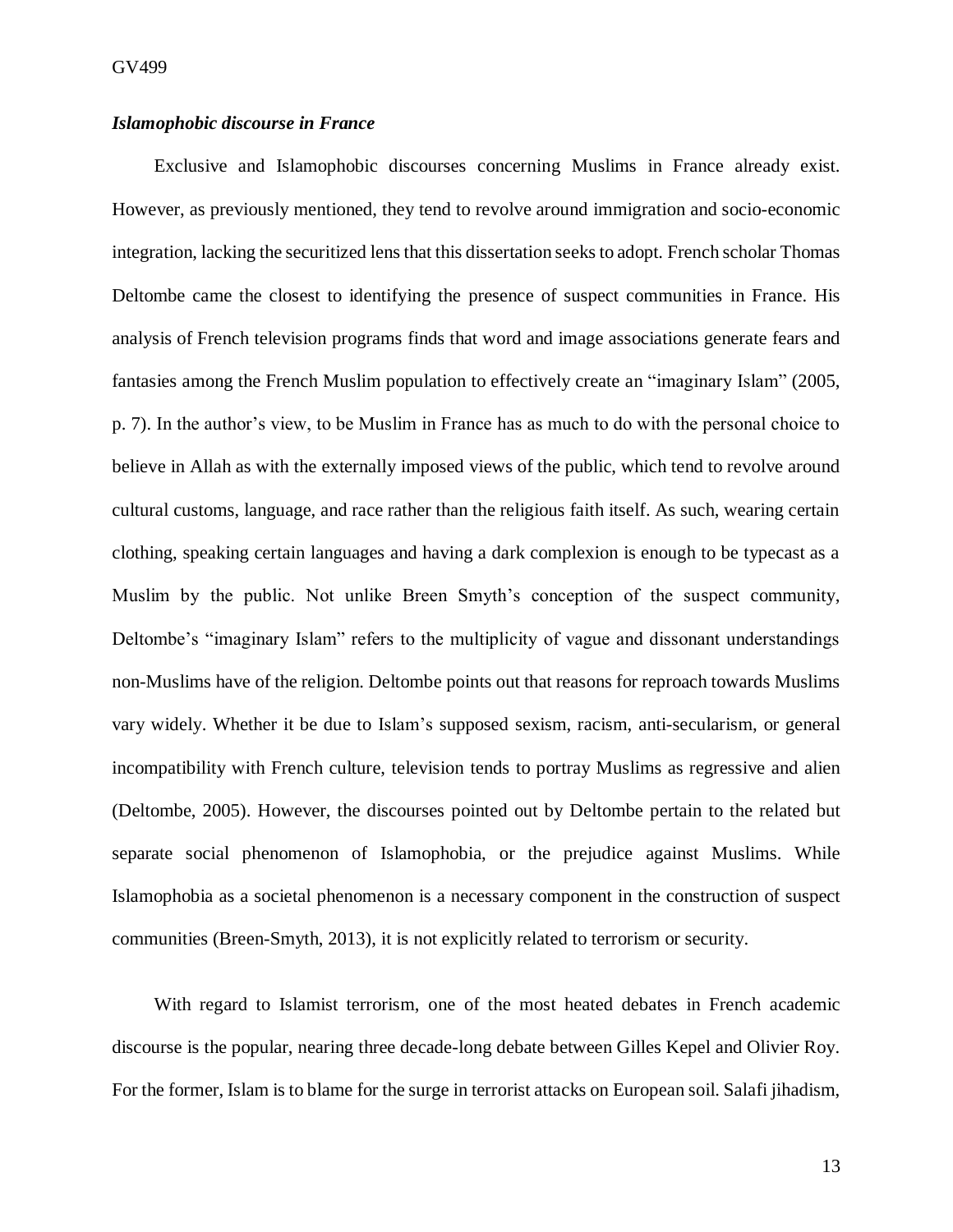he argues, is corrupting Islam and becoming more acceptable as an ideology among Muslims. This view was endorsed by Manuel Valls, former French Prime Minister under President François Hollande, in the spring of 2016 when he declared that a small minority of Salafists were "winning the ideological and cultural battle over Islam" (cited in Daumas, 2016). At the polar opposite, Roy sees Islam as being peripheral to Islamist terrorism. For him, jihadism is a "nihilistic and generational revolt", whereby violent extremism in the name of Islam is merely an outlet for rebellious, violence-prone youth undergoing an identity crisis (Roy, 2015b). To support his theory, Roy points out that the overwhelming majority of French Islamist terrorists were not practicing Muslims before turning to extremism – in fact they routinely engaged in illegalities and activities prohibited by Islam (Roy, 2015a). The highly mediatized "radicalization of Islam versus Islamization of radicalism" debate, also referred to as the "Kepel-Roy duel" (Daumas, 2016), extends to the treatment of Muslims in Western media. For Roy, political and media discourses are responsible for the normalization of Islamophobia (Roy, 2015a). Kepel, on the other hand, denies the existence of Islamophobia, and contends that seeing Islamophobia in the media is playing into the hands of terrorists, whose posturing as victims is a strategy to mobilize supporters and detract from their violent goals (Kepel, 2013). For Jennifer Fredette, who studies Islamophobia in French media, the media is not a shaper of discourse *per se*, but a figurative megaphone for the French political and intellectual elite, who are the original shapers of discourses relating to Muslims in France. Nonetheless, her analysis of Le Monde articles about Muslims in France between 1990 and 2008 finds a widespread tendency to question their integration into French society. In a random sample of 524 articles, she finds that half are framed around questions of integration (Fredette, 2014, p. 39). According to her, the fact that one out of two mentions of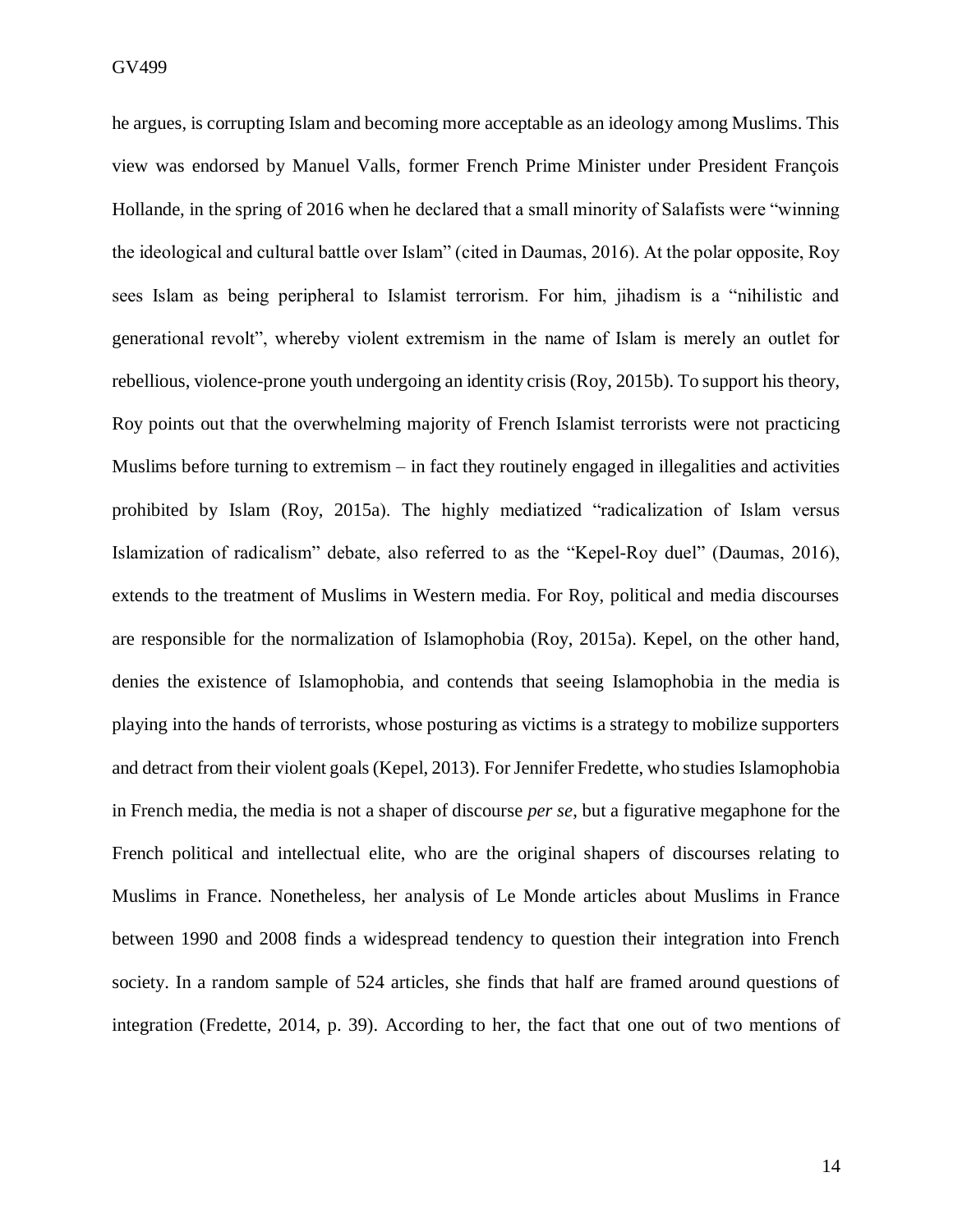Muslims in the media are framed as such constructs Muslims at best as an incompletely integrated population, and at worst as an unassimilable Other.

On one hand, French publications concerning the negative construction of French Muslims in the media abound, but lack a securitized angle, remaining mostly confined to Islamophobia and the issues of immigration and integration (Adida, Laitin, and Valfort, 2017 ; Deltombe, 2005 ; Fredette, 2014 ; Laurence and Vaisse, 2006 ; Yavari-D'Hellencourt, 2000). On the other hand, the theory of securitization remains overly state centric. Thus, in addition to testing the theory of suspect community construction, this dissertation attempts to nestle the rich literature concerning the treatment of Muslim in French public discourse within the field of securitization. By conducting a discourse analysis of French newspapers, this dissertation aims to broaden the literature on suspect communities by applying it to a foreign case study and on securitization, by challenging its restrictive state-centric, top-down approach.

# <span id="page-15-0"></span>**Methodology and research design**

## <span id="page-15-1"></span>*Critical discourse analysis*

In order to analyze the securitizing discourses in French newspapers, I apply methods pertaining to critical discourse analysis (CDA). As the father of discourse analysis, Foucault conceived of discourse as using knowledge to exert power over people (Foucault, 1980). As such, discourse dictates power relations in a society. Some have traced the roots of discourse analysis to neo-Marxist theory, whereby power is not merely created and maintained economically, but culturally (Fairclough, 2013 ; Titscher et al., 2000). Fairclough draws on Gramsci and Althusser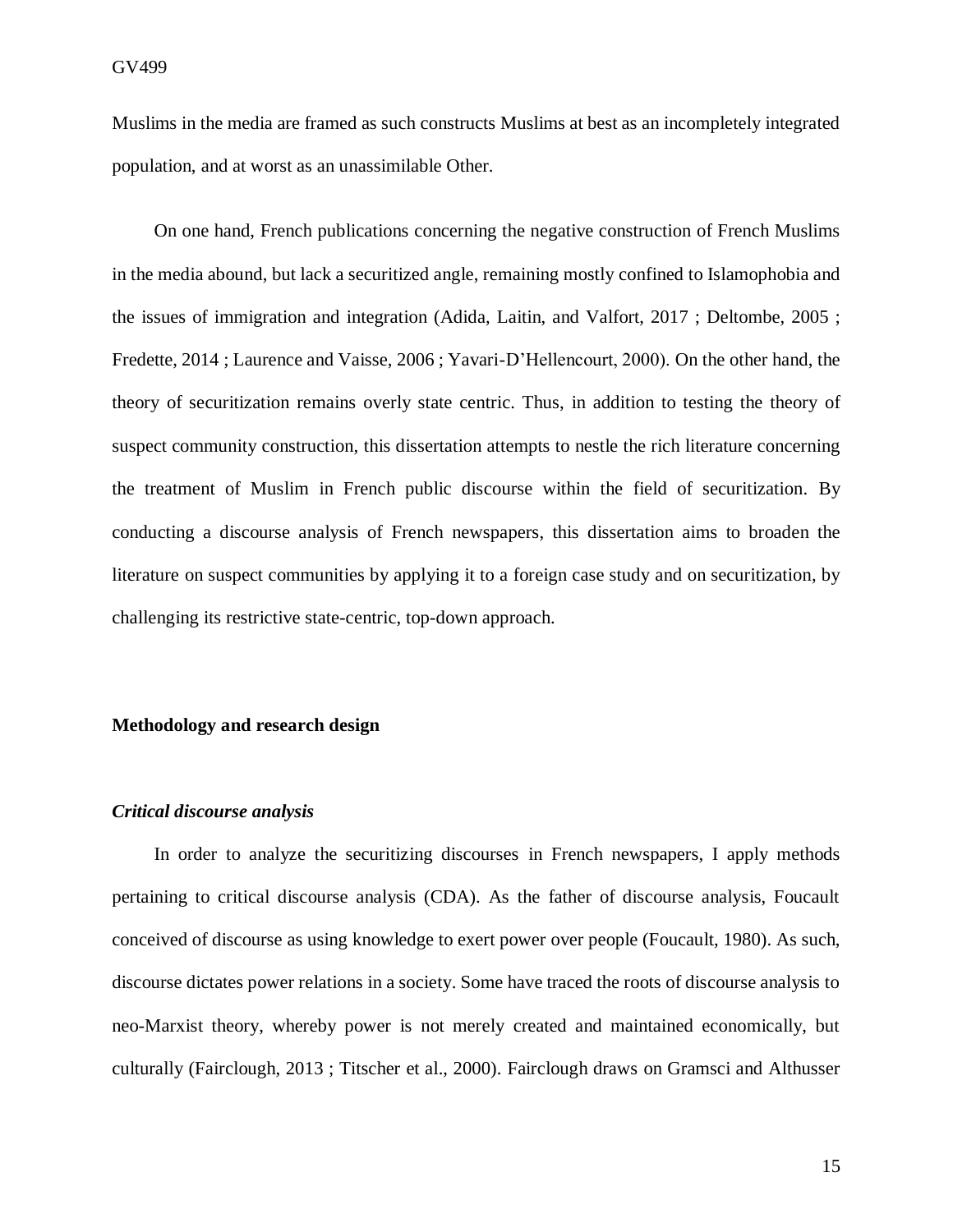GV499

to explain how discourses produce ideologies. These ideologies would empower a dominant group to maintain hegemonic power over subordinate groups and thus over society (Fairclough, 2013). As Wodak puts it, discourse analysis is concerned with social problems. It is not concerned with language in and of itself but uses language to study social and cultural processes and structures (Wodak, 1996). CDA holds that society and culture are dialectically related to discourse, in that society and culture both constitute and are determined by discourse. The main objective of CDA is, therefore, to expose those reciprocal influences of language and society which people are unaware of (Fairclough, 2013 ; Titscher et al., 2000). Thus, the choice of critical discourse analysis for this project is motivated by its aim to uncover the social realities behind the media's coverage of French Muslims. Specifically, I focus on the social identities, social relations, and systems of knowledge and beliefs that are simultaneously created by discourse (Fairclough 1993, p. 134). The inherent difficulty of analyzing complex phenomena such as identity, social relations, and culture has led me to opt for an in-depth qualitative method of analysis.

# <span id="page-16-0"></span>*Research design*

My analysis systematically examines the labels, assumptions, narratives, arguments, and literary devices found in the corpus of selected articles. The text-based analysis is used to identify trends in discourses, also referred to as discursive practices, and relate them to the social practices they influence and are influenced by. The trends teased out of the analysis will serve to confirm or disprove the presence of three discourses, which were extracted from the theory on suspect community construction as outlined in the literature review (see Figure 2 above). The three hypothetical discourses are:

*• D1: Muslims are grouped into a single community.*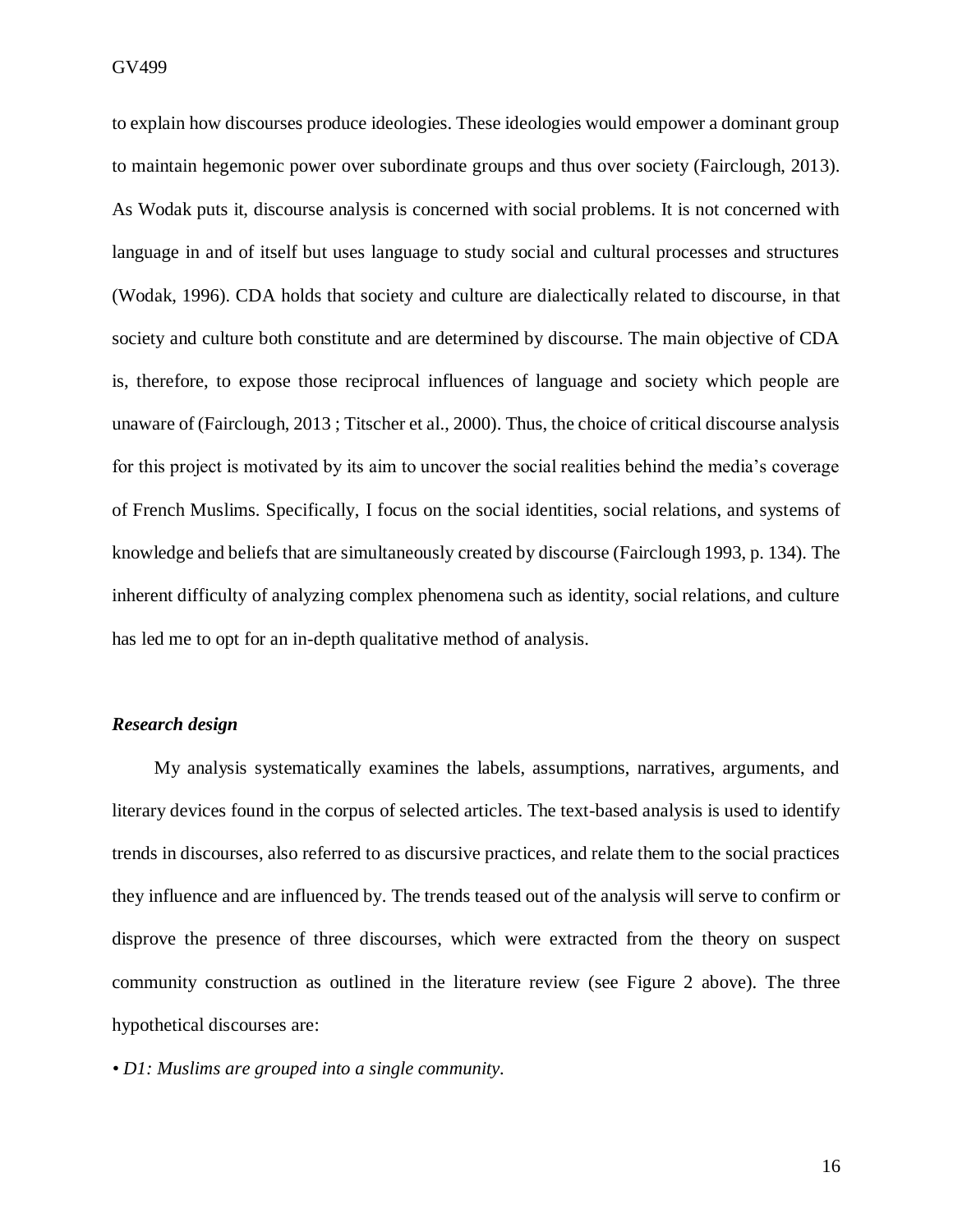- *• D2: Muslims are associated to violence and danger.*
- *• D3: Muslims are seen as contradictory or incompatible with French values and principles.*

To test these hypothetical discourses, it is necessary to look at public discourse over a period of time, as articles relating to one point in time may not be sufficient to credibly draw out discursive practices. In addition to its necessity for theory testing, a longitudinal analysis accounts for the evolution and potential changes in public discourse surrounding Muslims. In order to trace this evolution, I have selected four historical terrorist attacks: the July 25, 1995 Paris Metro bombing, the September 11, 2001 attacks in New York City and Washington, D.C., the March 19, 2012 shooting of an Orthodox Jewish school in Toulouse, and the "Bataclan shooting" of November 13, 2015 in Paris (see Table 1 below). Prioritizing in-depth analysis, I have chosen to focus solely on these four events. In spite of the numerous other noteworthy attacks on the French territory, the events selected represent the deadliest terrorist attacks since 1995, with the exception of the January 7, 2015 "Charlie Hebdo" shooting. The September 11 attacks were selected because of their international significance in permanently altering Western policy agendas. As such, the attacks were extensively covered in Western media. The attacks I chose in 1995 and 2012 are both links in chains of incidents all happening within weeks or even days of each other. I chose to focus on the deadliest events, however, because of their heightened impact on the French public. Following the same logic, I chose to focus on the Bataclan shooting instead of the Charlie Hebdo shooting in order to avoid analyzing two incidents in the same year. For the sake of numerical balance and to ensure that I gathered sufficient data to test the theory of suspect community construction, I selected 5 articles in *Le Figaro* and 5 articles in *Le Point* which immediately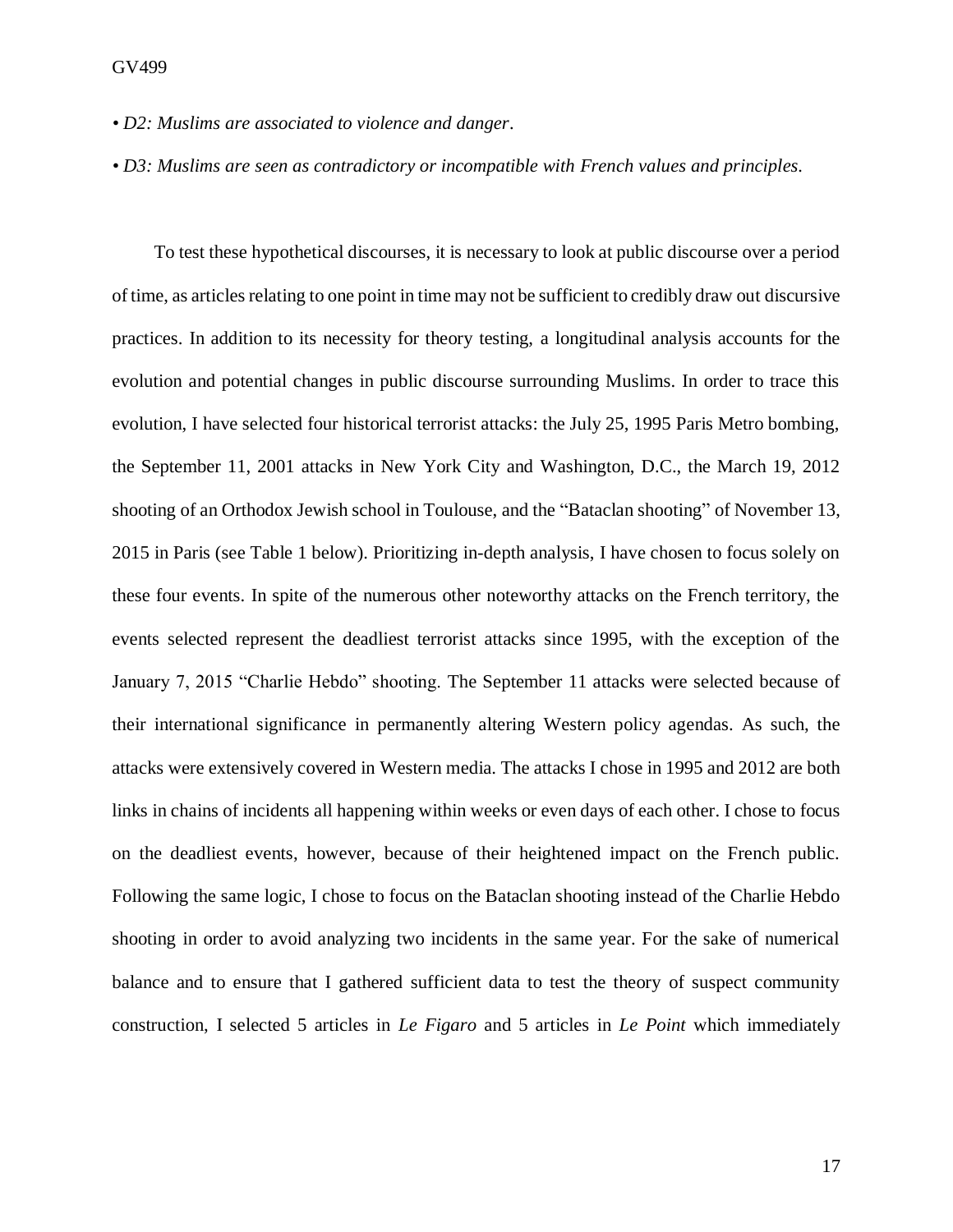succeeded each event, amounting to a total of 40 articles (refer to Appendix A for a complete list and English translation of titles).

# **Table 1**

*The four incidents used in my analysis*

| Attack                                     | Date                  | Location                                      | Casualties                            | Perpetrator                                  |
|--------------------------------------------|-----------------------|-----------------------------------------------|---------------------------------------|----------------------------------------------|
| 1995 Saint Michel<br><b>RER</b> bombing    | 25 July, 1995         | Paris, France                                 | Dead: 8<br>Injured: 117               | Armed Islamic<br>Group (GIA)                 |
| World Trade Center<br>and Pentagon attacks | 11 September,<br>2001 | New York City<br>and Washington,<br>D.C., USA | Dead: 2,996<br>Injured: over<br>6,000 | Al-Qaeda                                     |
| Orthodox Jewish<br>school shooting         | 19 March,<br>2012     | Toulouse, France                              | Dead: 4                               | Islamist terrorist<br>(individual)           |
| <b>Bataclan</b> theater<br>shooting        | 13 November.<br>2015  | Paris, France                                 | Dead: 130<br>Injured: 351             | Islamic State of<br>Iraq and Syria<br>(ISIS) |

*Note: data collected from various sources: Boumediene, 2015 ; De Pracontal, 2015 ; Plumer, 2013.*

The corpus of articles I use for my discourse analysis is drawn from daily newspaper *Le Figaro* and weekly newspaper *Le Point*. As a daily publication, *Le Figaro* provides a raw account of the day's news, with limited editorial polishing. The value of weekly newspapers lies, by opposition, in their relative distance to events. They provide a more contemplated reflection of the publication's editorial stance and provide insight into existing discourses. The choice of these two publications is motivated by their popularity and political orientation (both are notoriously rightleaning). *Le Figaro* has been France's most or second-most read daily publication since before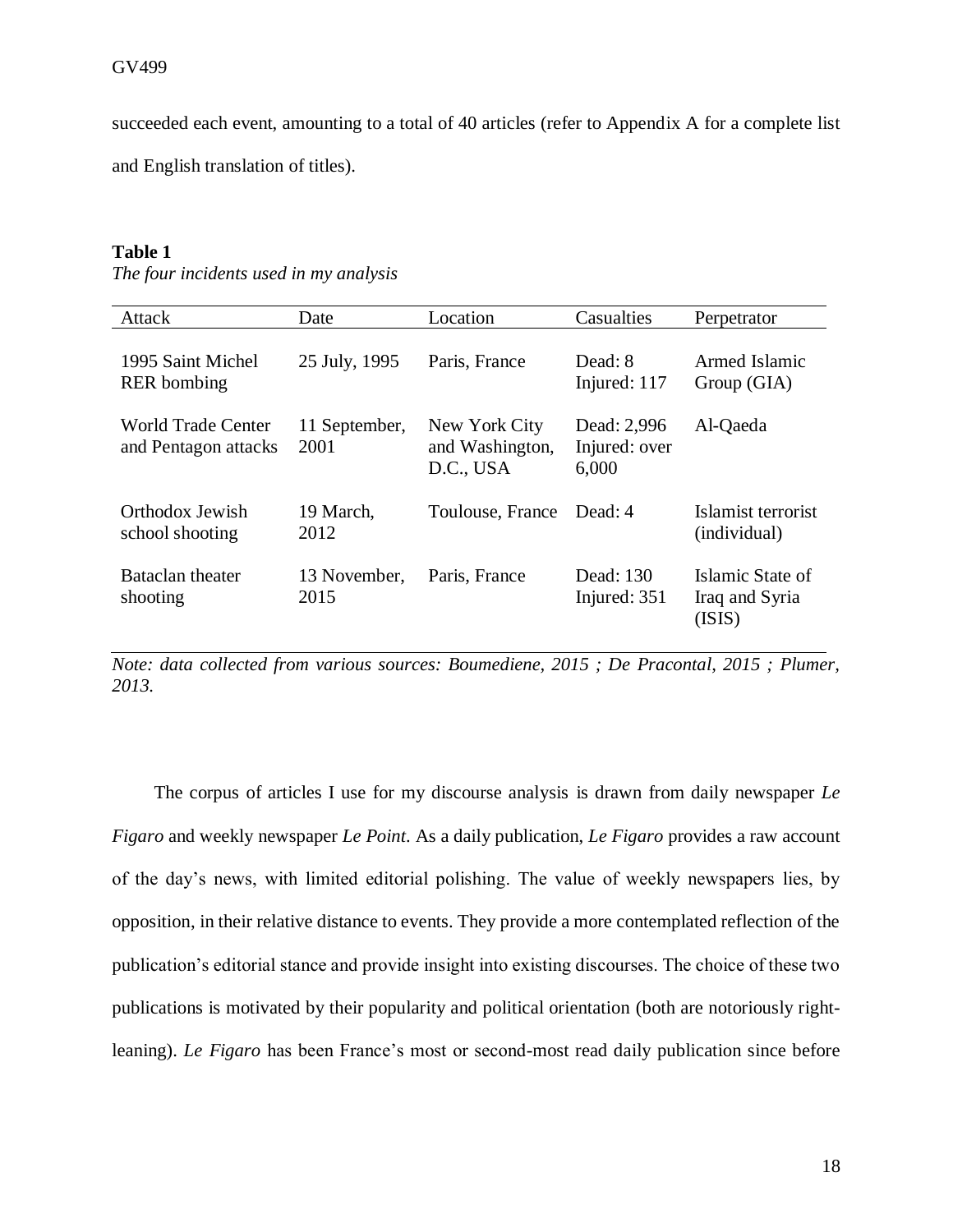1995. With an average distribution<sup>2</sup> (number of individual subscriptions and sales) of 367,803 publications per month in 1995 to 311,325 per month in 2015 (ACPM/OJD, 2019), *Le Figaro* exerts a great deal of influence over public discourse. For reference, as of 2018, *Le Figaro* is the most widely read daily newspaper in France with 309,492 purchases per month (ACPM, 2019). From 1995 to 2012, *Le Point* was the fourth-most read weekly publication behind *L'Express*. However, accessing *L'Express* archives proved to be exceedingly difficult<sup>3</sup>, and since 2012, its readership has been surpassed by *Le Point*, which reached 364,085 monthly readers in 2015 (against 325,744 for *L'Express*) (ACPM/OJD, 2019). Considering the difficulty in accessing *L'Express* and its prominence since 2012, *Le Point* was the best source of data for weekly rightwing news articles. The only two weekly publications enjoying a wider readership than *Le Point* or *L'Express* are *Paris Match* and *Le Figaro Magazine*. However, *Paris Match* is an unsuitable site for conducting discourse analysis of the news, as it is mainly picture-based and features mostly celebrity stories. While an analysis of visual representation of Muslims in France would certainly yield interesting findings, it is not the focus of my project. *Le Figaro Magazine*, as the weekly homologue of *Le Figaro*, had to be discounted to ensure a measure of variance in the articles analyzed.

I found the 40 articles through archival research as well as online database searches. Articles from *Le Figaro* dating back to 1995 are not available online. For the analysis surrounding the July 25 Paris Metro bombing event, I made use of archival collections in Paris at the Bibliothèque

 $2$  It should be noted that distribution numbers only account for the exact quantity of publications sold. As such, they are just a fraction of readership numbers, given that multiple people may read the same newspaper copy, as in the cases of an office, library reading room, or household.

<sup>&</sup>lt;sup>3</sup> The only two libraries in London and Paris which have these periodicals on microfilm have gaps in their archives, and the online databases Nexis UK and Factiva do not go as far back as 1995.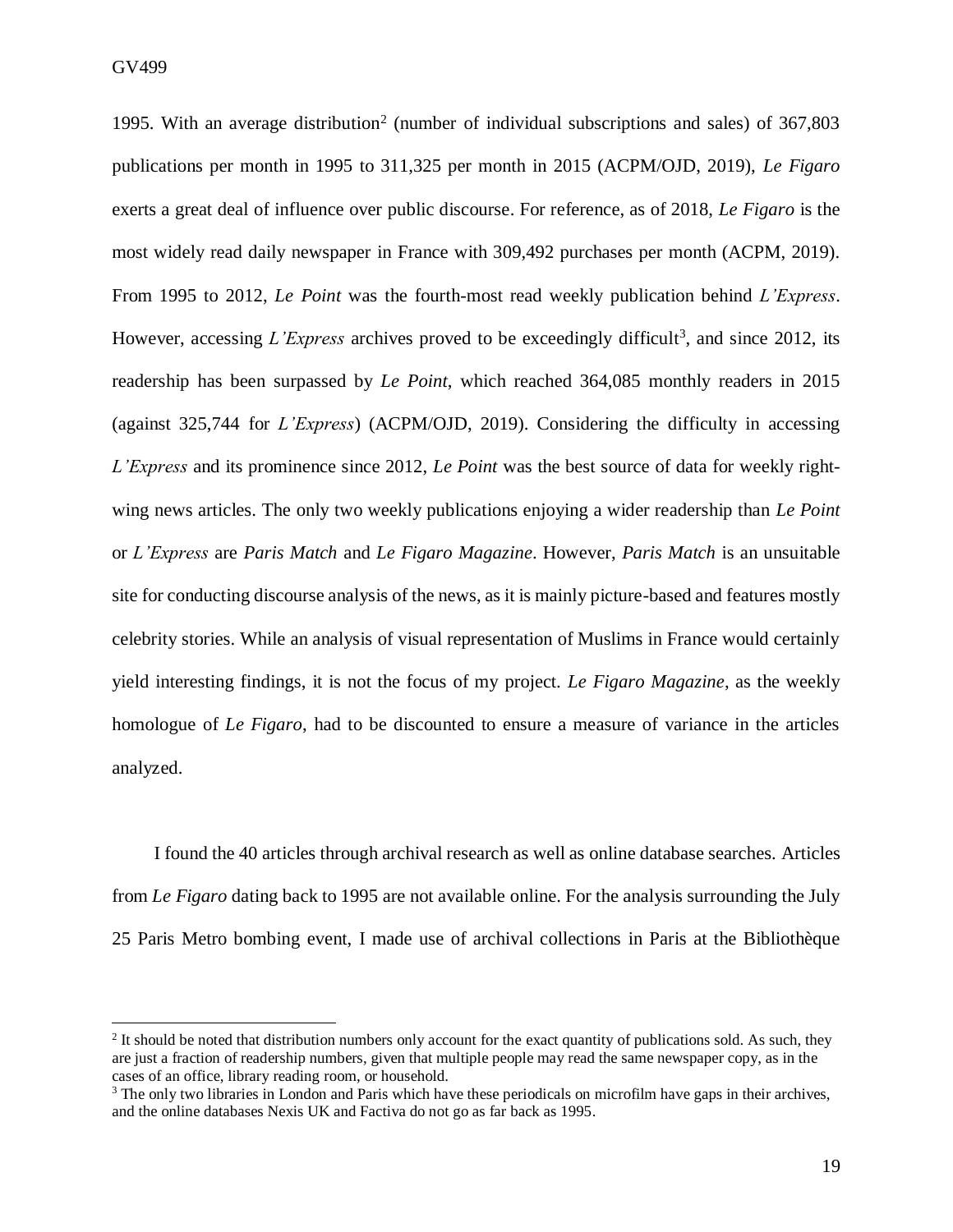Publique d'Information, as well as the British Library in London. For the attacks that took place in 2001, 2012, and 2015, I used the Nexis UK database. For these events, I used the search terms "*islam* OR *musulman* AND *terrorisme* OR *terroriste*" to find articles relevant to my research. To trim the number of articles showing up in the search, I discarded those which covered the topics of Islamist terrorism abroad. For the articles reporting on the September 11, 2001 attacks, I isolated those which covered France's own threats and security responses.

# <span id="page-20-0"></span>**Background**

The context in which discourse is produced is a necessary starting point for an analysis of the news coverage of terrorism in France. As discussed in the sections above, the importance of knowing the overarching socio-political climate is key to analyzing discourse, since it affects and is affected by it. The goal of this section is to situate the reader by retracing the demographic, cultural, and political contexts in France leading up to and during the period between 1995 and 2015. I start with the historical origins of France's aversion toward Islam before examining the symbolism of the veil as the parable of Islam's putative clash with French culture. I then look at how the articulation of Islam's threat in cultural terms fueled an increasingly Islamophobic political discourse, which I argue facilitates the construction of a suspect community.

#### <span id="page-20-1"></span>*Demographic context*

Following the era of decolonization of the 1950s and early 1960s, successive waves of mass immigration hit metropolitan France. The majority came from France's North African colonies. In

20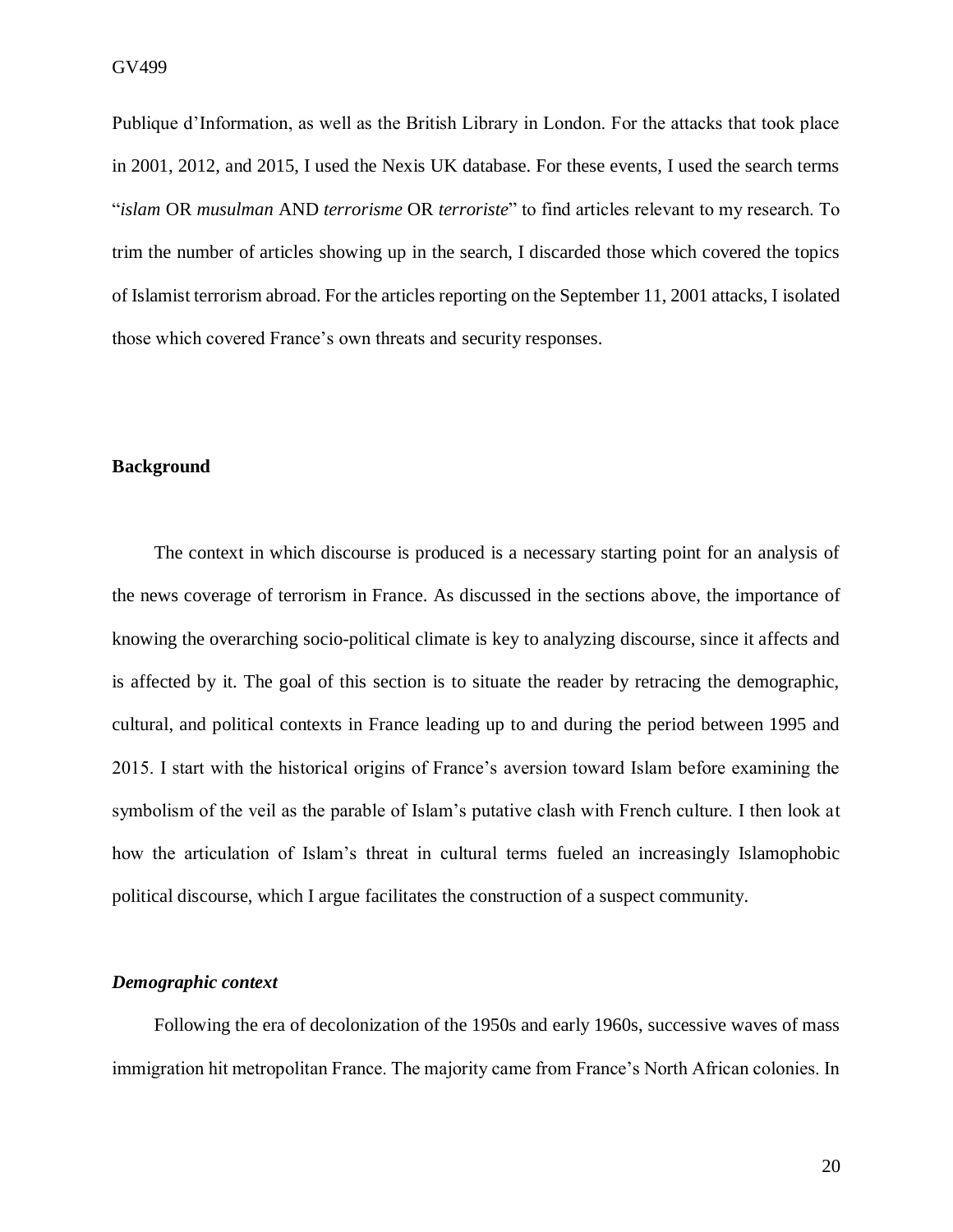GV499

the 1960s, hundreds of thousands of Algerians, most of whom professed Islam as their religion, came to France to benefit from government-granted asylum for having fought on the French side of Algeria's war of independence (1954-1962). Coupled with France's need for immigrant labor to sustain its booming economy, it is estimated that a million more Muslim immigrants were welcomed into the country (Viorst, 1996, p. 78). Despite a restriction on immigration between the 1970s and the 1990s, the Muslim population continued to rise due to high birthrates, illegal immigration, and France's immigrant family reunion policy (Viorst, 1996, p. 78). The 1990s saw a dramatic uptick in immigration due to the Algerian Civil War, which opposed the Algerian government to various Islamist groups between 1991 and 2002. Compiling estimates of the Muslim population size from various sources<sup>4</sup>, Laurence and Vaisse (2006, p. 19) note an increase from approximately 3 million Muslims in 1993 to between 4 and 5 million in 2002. In 2016, the number of Muslims living in France was estimated at 5,7 million (Pew Research Center, 2017a, p. 4). In spite of their growing demographic weight, Muslims have been poorly integrated into French society. Studies of Muslim socio-economic integration in France show that Muslims are systematically discriminated against. Recruiters in French firms are three times less likely to call back Muslim candidates for an interview than Christian candidates with the same qualifications ; in 2009, Muslim immigrant households were considerably poorer than matching Christian immigrant households, with a monthly income difference of 13% (Adida, Laitin, and Valfort, 2017, pp. 22-27). The systemic discrimination of Muslims in France's economy denotes a clear social exclusion which is symptomatic of a larger public aversion toward Islam.

<sup>4</sup> France's prohibition of categorizing individuals by religious faith in official censuses makes finding exact population data nearly impossible.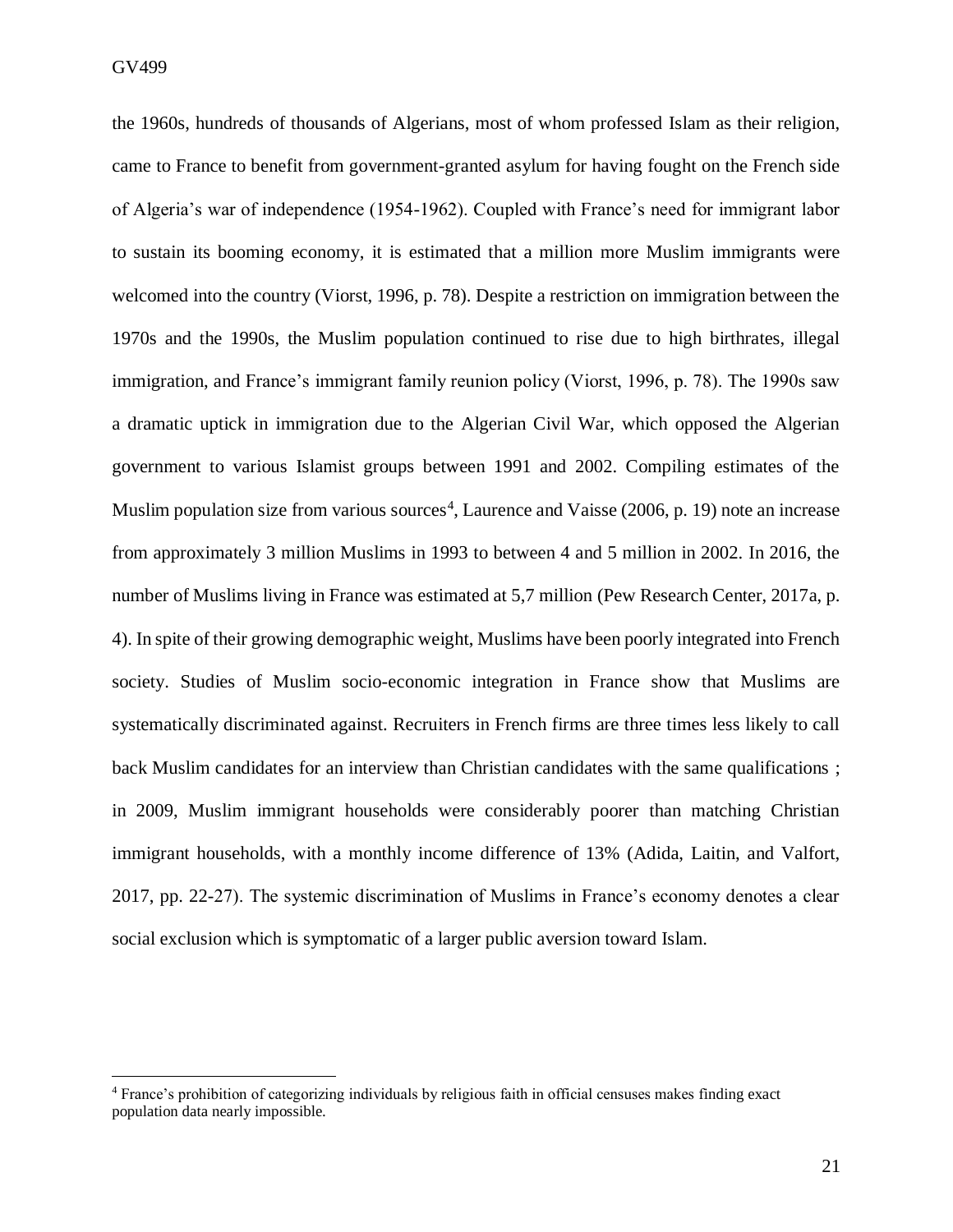# <span id="page-22-0"></span>*Cultural context*

The roots of this aversion, or more simply put, Islamophobia, have been attributed to some French citizens, whose mistrust of Islam derives from an Orientalist essentialization of the religion – a legacy of France's colonial era (Said, 1978/2003). Other studies point to Muslims themselves, who bear traits considered by the wider French public to be at odds with "Frenchness", namely, a higher religiosity, a poor mastery of the French language, and different gender norms (Adida, Laitin, and Valfort, 2017). The central tenet of Frenchness that Muslims are perceived to directly challenge is the principle of *laïcité*, or secularism. Whereas some impute the lack of integration of Muslims to orientalist mentalities or their inherent cultural characteristics, others condemn structural inadequacies. For Olivier Roy, republicanism and democracy in France are in conflict: republican values like secularism are being enforced in exclusionary and authoritative ways, while democracy in its pure sense requires the protection of diversity and the guarantee of universal religious freedom (Roy in an interview with Amghar, 2006). As such, the growing population of Muslims puts a strain on France's sense of identity. To illustrate this phenomenon, one can observe with the rising number of Muslims in France a commensurate increase in the frequency and intensity of debates surrounding the Islamic veil, or hijab. The first nation-wide controversy, the "headscarf affair" ("affaire du foulard"), happened in 1989 when a French school barred three students from attending classes due to their headscarves. Thanks to a barrage of sensationalist investigative news reports and stories, the hijab instantly became the dividing line between "moderate", acceptable Muslims and threatening, "fundamentalist" Muslims (Yavari-D'Hellencourt, 2000, Deltombe, 2005). Two decades later, and after a series of public debates on Islamic headscarves, a 2010 law prohibited certain hijab garments (niqab, burqa) in public spaces, declaring them to be a rejection of "republican values" (LOI n° 2010-1192, 2010). Still today,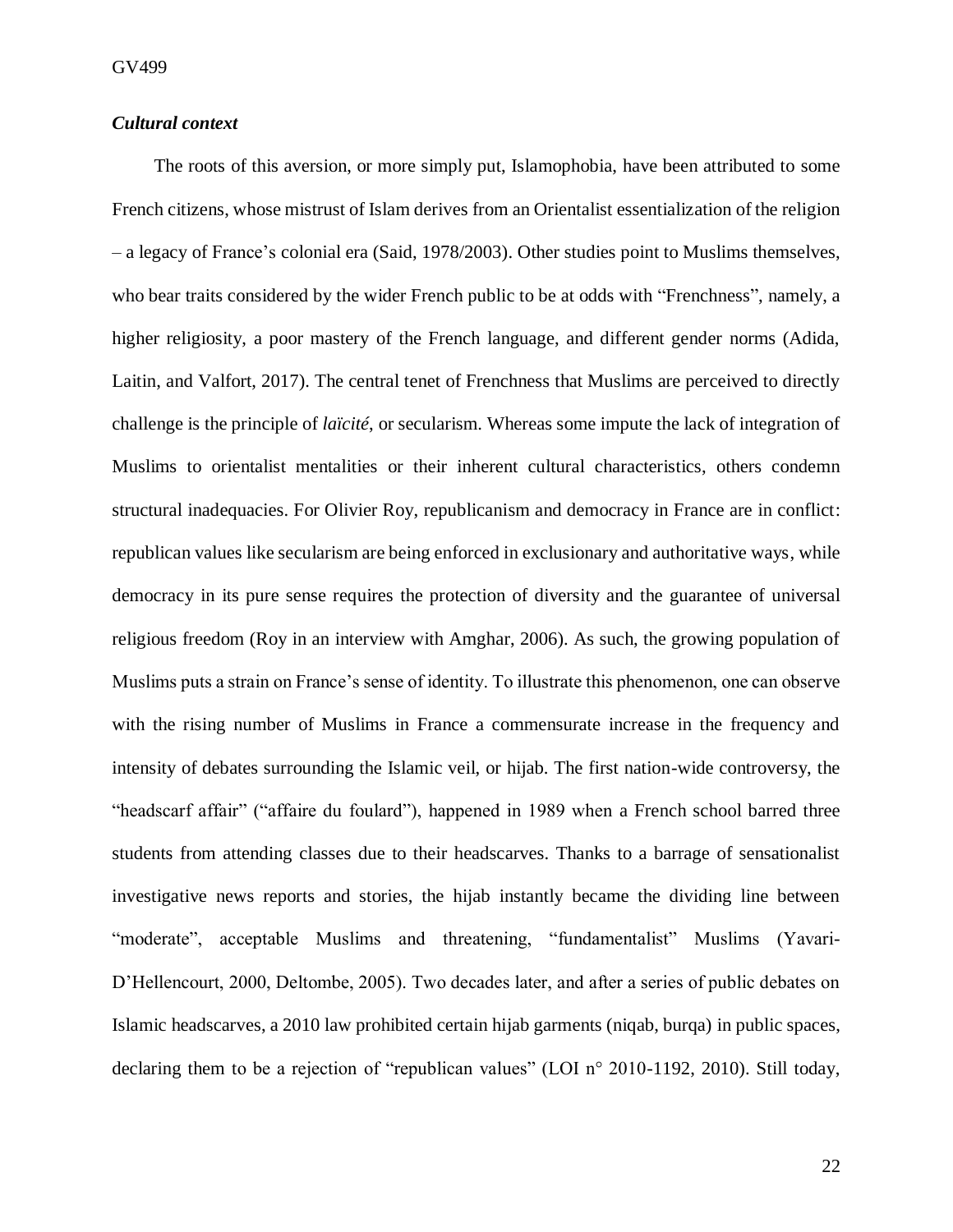debates concerning Islam's place in society persevere. In France, the veil has become the exemplum of and a pretext for the public's expression of anxiety toward a growing Muslim population. Over the last two decades, this anxiety was successively captured and capitalized on in a number of best-selling novels<sup>5</sup>, all painting a dystopian image of France's future: a country where Islam becomes the main religion, shari'a law is applied in courts, and Arabic becomes the official language. The extreme popularity of such openly Islamophobic novels impacts the French public in two ways. First, they are a testament to the French public's fear of Islam. Second, as elements of discourse themselves, they contribute to justifying the parallel discourses being held in the press and by politicians.

## <span id="page-23-0"></span>*Political context*

Two of the last four elections in France witnessed an escalating popularity of the Front National (now Rassemblement National), France's populist extreme right party. Led by the Le Pen family, the party has historically embraced xenophobia and racism. Considering their vitriolic rhetoric on immigration, national identity, and citizenship, the party led two exceptionally successful campaigns, reaching the second round of presidential elections in 2002 and 2017. In 2002, Jean-Marie Le Pen amassed 17% of the popular vote, a score that was doubled by his daughter, Marine Le Pen in 2017 (Ministère de l'Intérieur, 2019). A cynical reading of these numbers would suggest that a third of France's population endorses the party's unabashed Islamophobia. A more idealistic reading might indicate that a third of the French population feels impartial to such rhetoric. The truth lies somewhere in between. Alongside the rise of the Front

<sup>5</sup> See *La Mosquée Notre-Dame de Paris* by Tchoudinova (2009), *L'Identité Malheureuse* by Finkielkraut (2013), *Le Suicide Français* by Zemmour (2014), and *Soumission* by Houellebecq (2015). All four titles were highly popular best-sellers; some won literary awards.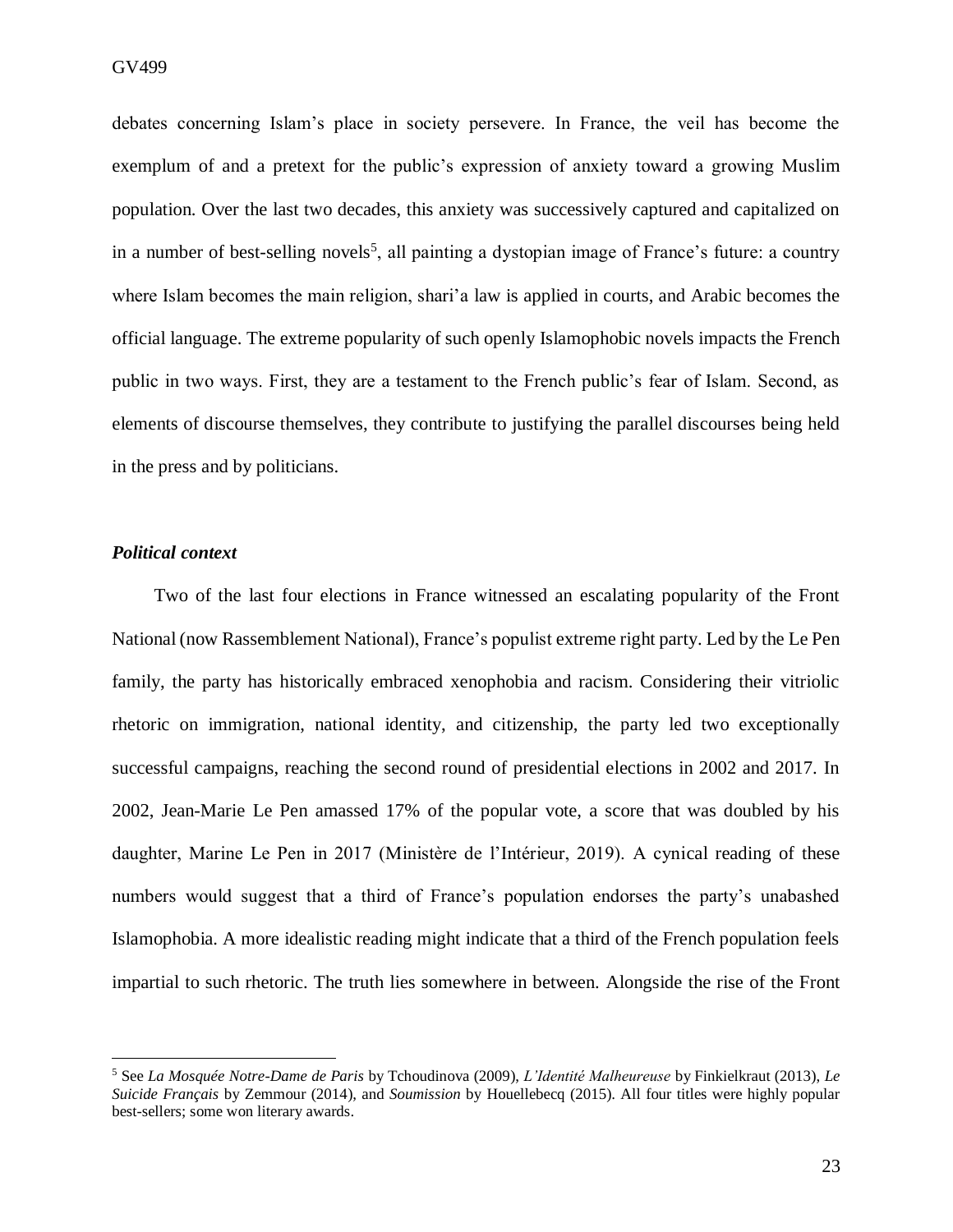National has occurred a steady increase in discriminatory or physical and verbal attacks against Muslims (Collectif Contre L'Islamophobie en France – CCIF, 2019). A clear trend in what the CCIF calls "Islamophobic acts" emerges (see Figure 3 below). Thus, the terrorist attacks analyzed in the following section are embedded in and contribute to a broader context of French Islamophobia.

# **Figure 3**



*The rise of Islamophobic acts between 2004 and 2018<sup>6</sup>*

*Note.* Data compiled from CCIF's yearly reports (CCIF, 2019).

<sup>&</sup>lt;sup>6</sup> It should be noted that attempts to measure Islamophobia remain difficult and grossly unrepresentative due to underreporting of incidents by victims.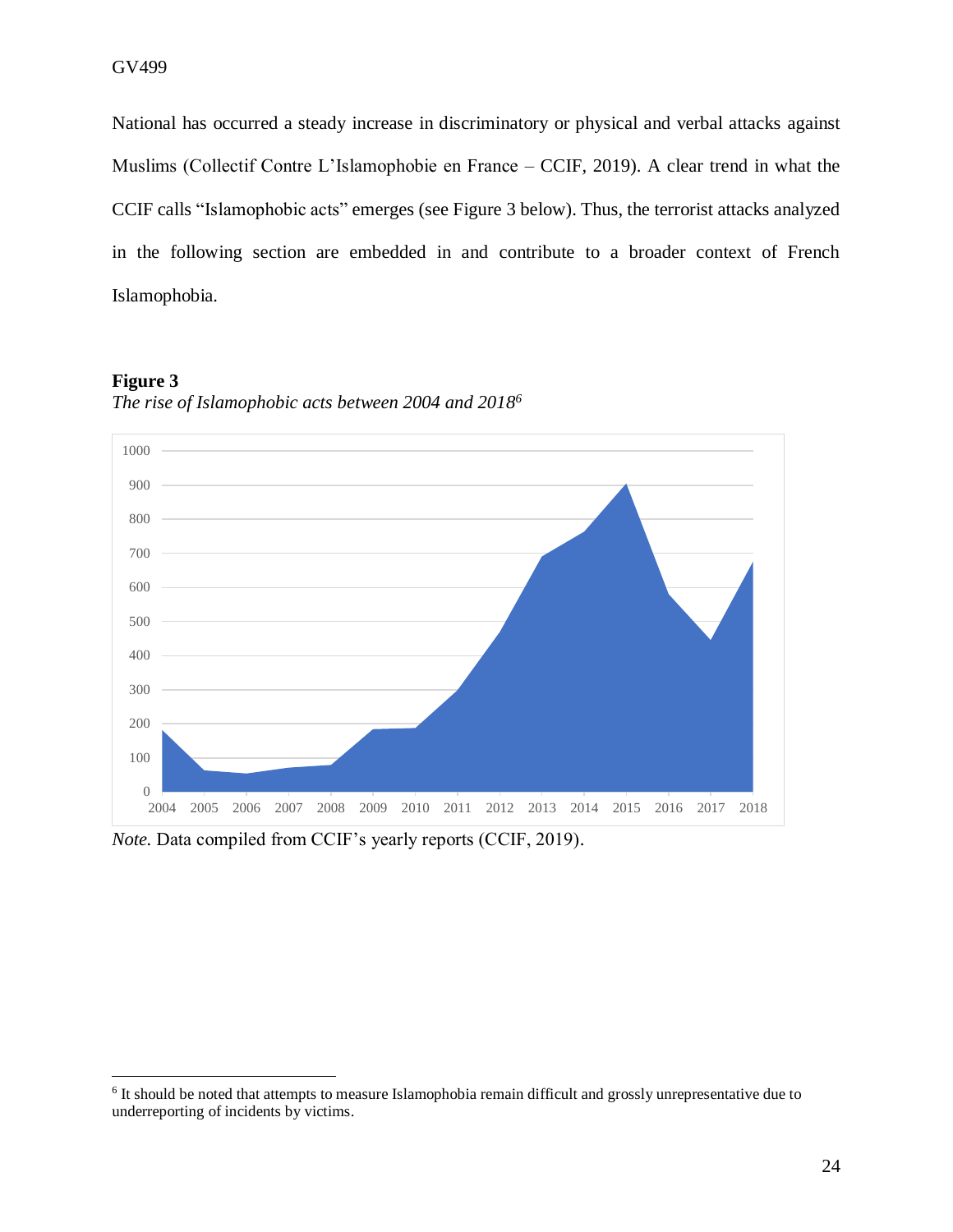# <span id="page-25-0"></span>**Analysis**

The critical discourse analysis of the 40 selected articles from *Le Figaro* and *Le Point* has led me to identify three securitizing discursive processes in France's right-wing press. These processes are homogenization, enemification, and internalization. Homogenization concerns the tendency to write about Muslims as if they were a uniform group, thus feeding the public's imagination of Muslims being a single community. Homogenization neglects the many differences existing within the Muslim population and implicitly equates their adherence to a certain religious faith with being violent extremists. Enemification is a term I use to qualify the construction of Muslims as enemies. The discourse of enemification entails creating an existential conflict expressed in binary – between Muslims and Western society. Whereas the first two processes are present consistently across time periods, internalization is a trend that develops chronologically between 1995 and 2015. Internalization refers to the evolution of the threat of terrorism from being discussed as exterior to increasingly internal. The attack of 2012 is identified as a turning point in the perception of Islamic terrorism as being locally-owned instead of coming from abroad. I argue that these three processes mutually reinforce and overlap with each other. Together, they create an overarching discourse that securitizes France's Muslim population, effectively constructing them as a suspect community.

# <span id="page-25-1"></span>*Homogenization*

The tendency of the press to homogenize diverse populations into monolithic blocs was first identified by Nickels et al. (2012a) in their comparison of the coverage of Muslims and Irish people in Britain. In their view, this process is achieved with the terms "the Muslim community"

25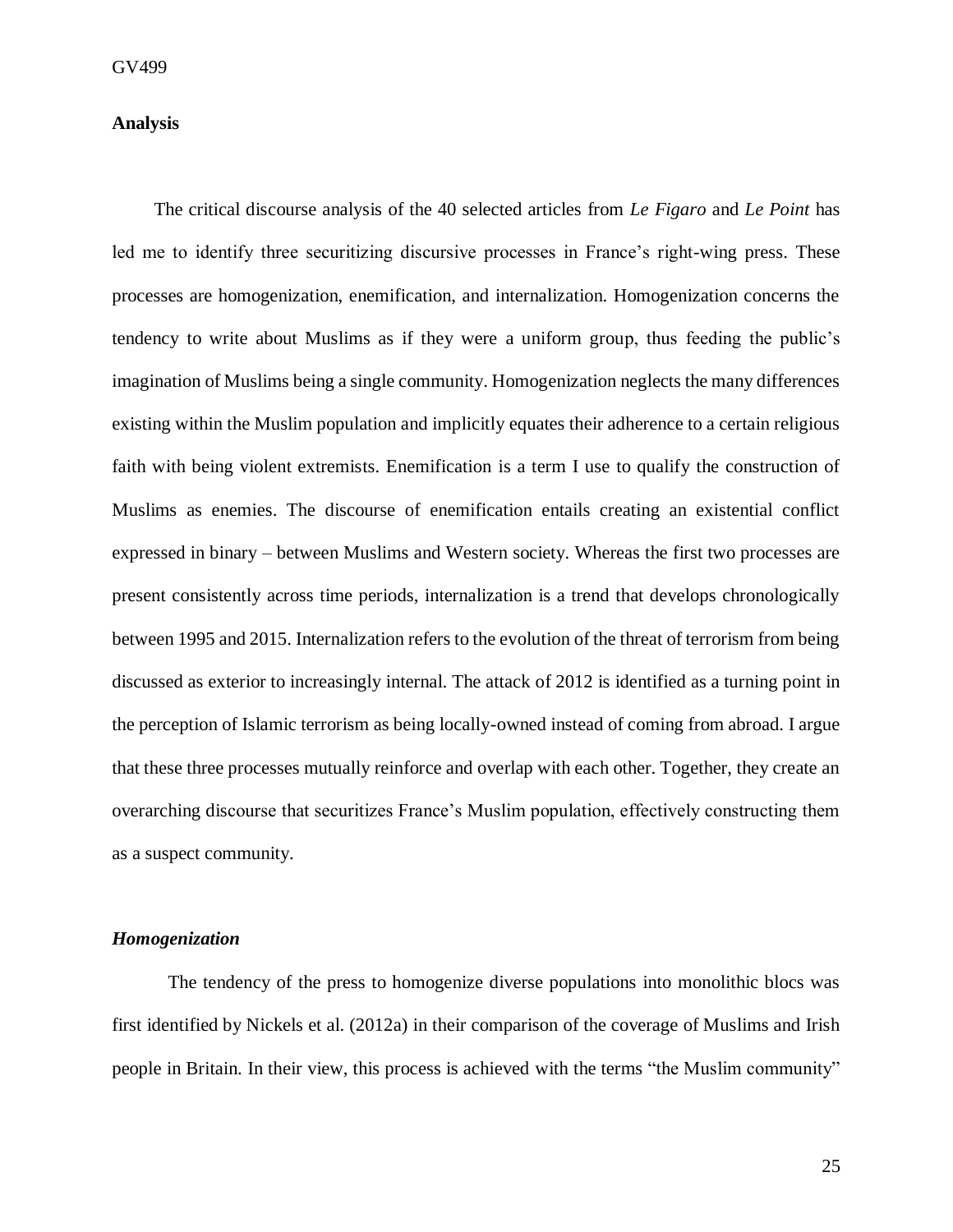or "the Irish" (Nickels et al. 2012a, p. 348). Such terminology neglects the many and profound differences among Muslims, illogically equating the nonpracticing with the devout, the Sunni with the Shi'a, the ideologically extreme with the violently extreme. By using homogenizing language in the coverage of terrorism, the press may securitize a population by implicitly linking the adherence to Islam to being an extremist. Evidence of such language is found throughout the analyzed articles, with reference to "the Muslim community" (Bavarez, 2015 ; Imbert, 2012 ; L. & Ma. 1995 ; Lévy, 2015 ; Pech, 2001 ; Suffer, 1995) and "the Muslim world" (Grenelle, 2012 ; Imbert, 2012 ; Lévy 2015) when speaking about Islamist terrorism, as if all Muslims were expected to answer for the actions of violent extremists.

Islam is also homogenized in the way it is talked about as a religion. Analyzing the cause of terrorism, regular columnist and founder of *Le Point* blames Islam, asserting it is a religion that is "allergic" to individualism and capitalism, and that therefore it breeds social exclusion and misery, which in turn lead to rebellion and eventually terrorism (Imbert, 2001b). His statement inscribes itself in the press' tendency to make sweeping statements about Islam, most of which are negative. While anti-consumerism and communalism might appeal to some Muslims, the logic linking such lifestyle choices to terrorism is tortuous and hardly generalizable. The qualification of Muslims as a homogenous group is also found in the attempts to distinguish the "true" or "good" Islam from the "false" or "bad" version professed by Islamist terrorists (Paoli, 2015 ; Suffer, 1995). Such discourses contribute to constructing a suspect community in that they encourage the public to make their own determinations of which Muslims are threatening and which ones are trustworthy. The perpetrators of the 1995, 2012, and 2015 attacks had all been imprisoned with known terrorists or trained in jihadist camps abroad. In spite of these highly suggestive clues, the press prefers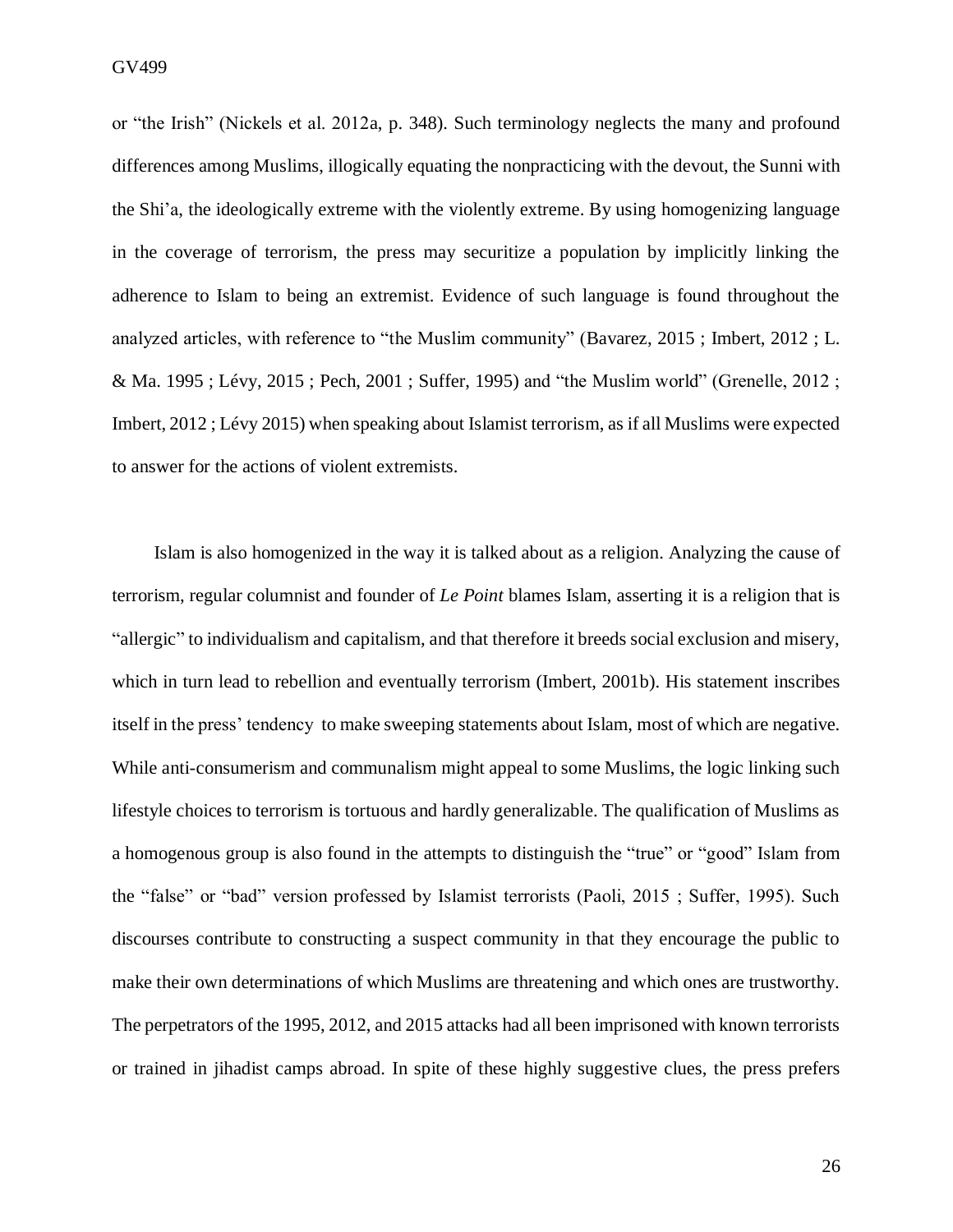people's lifestyle choices and physical appearances (all terrorists wear beards, according to Claude Imbert, 1995) as indications of their partiality for terrorism.

The main homogenizing discursive practice that emerged from my analysis is that of ambiguity. The terms used to refer to Islamist terrorism or the terrorists themselves come by the score (see Appendix B for a comprehensive list). The qualifiers, which vary widely from "Islamofascism" (Lévy, 2015 ; Sibony, 2001 ; Val, 2015) to Salafism (Askolovitch, 2012a and 2012b ; Imbert, 2012 ; Garat, 2015 ; Guénois, 2015a and 2015b) are ambiguous and consistently left undefined. Many of the terms are misused to associate orthodoxy with violent extremism. Terms such as "radical" (Garat, 2015 ; Leclerc, 2001 ; Oberlé, 1995) or "fanatical" Islam (De Belot, 2001, Imbert, 2001a and 2012 ; Sibony, 2001) and fundamentalism (D'Ormesson, 1995 ; Frat, 1995 ; Imbert, 2001b ; Paoli, 2015 ; "Terrorisme, le retour", 1995) are construed as extreme forms of Islam with a propensity for endorsing violence. Yet, in their original meanings, radicalism and fundamentalism are not negatively connotated. In fact, ironically, before being applied to Islam, "radicalism" in France was historically associated to the Radical Party (PRRRS), which is known to have established secularism in France. With respect to Islam, the fundamentalist or "radical" traditions call for a literal reading of original holy texts, and do not explicitly call for militancy. If the same terms can be used to designate both a peaceful Muslim whose religious practice involves a literalist reading of the Qur'an and a terrorist endorsing a violent, militant form of Islam, the words lose their meaning and the crucial differences between Muslims are once again ignored. A discourse of ambiguity around Islam is created, and as a result the religion becomes associated with violent extremism. For the overwhelming majority of Muslims in France who neither engage in nor condone violence, such ambiguity contributes to their stigmatization as security threats.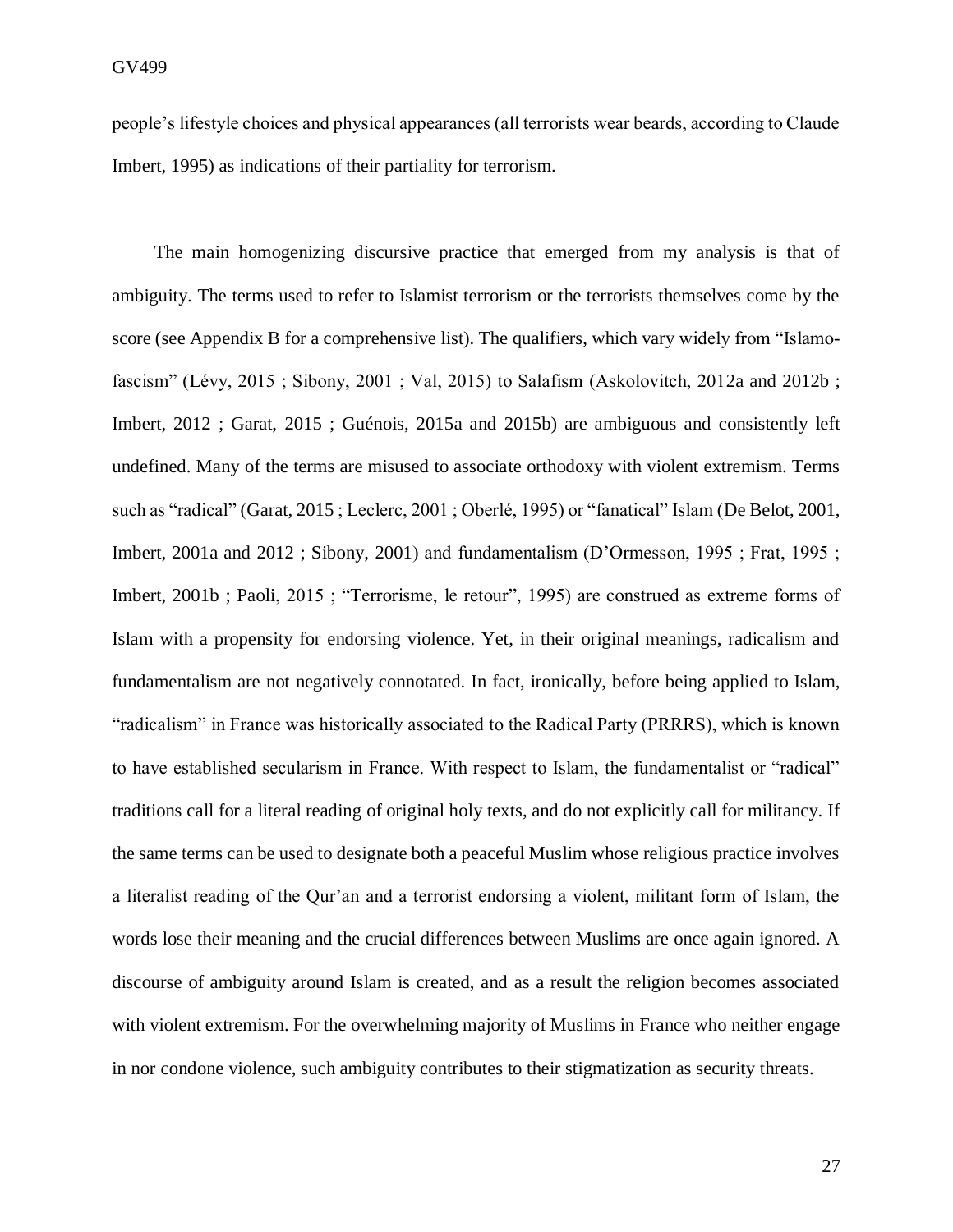One term stands out as the most common designation of terrorism: "Islamism". The use of this term, featured in over a third of all analyzed articles (see Appendix B), is highly problematic. First, it underscores a deep misunderstanding of its significance. Defined by scholars as "the belief that Islam should guide social and political as well as personal life" (Berman, 2003, p. 257), Islamism can be understood as a socio-political movement or an activist form of Islam (Bayat, 2005 ; Ismail, 2006). While having been endorsed by certain militant political groups like the Armed Islamic Group (GIA) in Algeria and the Hezbollah in Lebanon, its de facto equation to terrorism is no more justified than that of socialism or environmentalism. In fact, Islamist groups around the world also provide a variety of political, social, and cultural services, many of which have a positive impact on their communities (Ismail, 2006). Second, and more importantly, its use creates linkages between Muslims and terrorism. Not unlike the terms "fundamentalism" or "radicalism", "Islamism" is used to refer to polar opposites. If it can be applied to moderate religious political parties like Tunisia's Ennahda the same way it is applied to murderous terrorist groups like ISIS, the word loses its original meaning to take on a new one, imbued with violence. Thus, Islamism is made to be particularly threatening to the French public. Going beyond the threat it poses to French secularism, Islamism embodies a national security threat, and one which the French public is particularly sensitive to in the aftermath of terrorist attacks. In the midst of such ambiguity and inconsistent terminology, the word "Islam" stands out as the common denominator. Yet, the choice to focus on Islam rather than discussing the broader phenomenon of religious extremism, criminality, or the fallout of international conflicts is not obvious. In addition to involving known criminals or convicts, the attacks of 1995, 2001, 2012, and 2015 were reprisals for wars in Algeria, Iraq, Afghanistan, and Syria respectively. Being the common denominator in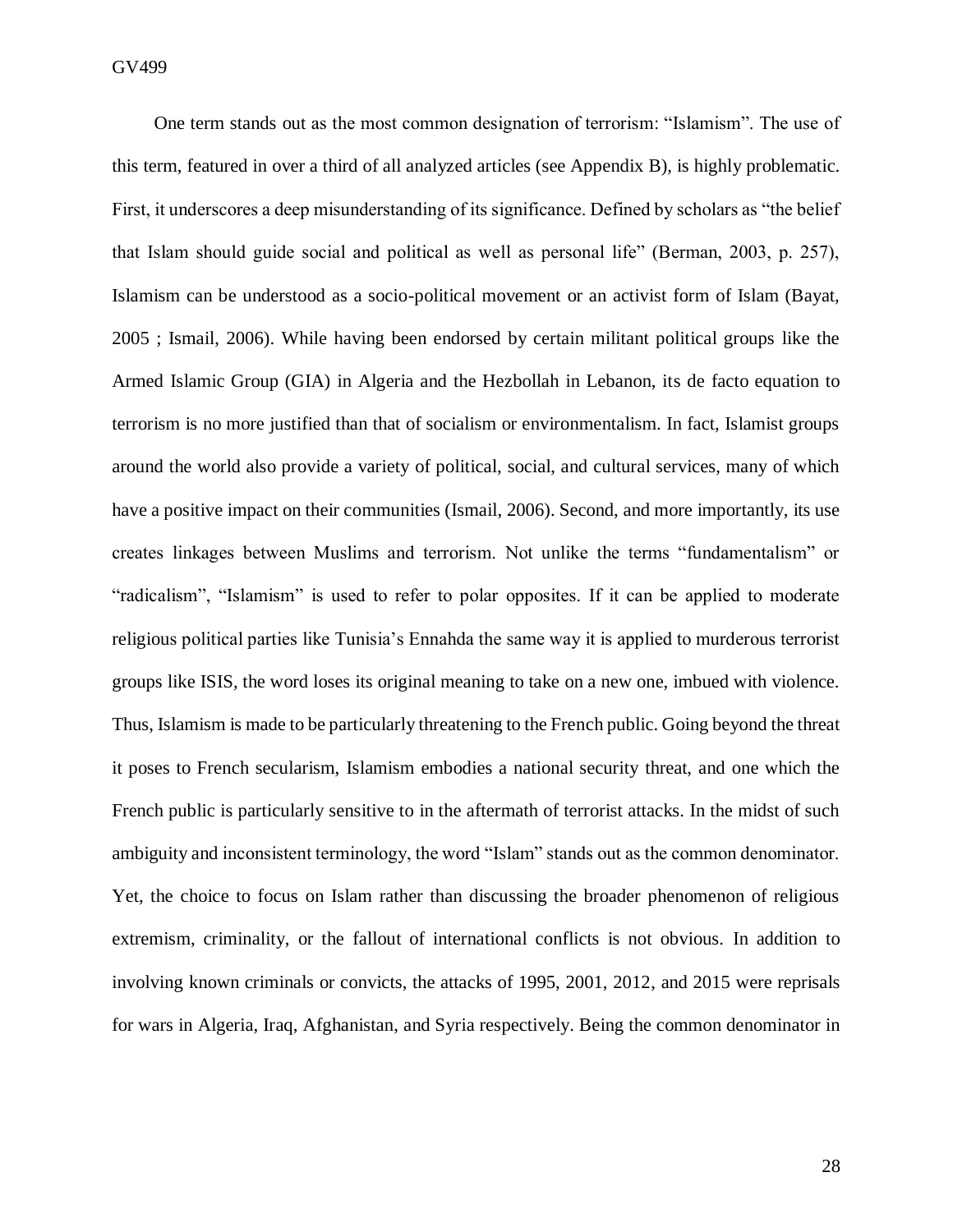hundreds of articles replete with the sadness of bereavement and gory descriptions of massacres may subconsciously associate Islam with the negative emotions of disgust, outrage, and fear.

Securitizing discourses have as much to do with what is said as what is left out. Terminology such as "Islamic threat" ("Il y a 900 ans", 1995) or "Islamism" lack an important epithet relating them to violence. Without qualifiers like "violent", "armed", or "militant", references to an "Islamic threat" create dangerous linkages between all things Islamic and threats to national or societal security. The subtle differences in terminology analyzed in this section are not mere nitpicking. They have a crucial impact on the imagination or subconscious mind of the reader, who pays more attention to the content of the news than to its delivery. In this case, the news relating to terrorism is delivered through a homogenizing and ambiguous discourse, which associates Islam to violence, extremism, and threats.

# <span id="page-29-0"></span>*Enemification*

The process of securitizing Muslims is further developed through their construction as enemies. More important than what they oppose is the fact that they are an enemy. Muslims are constructed as enemies thanks to an omnipresent lexicon of war. War, by definition tends to be a zero-sum confrontation. Interspersed in this militarized discourse are a series of binaries, each posing Islam as existential threat to the different facets of French society. These binaries include but are not limited to violence versus peacefulness, democracy versus totalitarianism, religion versus secularism, Occident versus Orient, and savagery versus civilization.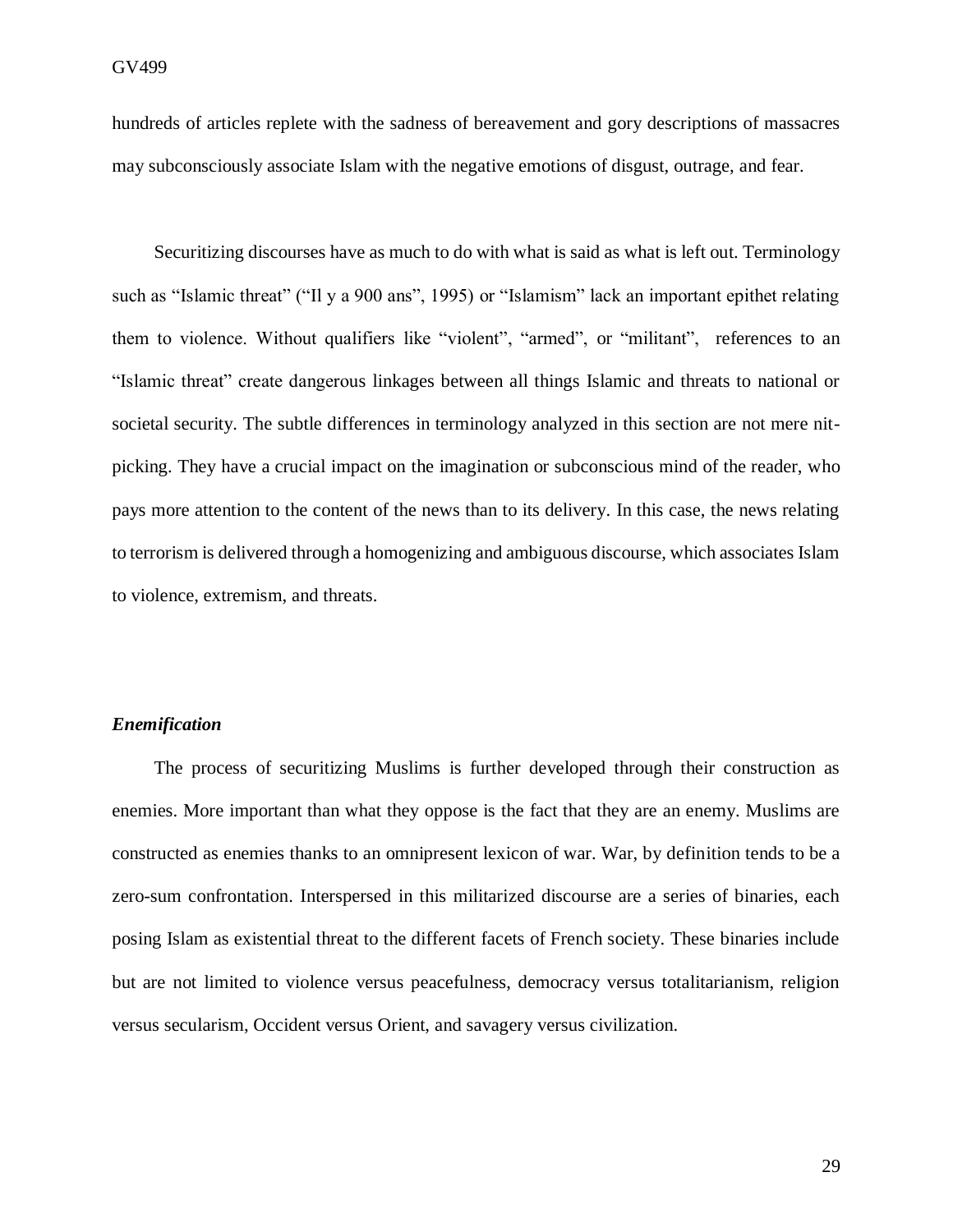Predating President Bush's remarks in the wake of the September 11 attacks (Office of the Press Secretary, 2001 ; "Text of George Bush's speech", 2001) but intensifying thereafter, parallels between counterterrorism and war, or even the crusades are recurrent. In *Le Figaro* and *Le Point*, the discourse of war is particularly direct, as exemplified by provocative article titles such as "A new war" (D'Ormesson, 1995; De Belot, 2001), "The war of the 21<sup>st</sup> century" (Imbert, 2001a), and "The war for civilization" (Giesbert, 2015). Many articles compare the war on terror to Huntingon's "clash of civilizations" (Huntington, 1993). This is in fact a critique of Islam, since as a tactic of political violence, terrorism cannot be called a civilization. At the heart of Huntington's commentary about Islam is the religion's propensity for violence and inherent incompatibility with Western culture. Mirroring the claim that Islam has "bloody borders" (Huntington, 1993, p. 35), Imbert opines that Islam is an "anarchical religion" that keeps a "missionary inclination by the sword" (2001b). Indeed, Islam is regularly depicted as backward and medieval – a salient orientalist trope (Said, 1978/2003). Muslims would still be searching for their Martin Luther (Imbert, 2001b). The idea that Islam has yet to be reformed or "enlightened" recurs frequently (Imbert, 2012 ; Lévy, 2015 ; Paoli, 2015, Sibony, 2001). In line with the idea of primitivity, Muslims are also often dehumanized. In a 1995 article ("La diagonale des fous", 1995), Imbert compares the French city suburbs, or *banlieues*, to "fishponds of terrorism" and fundamentalism to a "fermenting, rotten fruit". Six years later, he substitutes those terms by calling terrorists "Islam's rabid [members]" and "termites" (Imbert, 2001c), designations that are reminiscent of genocidal rhetoric. In another piece, Muslim countries, who are condemned for supporting terrorism are called "little devils" (De Belot, 2001). Throughout these references, an appeal is often made to the majority of Muslims who are "enlightened" or "good" to reform their religion or keep extremism in check. Failing to do so would be to ideologically back terrorism.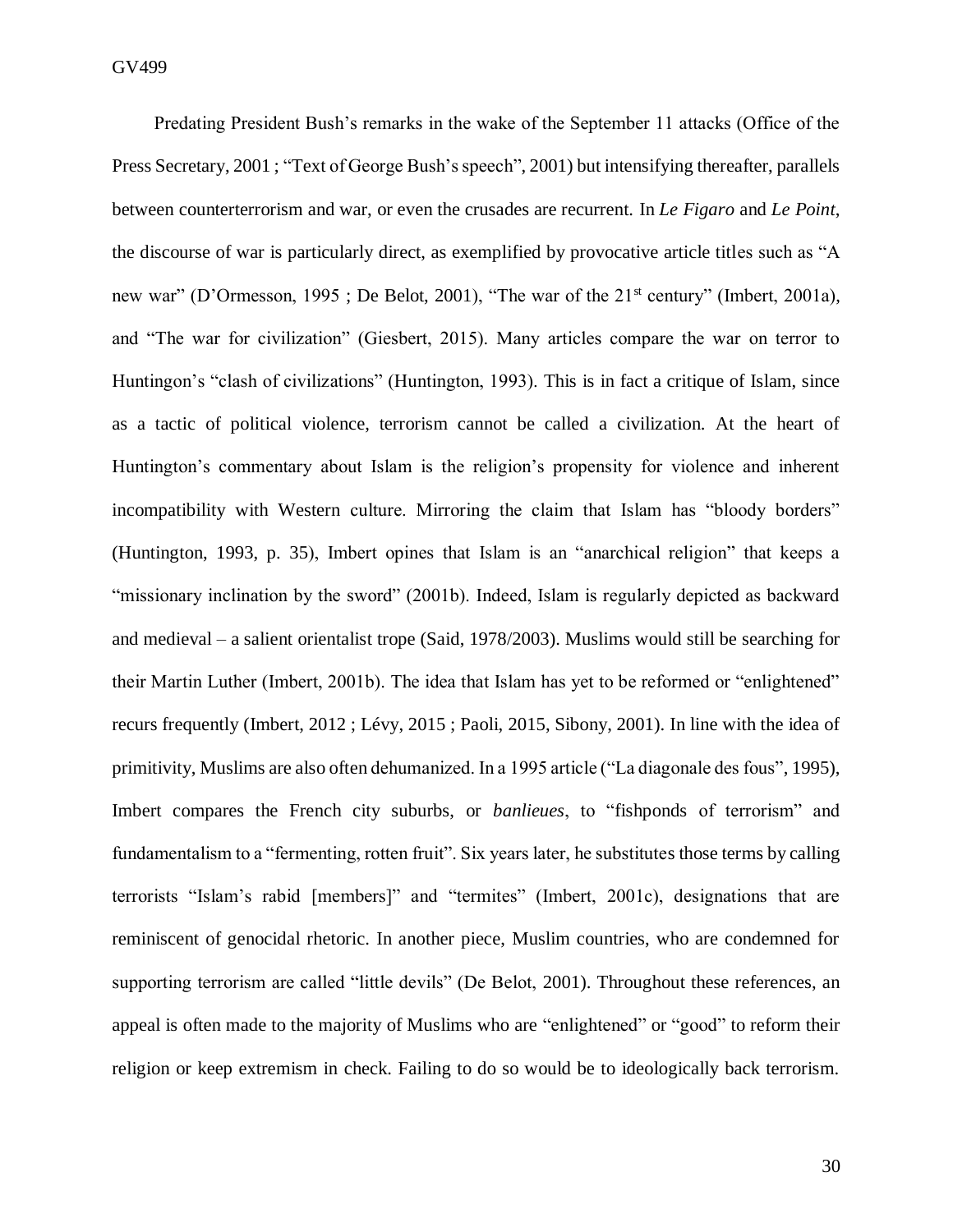These attempts to mitigate the demonization of Muslims fail because they imply that terrorism is endemic to Islam as a religion, and that all Muslims are somehow accountable for the actions of extremists.

The recurrent reference to terrorists as soldiers is a way to depict them as the tip of Islam's spear. Terrorists are dubbed "soldiers in Allah's army" ("France; La menace", 2001 ; Sibony, 2001) and as the new millennium's "crusaders" (De Belot, 2001 ; "Il y a 900 ans", 1995 ; Imbert, 2001a ; Lévy, 2015). The recurrent comparison of counterterrorism with crusades pushes the discourse of enemification to its most extreme. Referring to the war on terror as Islam's holy war, the authors are clearly identifying Muslims as their enemies, rather than Islamist terrorists. Furthermore, it reiterates the image of Islam being antiquated and brutal. For one author, Islamism takes its roots in "a revisited version of the medieval crusades" ("Il y a 900 ans", 1995). Whereas the terrorists themselves would be the active militant side of Islam, the majority of Muslims who do not fight would be ideologically backing them. This conception of Islam as a stratified, unified foe is pervasive in Huntingtonian discourses. While acknowledging that the majority of Muslims to not endorse jihad, Claude Imbert blames them for remaining silent and complacent, thus incriminating Muslims as indirect supporters of terrorism (Imbert, 2001a).

Depicting terrorists as soldiers does not only reflect poorly on Muslims, but it is also counterproductive to security. Arguably, "soldier" can take on positive connotations, evoking for some the attributes of strength, courage, glory, and patriotism. If this is the case, the likening of Islamist terrorists to soldiers serves to legitimize their actions and justify a "war". But is waging war the best counterterrorism strategy? For some experts, war is the very cause of Islamist political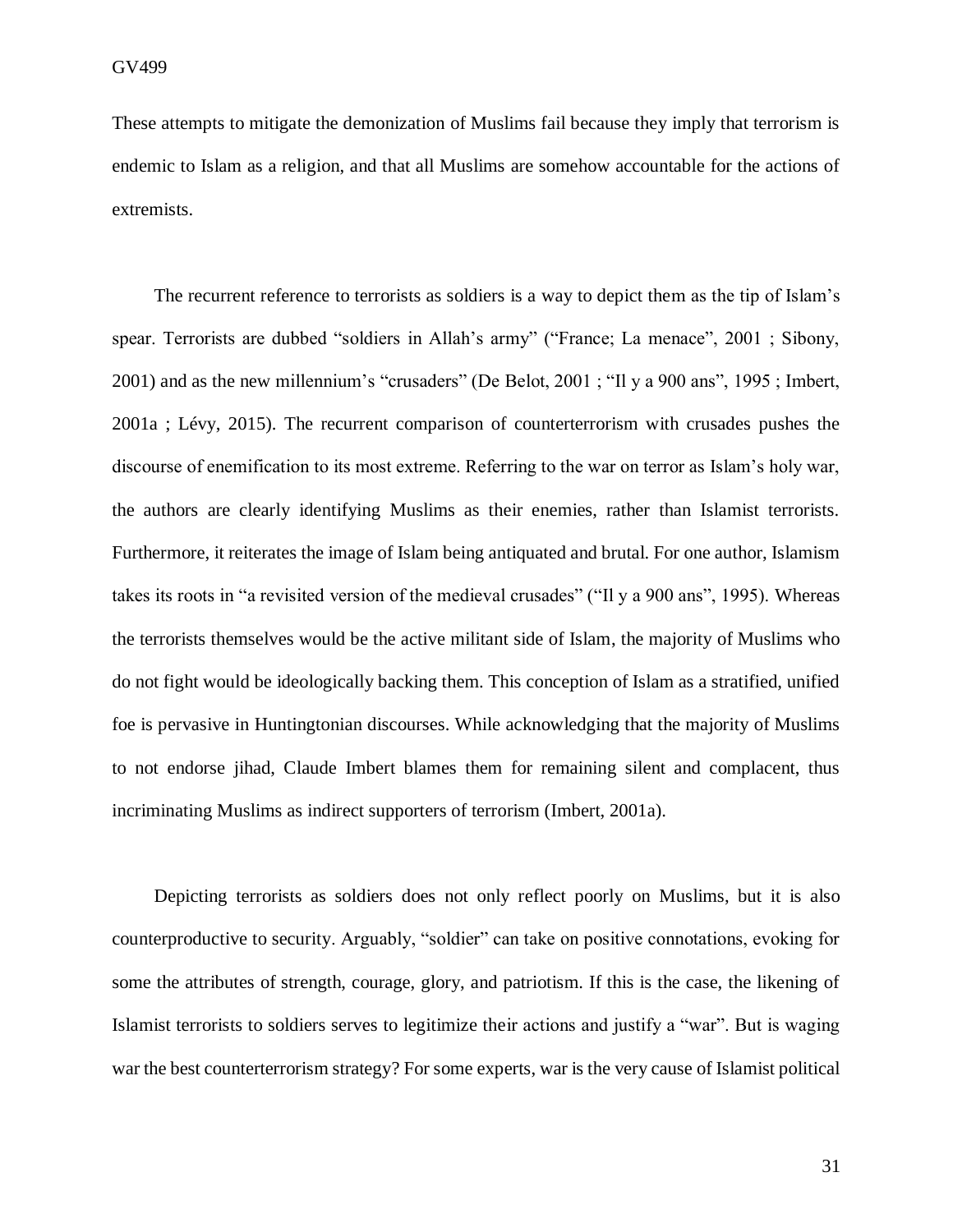violence (Jackson, 2007). A war also entails having an enemy, or opposite sides. With such an undefined, ambiguous image of who is the enemy, the war may befall the wrong targets  $-$  in this case Muslims in general. With regards to the interpretation of the news by the public, a lexicon of war has further perverse effects. A comparison of headlines across daily newspapers on the day following the Bataclan attack reveals *Le Figaro* as the only publication militarizing terrorism. Among headlines such as the neutral "Plus de 100 morts à Paris" [Over 100 dead in Paris] by *Ouest France*, the visual "Carnages à Paris" [Bloodbaths in Paris] by *Libération*, and the blunt "Horreur" [Horror] by *l'Équipe*, *Le Figaro* declares there is a war in the heart of Paris: "La guerre en plein Paris" (all four headlines cited in "Le Jour d'Apres", 2015). Whereas the other headlines may elicit reactions of shock, sadness, disbelief, or disgust, *Le Figaro*'s headline is more likely to rouse feelings of revenge and spite. Such emotions arguably contribute more directly to the construction of Muslims as a suspect community.

The enemification discourse consists of discursively creating an existential conflict between two sides: that of the West, of democracy, liberty, French society, and French values against that of terrorism. While one side is relatively well defined and concrete, the other is largely undefined and confused with Islam. For philosopher Bernard-Henri Lévy, the enemy is not terrorism itself, but rather "fascislamism", a term he coins but does not explain (Lévy, 2015). The linkage between Islamism and fascism contributes to the binary image of Islam as being fundamentally at odds with democracy. In the author's view, the French public is at war with this Islam. Whether they know it or not, the reader is "a target, a soldier, a front" (Lévy, 2015). While this war is regrettable, he argues, it is necessary – a necessity he justifies citing Nazi theorist Carl Schmitt and Christian just war theorists Saint Thomas and Saint Augustine. Citing arguments based on racial and religious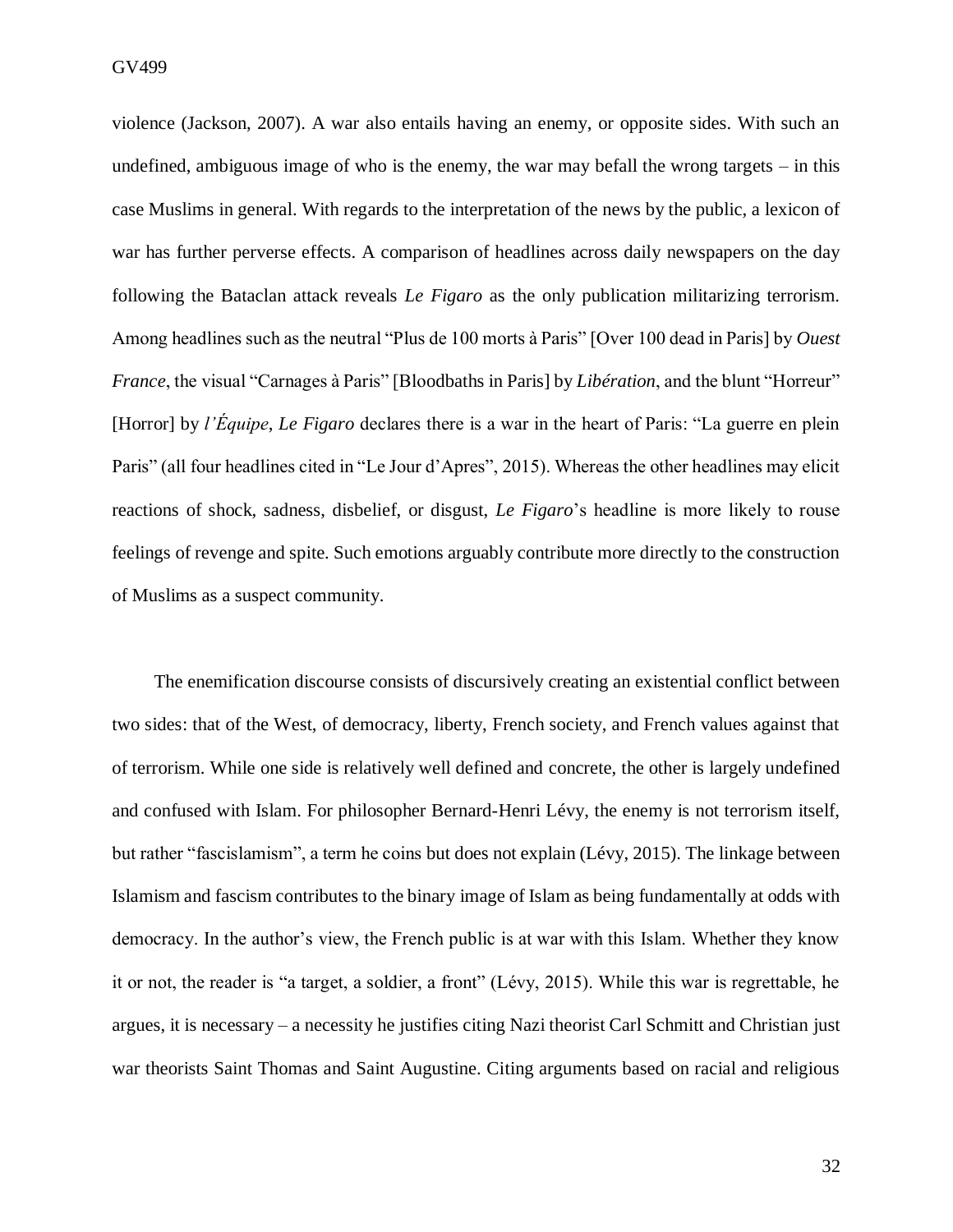superiority to justify waging war against the mysterious enemies that are "fascislamists" is problematic. Indeed, it provides a clear example of the intersection between Islamophobia and securitization in French right-wing discourse.

# <span id="page-33-0"></span>*Internalization*

The terrorist attack of 1995 involved two Algerian perpetrators, and those of 2001 happened abroad. Due to the perpetrators' distance to metropolitan France, the press covered Islamist terrorism as a foreign threat. Rather than being a problem in France, the French public would read about militant Islamism in Algeria, Iran, Lebanon, Palestine, Afghanistan, and Iraq. However, increasingly over the years, Islamist terrorism came to be covered by the press and understood by the public as an internal threat, one coming from within French society rather than outside of it. The attack of 2012 marks a turning point in this change. Aside from the 1996 metro bombing in Paris, there were only a couple of attacks claimed by Islamist group on French territory between 1995 and 2012, and neither of them were fatal. Thus, in 2012, for the first time, France was confronted with a perpetrator who had been born, raised, and educated in France. The blame could no longer be put on an outsider. The internalization of the terrorist threat is noteworthy because it has an amplifying effect on the securitization of Muslims in France. Arguably, proximity is more alarming than observing a threat from afar. The discourse of internalization has the effect of painting terrorism as closing in on French society.

The evolution of this discourse moving toward internalization can be traced chronologically. During the period of speculation in the days following the 1995 bombing, several authors guessed

33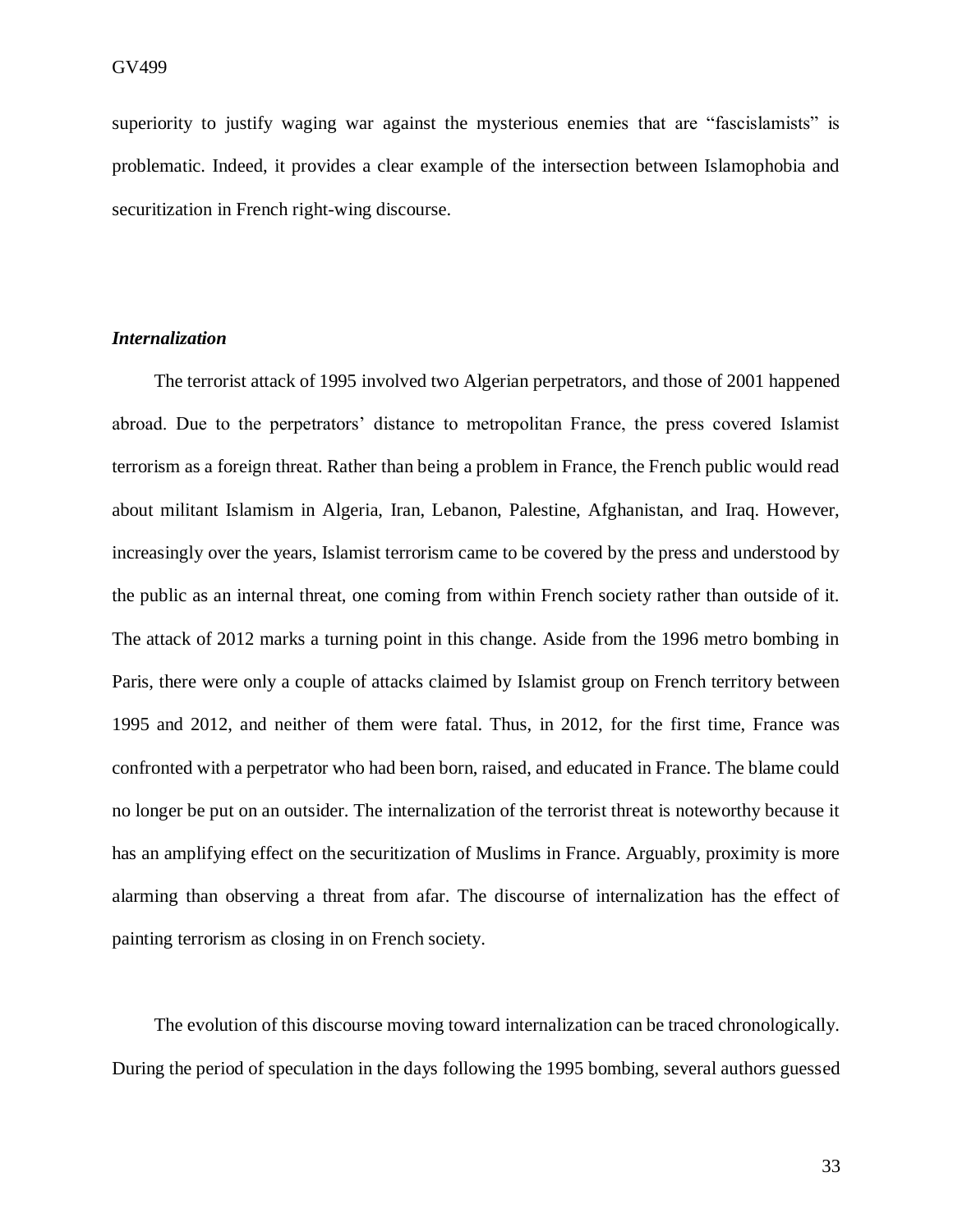at "unknown groups transposed at home" (D'Ormesson, 1995) and lamented the ease with which arms and weapon penetrated the country (Suffer, 1995), rejecting the idea that the bomb could have been made on French soil. Up until the identification of the 1995 bombers, almost all of the articles discussed Algeria and "Islamists" in the same sentence. Terrorism was seen as an outside threat making incursions onto French territory. After it was revealed that the perpetrators were Muslim, the press began to talk about the potential existence of "Islamic networks" ("Attentat: le filet", 1995) existing in the suburbs – a "rotten fruit" according to Imbert (1995), whose comparison internalizes the threat. The fear of networks resurfaces in 2001 ("France: la menace", 2001), but is dampened by the recurring subject of "permeable borders" (Imbert, 2001a), which suggests terrorism finds its roots outside of France's territory.

Unlike the 1995 attackers, the Toulouse killer was almost immediately identified. As a French Muslim citizen, the existence of locally-owned Islamist terrorism could no longer be ignored. The initial reactions by the right-wing press were muted. Some articles refer to the killer as a "psychopath", "mass killer" (Cornevin and Leclerc, 2012 ; Thréard, 2012), or "lone wolf" (Thréard, 2012). Generally, there was a notable relaxation in the Islamophobic and securitizing discourses found in past decades. One interpretation of this puzzle may attribute it to the attack coinciding directly with the 2012 presidential campaign<sup>7</sup>. In the month prior to the attack, voting polls ("13 mars", 2012 ; OpinionWay, 2012 ; "Sondage: Hollande conforte", 2012 ; "Un sondage", 2012) had overwhelmingly put the Socialist Party candidate François Hollande ahead of the rightwing UMP candidate Nicolas Sarkozy. It is possible that *Le Figaro* and *Le Point*, as right-wing publications, intentionally dialed down their discourse surrounding Islam to moderate their

 $<sup>7</sup>$  The attack happened on March 19. March 20 marked the first day of official presidential campaigning.</sup>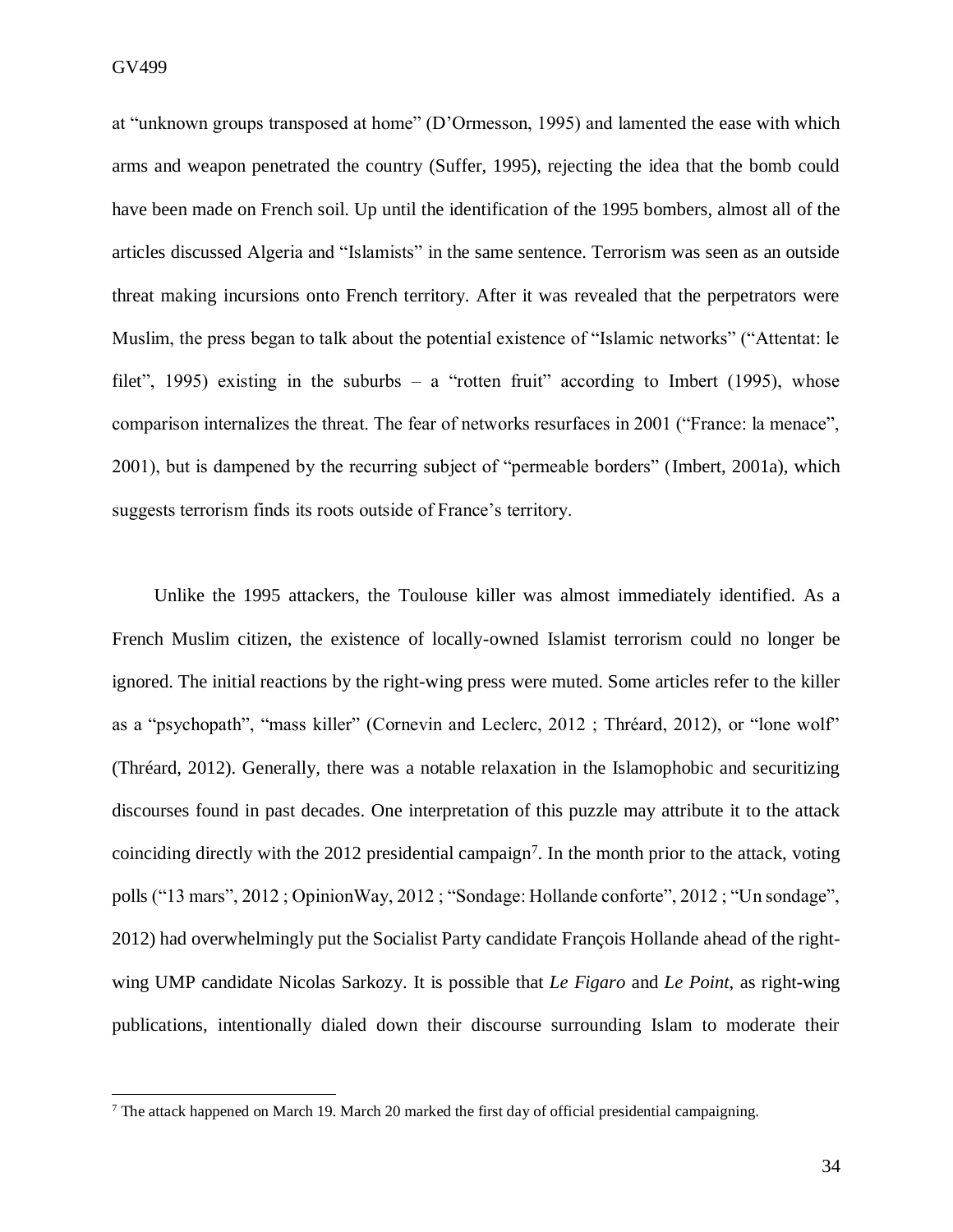political standing and curry favor with more socially progressive voters. Indeed, claims that the attacks are "not about Islam, but about terrorism" (Guénois, 2012) were uncharacteristic of *Le Figaro*'s editorial stance thus far. The abatement of Islamophobic discourses notwithstanding, terrorism was heavily internalized during this period. In an interview, Islamic Studies expert Gilles Kepel blames Islamist terrorism on the "social dereliction" of the French *banlieues* (Askolovitch, 2012b), effectively sourcing terrorism to the French territory. In even more straight-forward language, another expert declares that "we [the French population] are facing local initiatives" (Nexon, 2012). In 2015, the local nature of Islamist terrorism is fully acknowledged. In the description of the only perpetrator identified so far, an author even resorts to calling him a "French terrorist" (Labbé, 2015). So far, the only time the nationality of perpetrators had been mentioned was when they were foreign-born. Reaching a zenith in the discourse of internalization, authors talk about full blown wars of "religions" and "civilizations" happening "within [France]" and "inside our very society" (Bavarez, 2015 ; Giesbert, 2015). The putative proximity of the "Islamist threat" combined with a lexicon of war as seen above imply there is a possibility that Islam will prevail over French civilization. Such terms serve to create an existential crisis of identity within France.

# <span id="page-35-0"></span>*Findings*

These findings confirm the presence of all three hypothetical securitizing discourses. *D1* (*Muslims are grouped into a single community*) is confirmed. Through a homogenizing discourse, the differences among the French Muslim population are glossed over. French Muslims are lumped together into one group individuals straddling a spectrum of suspicion: at worst they are violent terrorists, and at best they are complacent supporters. *D2* (*Muslims are associated to violence and*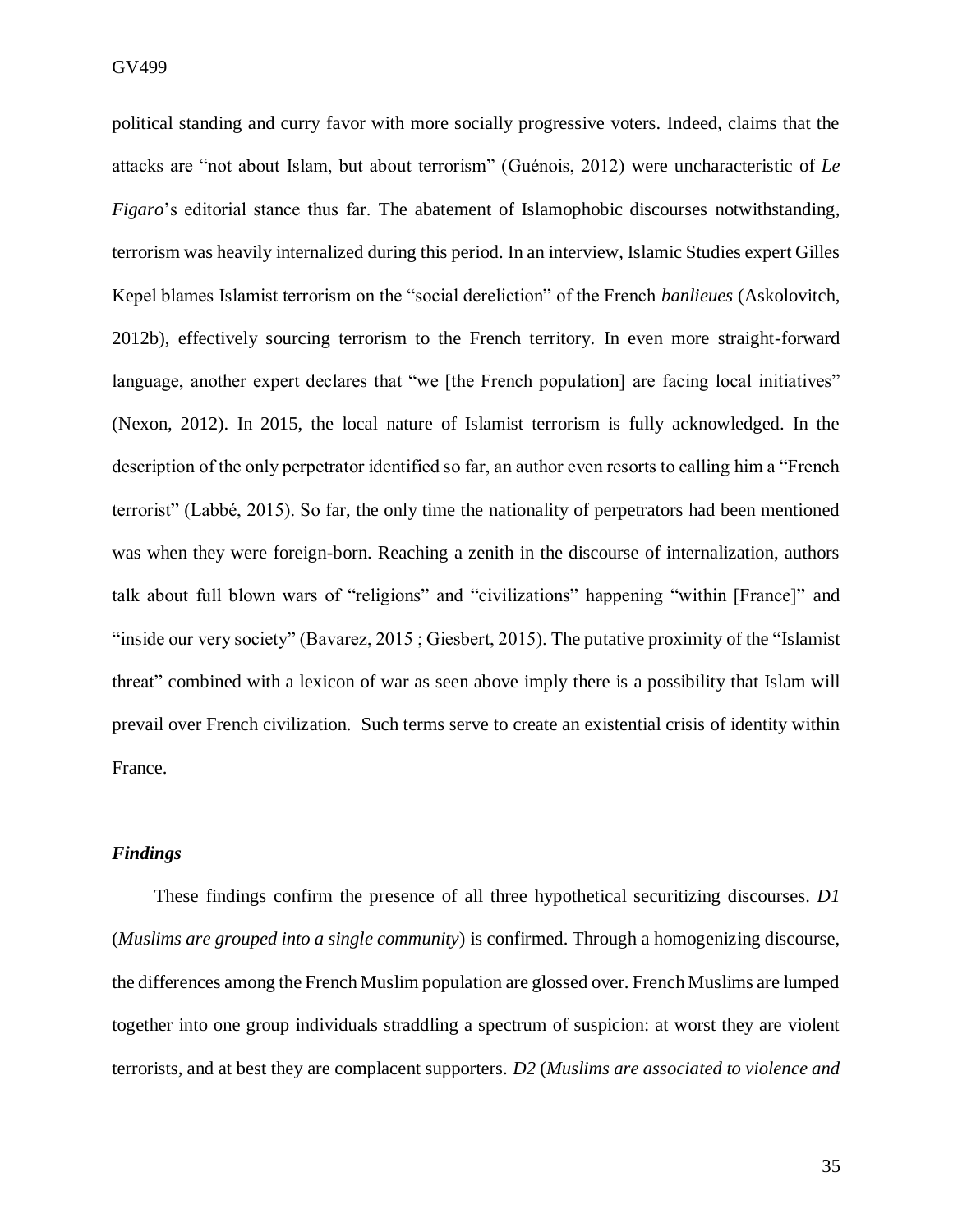*danger*) is confirmed with the framing of Islam in ambiguous and militarized terms, which directly associate Muslims with violence. *D3* (*Muslims are seen as contradictory or incompatible with French values and principles*) is substantiated with the evidence that the press tends to construct Muslims as the converse of "Frenchness". Here, Frenchness is tied to democracy, secularism, social progress, and non-violence – all values that are discursively constructed to be incompatible with Islam. Indeed, the enemification of Muslims may be a nationalist exercise whereby the press affirms French identity through negation, or the identification of what it is not. Such a negative coverage of Islam in the right-wing media provides the public with ample grounds to be suspicious, or even afraid of their Muslim co-citizens.

This section has thus provided convincing evidence that the right-wing media in France actively contributed securitizing language to public discourse for a period of at least 20 years. All in all, the discourses of homogenization and enemification serve to portray Muslims as generally fanatical, uncivilized, antidemocratic, and violent. It is through generalization and binaries that they are made to pose a threat to national security and societal security. The discourse of internalization amplifies these effects. With the threat of Islamist terrorism having penetrated French society, the question of Islam is turned into an emergency and a national identity crisis. All three discourses compounded together have the effect of constructing Muslims as an army of violent extremists closing in on the French way of life.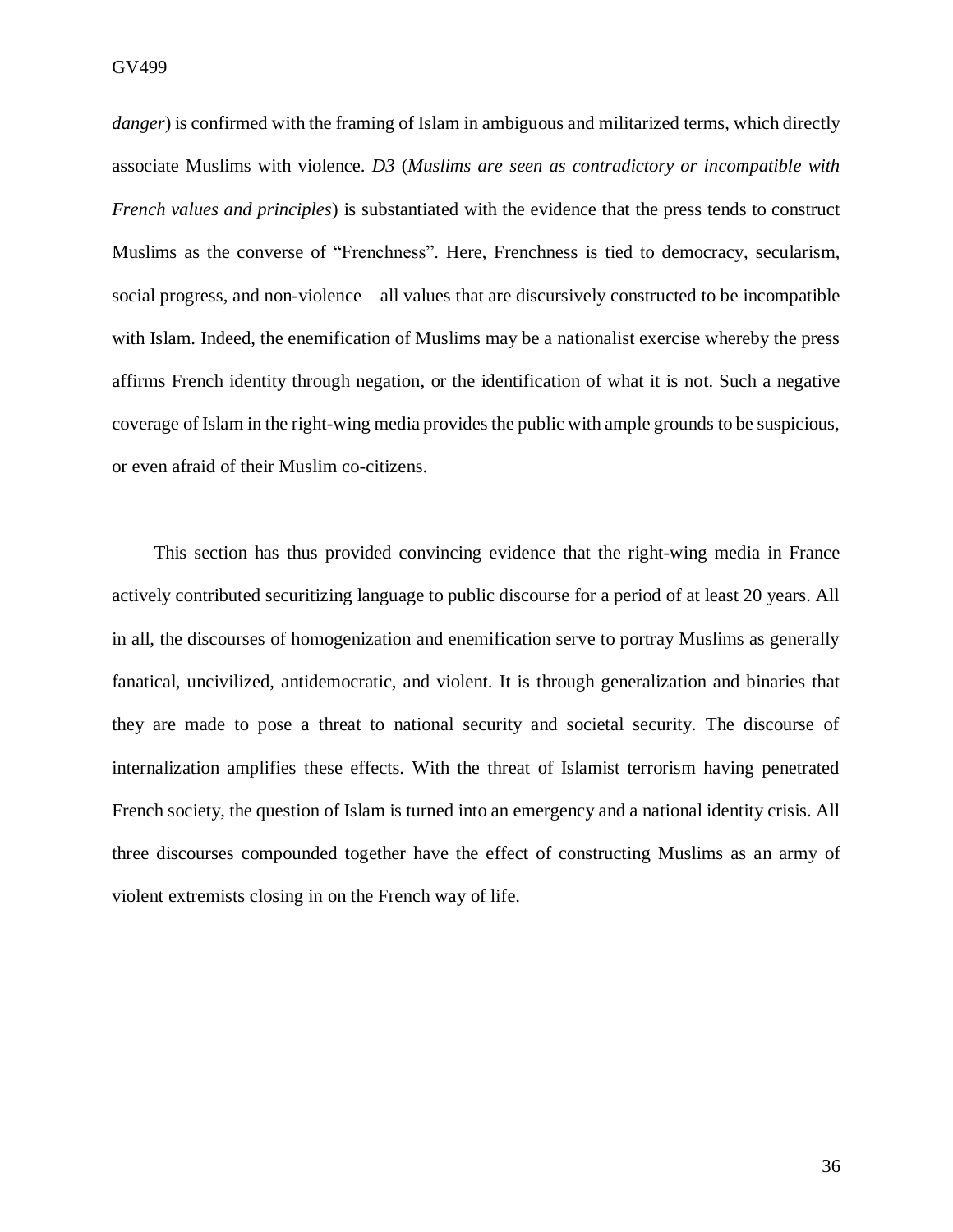# <span id="page-37-0"></span>**Conclusion**

This dissertation has shown that between 1995 and 2015, the right-wing press in France has actively constructed its Muslim population as a suspect community. Through a variety of linguistic devices and discursive practices, Muslims have been portrayed as a menace to society and security. Through homogenization, the press has elided the vast diversity among the Muslim population to amalgamate the infinitesimal minority of extremists with the overwhelming majority of nonviolent Muslims to form a single militant community. By way of enemification, Muslims are made to be antithetical to French values. By painting Islam as more violent and more political than it is, Muslims are conveyed as endangering French society. This dissertation has also traced the evolution of discourse surrounding Islamist terrorism over time. It argued that the discourse of internalization has served to amplify the discourses of homogenization and enemification by suggesting that France would be in the midst of an identity crisis and existentially threatened by an extremist Islamism that would have pervaded French society.

In addition to confirming the presence of media-generated suspect communities outside of the United Kingdom, this dissertation has sought to situate the literature on Islamophobia in France within securitization theory. It approached Islamophobia under the lens of security, an oftenoverlooked aspect of anti-Muslim discrimination in France, and challenged the notion that threats are generated predominantly by state representatives. By emphasizing the demographic, cultural, and political contexts in which the securitizing discourses take place, I have attempted to demonstrate that the effects of such discourse go beyond marginalizing Muslims. They feed into larger trends of Islamophobia, xenophobia, and nationalism.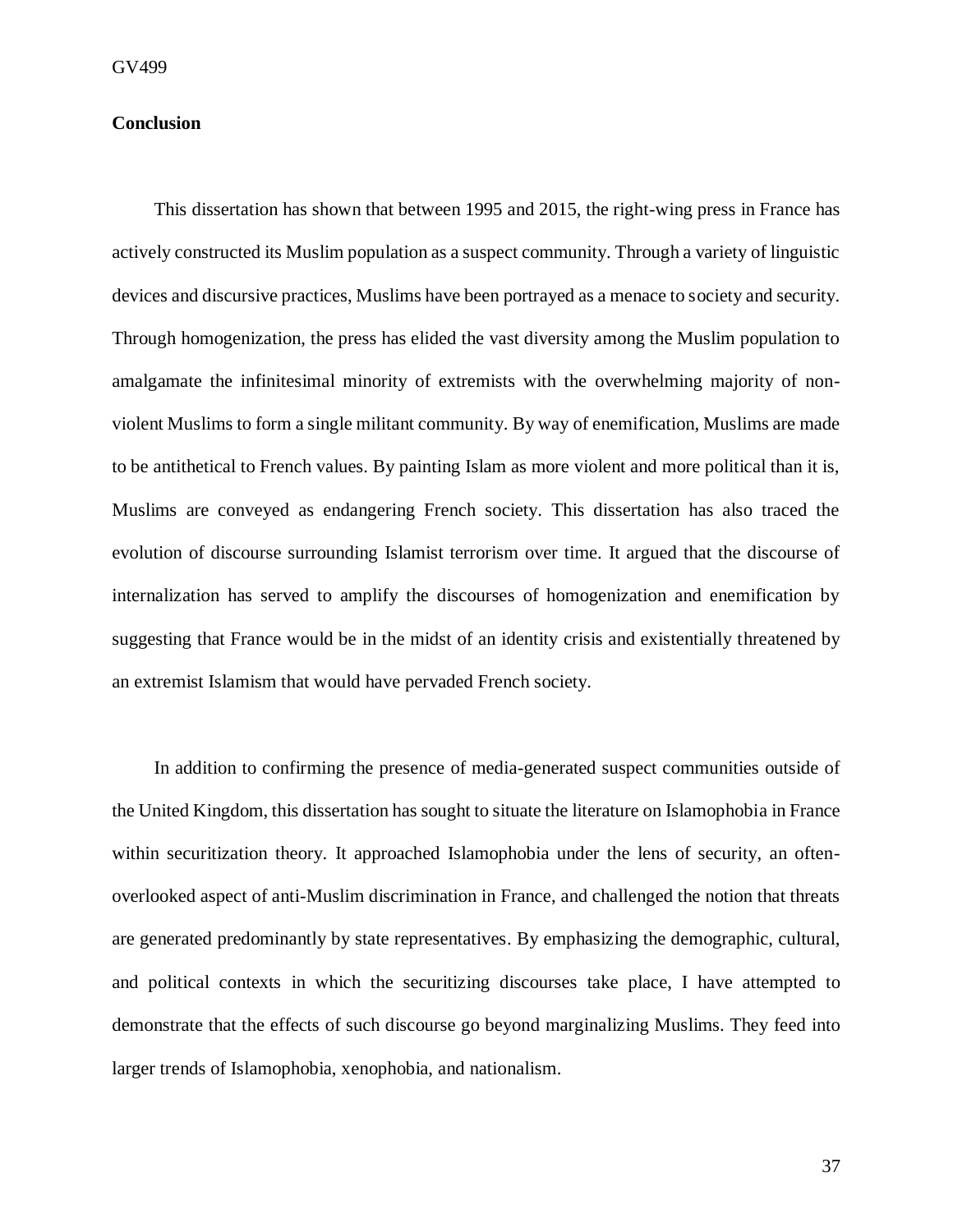GV499

The findings above should not be understood as an indictment of right-wing media, nor a condemnation of the French population. The relaxation of securitizing discourses in 2012 shows that there is a way to cover Islamist terrorism in neutral language while still catering to a rightleaning audience. As popular French newspapers, *Le Figaro* and *Le Point* produce hegemonic discourses but do not exist in a vacuum. Their influence notwithstanding, public discourse is also produced in other arenas such as politics, academia, and civil society. As such, my research provides a snapshot of French public discourse at large, and at a specific moment in time. Further research could look at French political discourse to see whether the same discursive practices are repeated or if other ones emerge. In the same vein, counter-hegemonic discourses within the leftwing media should also be analyzed to measure their potential dampening effect on the rightwing's construction of Muslims as a suspect community.

If the problem put forward by this research lies in discourse, its solution may also be a question of language. Just because the perpetrators of different attacks profess the same religion does not make that religion the cause of their violence. Most terrorist attacks in France were perpetrated by males – yet gender is not securitized. I therefore join the plethora of academics who question the usefulness of studying, discussing, and countering terrorism through the prism of religion (Cavanaugh, 2004 ; De Soysa and Nordås, 2007 ; Gunning and Jackson, 2011 ; Jackson, 2007 ; Pantazis and Pemberton, 2009). Terms such as "Islamist" or "Islamic terrorism" should be abandoned altogether in favor of more adapted terms like anti-imperialism, insurgency, political violence, and nationalism. Otherwise, we risk incurring the counterproductive effects of politicizing security and dividing society.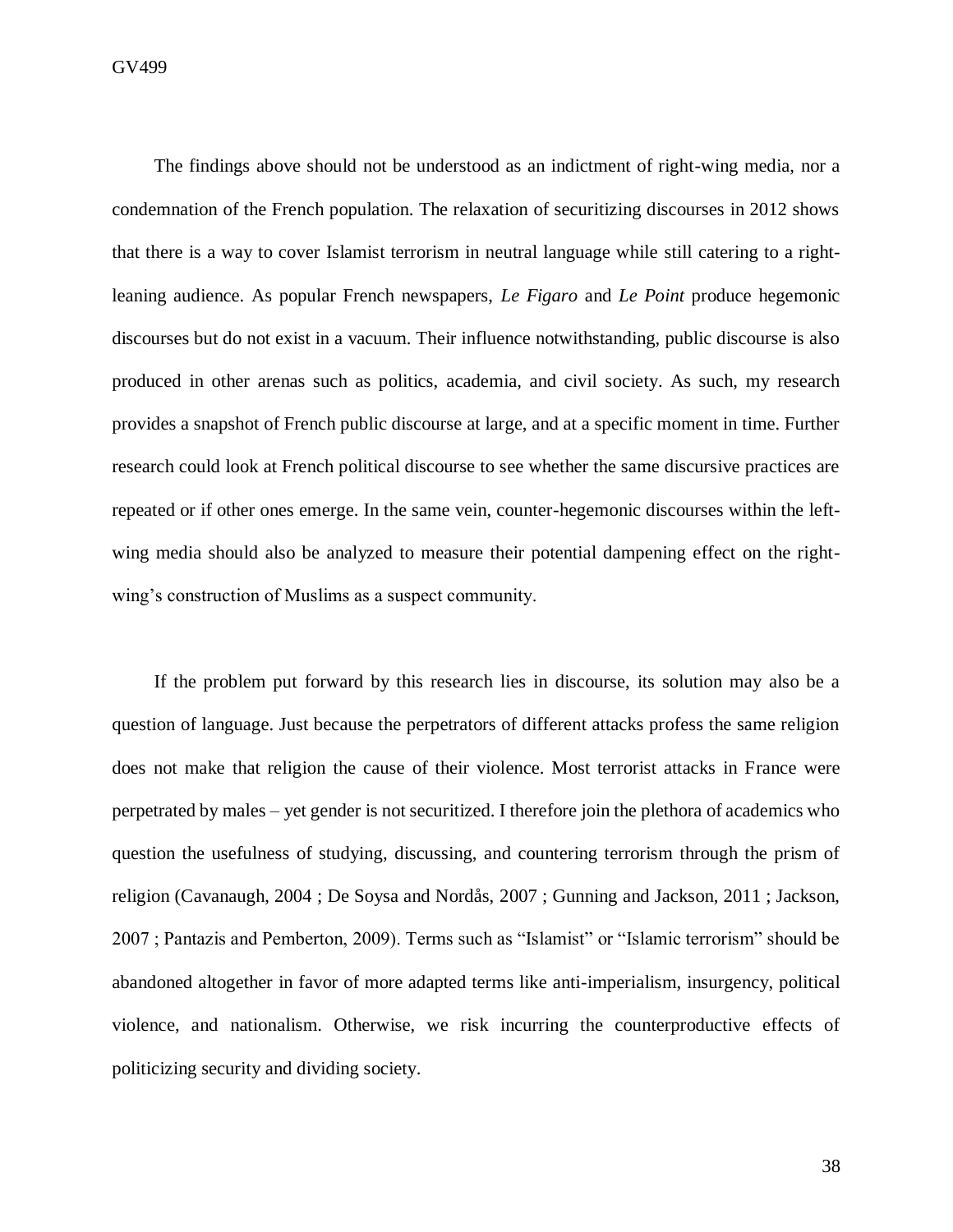# <span id="page-39-0"></span>**Bibliography**

13 mars: les intentions de vote pour l'élection présidentielle de 2012 [March 13: voting intentions for the 2012 presidential election]. (2012, March 13). *France 24*. Retrieved from: [https://www.france24.com/fr/20120321-13-mars-intentions-vote-election-presidentielle-](https://www.france24.com/fr/20120321-13-mars-intentions-vote-election-presidentielle-2012-sondage-opinion-premier-tour)[2012-sondage-opinion-premier-tour](https://www.france24.com/fr/20120321-13-mars-intentions-vote-election-presidentielle-2012-sondage-opinion-premier-tour) (accessed on August 2, 2019).

ACPM/OJD. (2019). Readership and distribution Data [data file].

- ACPM. (2019). Classement diffusion presse quotidienne nationale 2018 [Ranking of distributed daily national press 2018]. Retrieved from: [https://www.acpm.fr/Les-chiffres/Diffusion](https://www.acpm.fr/Les-chiffres/Diffusion-presse/Presse-Payante/Presse-Quotidienne-Nationale)[presse/Presse-Payante/Presse-Quotidienne-Nationale](https://www.acpm.fr/Les-chiffres/Diffusion-presse/Presse-Payante/Presse-Quotidienne-Nationale) (accessed on July 16, 2019).
- Adida, C., Laitin, D., & Valfort, M.-A. (2017). Why Muslim integration fails in Christianheritage societies. Cambridge, MA : Harvard University Press.
- Amghar, S. (2006). L'islam de France [France's Islam]. *Confluences Méditerranée*, *57*(2), 49-55.
- Anderson, B. (1983). Imagined communities: Reflections on the origin and spread of nationalism. London: Verso/NLB.
- Askolovitch, C. (2012a, March 29). "Il y a une aura des djihadistes dans les prisons"; Entretien Samir Amghar ["There will be jihadists in prisons", interview with Samir Amghar]. *Le Point*. Retrieved from: [www.nexis.com](http://www.nexis.com/) (accessed on July 10, 2019).
- Askolovitch, C. (2012b, March 29). "Quand les salafistes croisent la déréliction sociale"; Entretien Gilles Kepel ["When Salafism meets social dereliction", interview with Gilles Kepel]. *Le Point*. Retrieved from: [www.nexis.com](http://www.nexis.com/) (accessed on July 10, 2019).
- Attentat: le filet se reserre [Terrorist attack: the net tightens]. (1995, August 5). *Le Point*. Retrieved from: [www.nexis.com](http://www.nexis.com/) (accessed on July 9, 2019).
- Attentat: les terroristes frappent encore Paris [Terrorist attack: the terrorists strike Paris again]. (1995, August 19). *Le Point*. Retrieved from: [www.nexis.com](http://www.nexis.com/) (accessed on July 9, 2019).
- Awan, I. (2012). "I Am a Muslim Not an Extremist": How the Prevent Strategy Has Constructed a "Suspect" Community. *Politics & Policy, 40*(6), 1158-1185.
- Bavarez, N. (2015, November 16). Faire la guerre sans l'aimer [Waging an unpleasant war]. *Le Figaro*, p. 23. Retrieved from: [www.nexis.com](http://www.nexis.com/) (accessed on July 11, 2019).
- Bayat, A. (2005). Islamism and Social Movement Theory. *Third World Quarterly, 26*(6), 891- 908.
- Berman, S. (2003). Islamism, Revolution, and Civil Society. *Perspectives on Politics, 1*(2), 257- 272.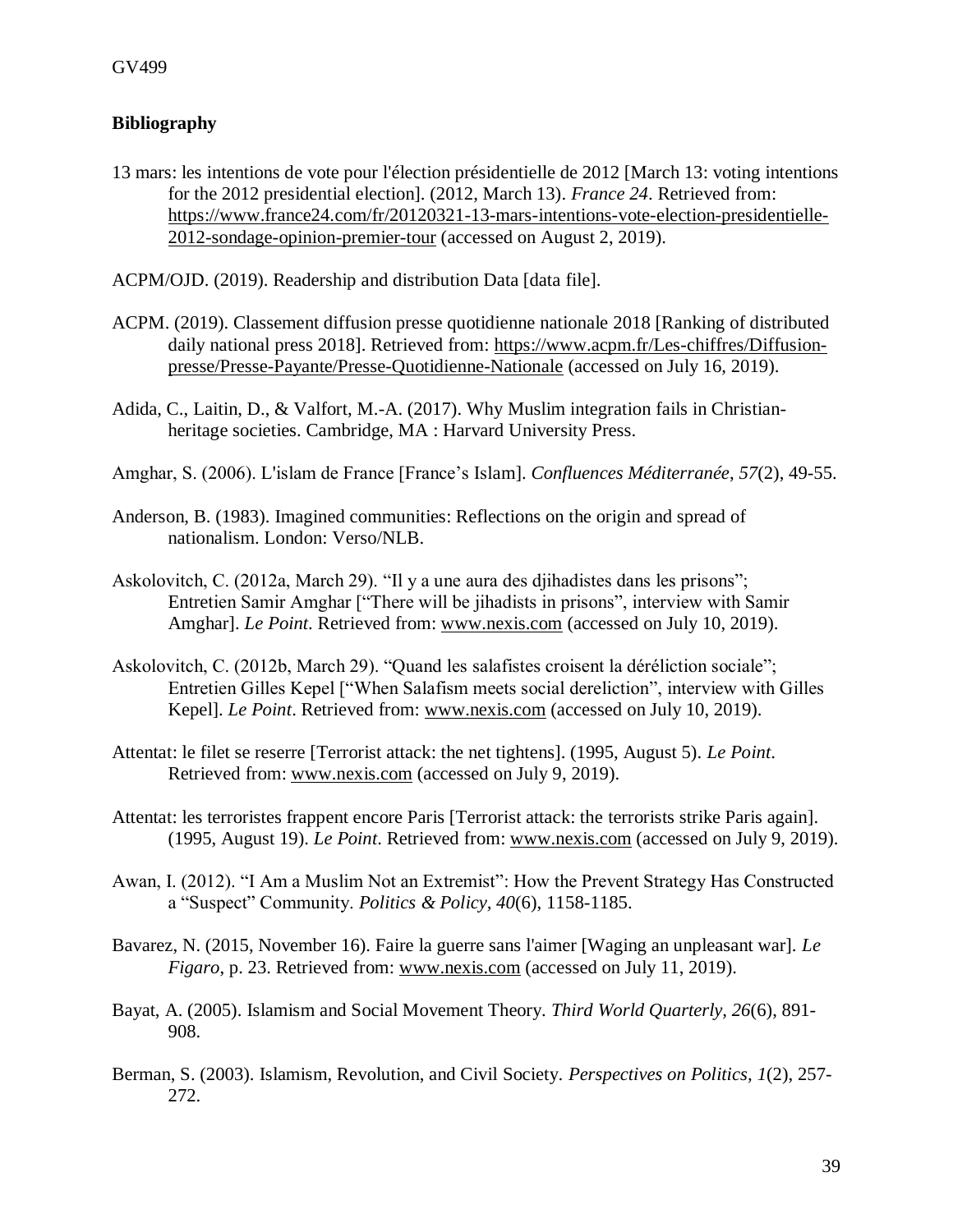- Boumediene, A. (2015, November 14). Attentats à Paris: Trois décennies d'attaques terroristes en France [Attacks in Paris: three decades of terrorist attacks in France]. *20 Minutes*. Retrieved from: [https://www.20minutes.fr/societe/1730231-20151114-attentats-paris](https://www.20minutes.fr/societe/1730231-20151114-attentats-paris-trois-decennies-attaques-terroristes-france)[trois-decennies-attaques-terroristes-france](https://www.20minutes.fr/societe/1730231-20151114-attentats-paris-trois-decennies-attaques-terroristes-france) (accessed July 23, 2019).
- Bowling, B., & Phillips, C. (2007). Disproportionate and discriminatory: reviewing the evidence on police stop and search. *The Modern Law Review, 70*(6), 936-961.
- Breen-Smyth, M. (2013). Theorising the "suspect community": Counterterrorism, security practices and the public imagination. *Critical Studies on Terrorism, 7*(2), 1-18.
- Brookings. (2015). *American Attitudes Toward the Middle East and Israel: A public opinion poll by Shibley Telhami*. Retrieved from: [https://www.brookings.edu/research/american](https://www.brookings.edu/research/american-attitudes-toward-the-middle-east-and-israel/)[attitudes-toward-the-middle-east-and-israel/](https://www.brookings.edu/research/american-attitudes-toward-the-middle-east-and-israel/) (accessed on June 12, 2019).
- Buzan, B., & Hansen, L. (2009). The evolution of international security studies. Cambridge: Cambridge University Press.
- Cavanaugh, W. (2004). *The violence of 'religion': examining a prevalent myth* (Working Papers no. 310). Notre Dame, IN: Kellogg Institute for International Studies. Retrieved from: <http://www.nd.edu/~kellogg/publications/workingpapers/WPS/310.pdf> (accessed on August 10, 2019).
- CCIF. (2019). Rapports du CCIF [See reports between 2004 and 2019]. Retrieved from: <http://www.islamophobie.net/rapports-ccif/> (accessed on July 23, 2019).
- Cettina, N. (2001, September 13). La France, Vigipirate et les islamistes [France, Vigipirate protocol and the Islamists]. *Le Figaro*. Retrieved from: [www.nexis.com](http://www.nexis.com/) (accessed on July 9, 2019).
- Choudhury, T., & Fenwick, H. (2011). The impact of counter-terrorism measures on Muslim communities. *International Review of Law, Computers & Technology, 25*(3), 151-181.
- Coady, C.A.J. (2004). Terrorism and Innocence. *The Journal of Ethics, 8*(37), 37-58.
- Conseil Constitutionnel. (2017). Élection Presidentielle 2017: Les parrainages validés par candidat [President election: the confirmed sponsorships for each candidate]. Retrieved from: [https://presidentielle2017.conseil-constitutionnel.fr/les-parrainages/parrainages](https://presidentielle2017.conseil-constitutionnel.fr/les-parrainages/parrainages-par-candidat/)[par-candidat/](https://presidentielle2017.conseil-constitutionnel.fr/les-parrainages/parrainages-par-candidat/) (accessed on August 10, 2019).
- Cornevin, C., & J.-M. Leclerc. (2012, March 20). Le tueur est entré dans l'école pour finir son carnage; Il a tué ses victimes avec la même arme que celle utilisée pour abattre les militaires à Toulouse et Montauban [The killer entered to school to complete his carnage; he killed his victims with the same weapon used to kill the soldiers in Toulouse and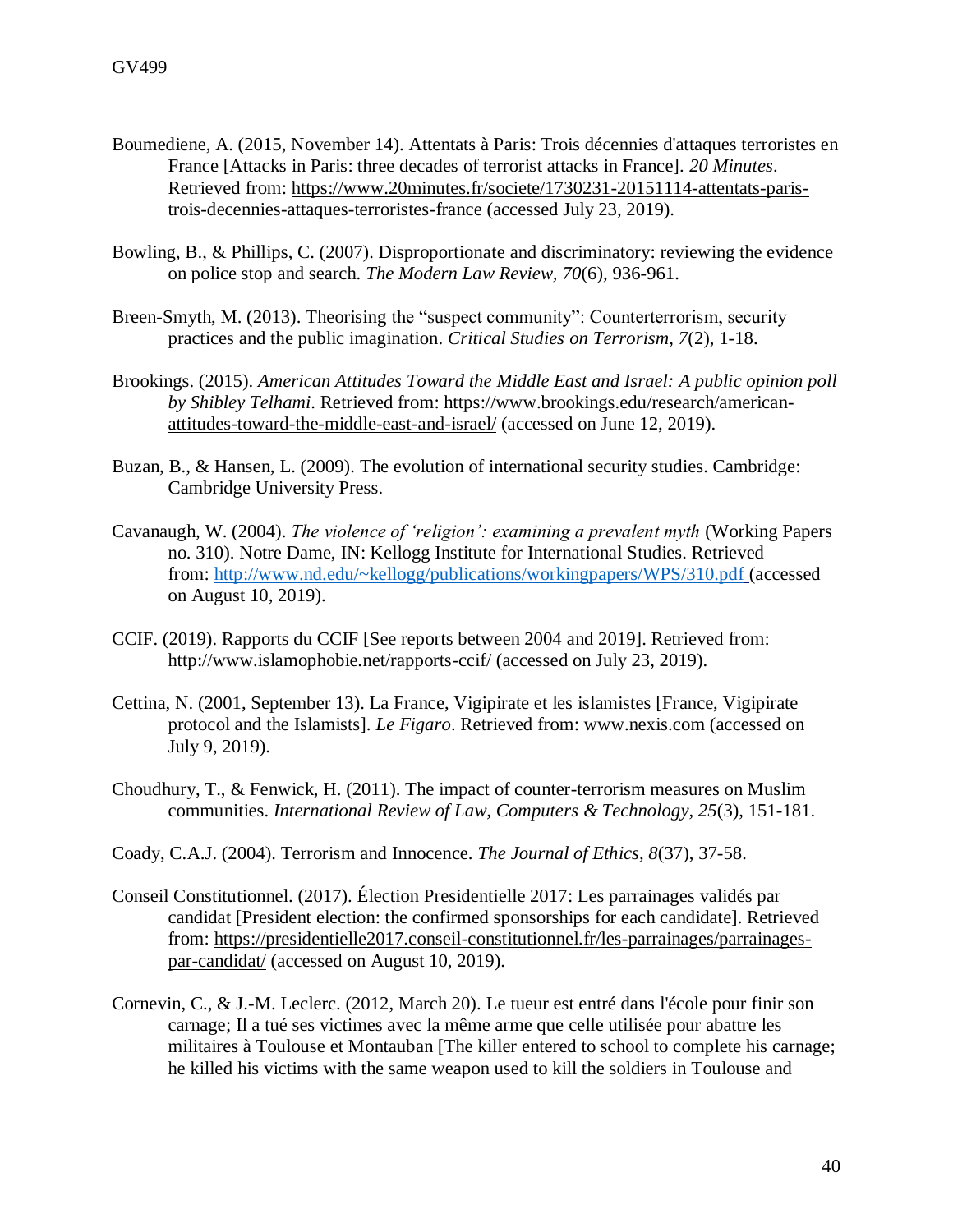Montauban]. *Le Figaro*, p. 4. Retrieved from: [www.nexis.com](http://www.nexis.com/) (accessed on July 10, 2019).

D'Ormesson, J. (1995, July 27). Une guerre nouvelle [A new war]. *Le Figaro*, p. 7.

- Dans les banlieues sensibles, le jihad séduit une "ultra-minorité" [In sensitive suburbs, jihad attracts an "ultra-minority"]. (2012, March 22). *La Dépèche*. Retrieved from: [https://www.ladepeche.fr/article/2012/03/22/1312522-dans-les-banlieues-sensibles-le](https://www.ladepeche.fr/article/2012/03/22/1312522-dans-les-banlieues-sensibles-le-jihad-seduit-une-ultra-minorite.html)[jihad-seduit-une-ultra-minorite.html](https://www.ladepeche.fr/article/2012/03/22/1312522-dans-les-banlieues-sensibles-le-jihad-seduit-une-ultra-minorite.html) (accessed on August 10, 2019).
- Daumas, C. (2016, April 14). Olivier Roy et Gilles Kepel, querelle française sur le jihadisme [Olivier Roy and Gilles Kepel, a French disagreement on jihadism]. *Libération*. Retrieved from: [https://www.liberation.fr/debats/2016/04/14/olivier-roy-et-gilles-kepel-querelle](https://www.liberation.fr/debats/2016/04/14/olivier-roy-et-gilles-kepel-querelle-francaise-sur-le-jihadisme_1446226)[francaise-sur-le-jihadisme\\_1446226](https://www.liberation.fr/debats/2016/04/14/olivier-roy-et-gilles-kepel-querelle-francaise-sur-le-jihadisme_1446226) (accessed on July 11, 2019).
- De Belot, J. (2001, September 12). Nouvelle Guerre [New War]. *Le Figaro.* Retrieved from: [www.nexis.com](http://www.nexis.com/) (accessed on July 9, 2019).
- De Pracontal, M. (2015, November 18). La liste des victimes des attentats du 13 novembre [The list of the 13 of November attacks]. *Mediapart*. Retrieved from: [https://www.mediapart.fr/journal/france/181115/la-liste-des-victimes-des-attentats-du-13](https://www.mediapart.fr/journal/france/181115/la-liste-des-victimes-des-attentats-du-13-novembre) [novembre](https://www.mediapart.fr/journal/france/181115/la-liste-des-victimes-des-attentats-du-13-novembre) (accessed on July 23, 2019).
- De Soysa, I., & Nordås, R. (2007). Islam's Bloody Innards? Religion and Political Terror, 1980– 2000. *International Studies Quarterly, 51*(3), 927–943.
- Deltombe, T. (2005). L'islam imaginaire: La construction médiatique de l'islamophobie en France, 1975-2005. Paris: Découverte.
- Duffy, D. (2009). Alienated radicals and detached deviants: what do the lessons of the 1970 Falls Curfew and the alienation–radicalisation hypothesis mean for current British approaches to counter-terrorism? *Policy Studies, 30*(2), 127-142.
- Fairclough, N. (1993). Critical discourse analysis and the marketization of public discourse: the universities. *Discourse & Society, 4*(2), 133-68.
- Fairclough, N. (2013). Critical discourse analysis: The critical study of language. Abingdon, Oxon : Routledge.
- Fekete, L. (2004). Anti-Muslim Racism and the European Security State. *Race & Class, 46*(1), 3- 29.

Finkielkraut, A. (2013). L'Identité Malheureuse. Paris: Stock.

Foucault, M. (1980). Power/knowledge: a selected interviews and other writings 1972-77. New York: Pantheon Books.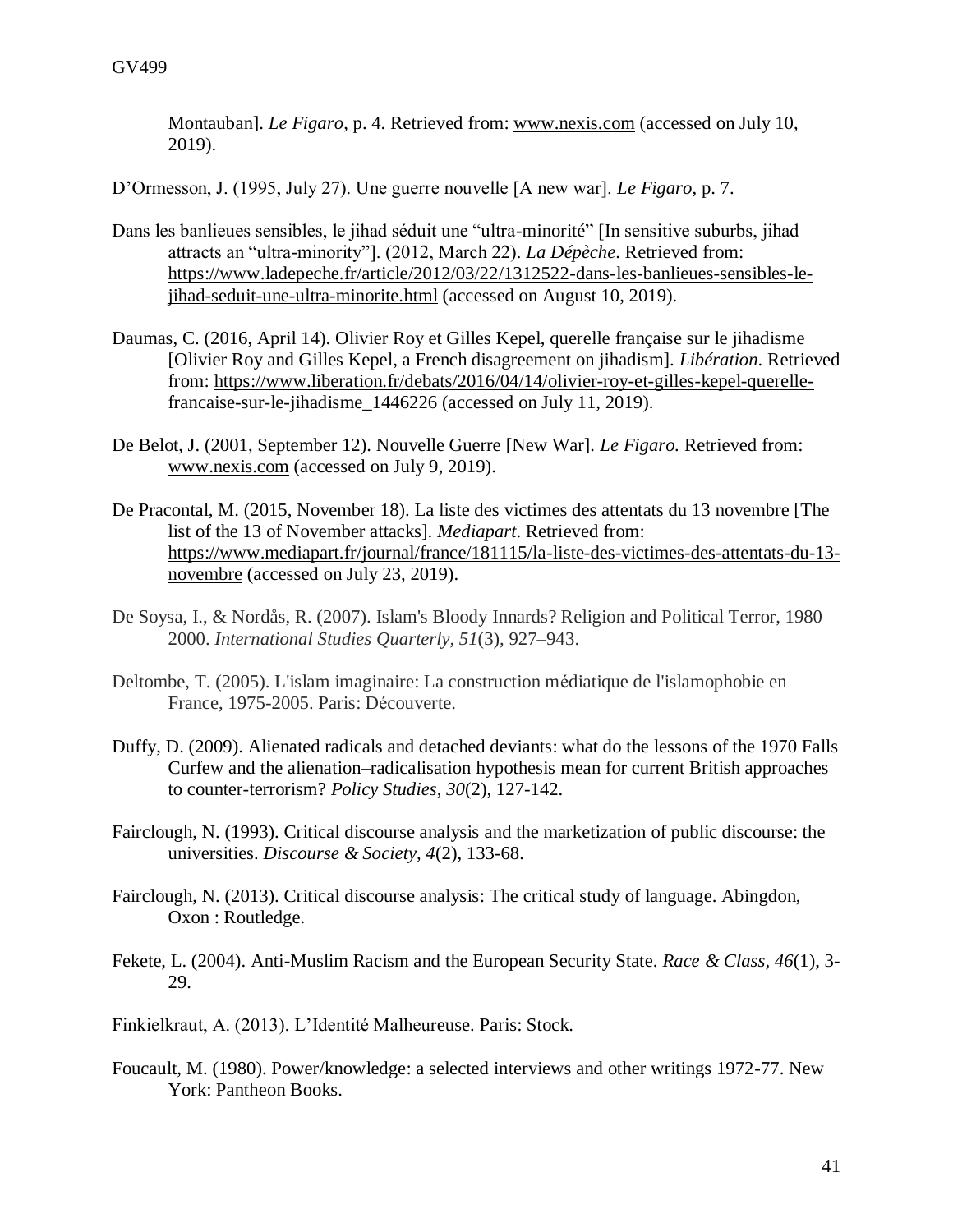- France; La menace des soldats d'Allah [In France: the threat of Allah's soldiers]. (2001, September 14). *Le Point*. Retrieved from: [www.nexis.com](http://www.nexis.com/) (accessed on July 9, 2019).
- Frat, M. (1995, July 27). Didier Bigo: "La figure de l'adversaire" [Didier Bigo: "the face of the enemy"]. *Le Figaro*, p. 7.
- Fredette, J. (2014). Constructing Muslims in France : Discourse, public identity, and the politics of citizenship. Philadelphia : Temple University Press.
- Garat, J.-B. (2015, November 16). Bruno Le Maire: "Notre combat contre l'islamisme radical doit aller plus loin" [Bruno Le Maire: "our fight against radical Islamism must go further"]. *Le Figaro*, p. 11. Retrieved from: [www.nexis.com](http://www.nexis.com/) (accessed on July 11, 2019).
- Giesbert, F.-O. (2015, November 17). La guerre pour la civilization [The war for civilization]. *Le Point*. Retrieved from: [www.nexis.com](http://www.nexis.com/) (accessed on July 11, 2019).
- Githens-Mazer, J., & Lambert, R. (2010). Islamophobia and Anti-Muslim Hate Crimes: A London Case Study. London: European Muslim Research Centre.
- Greer, S. (2010). Anti-Terrorist Laws and the United Kingdom's 'Suspect Muslim Community': A Reply to Pantazis and Pemberton. *The British Journal of Criminology, 50*(6), 1171- 1190.
- Grenelle, E. (2012, March 29). "Il faut faire comprendre à la France que l'islam radical est marginal"; Entretien Tariq Ramadan ["France must be made to understand that radical Islam is marginal", interview with Tariq Ramadan]. *Le Point.* Retrieved from: [www.nexis.com](http://www.nexis.com/) (accessed on July 10, 2019).
- Guénois, J.-M. (2012, March 22). Juifs et musulmans dénoncent le risque d'amalgame entre islam et terrorisme [Jews and Muslims condemn the risk of conflation between Islam and terrorism]. *Le Figaro*, p. 7. Retrieved from: [www.nexis.com](http://www.nexis.com/) (accessed on July 10, 2019).
- Guénois, J.-M. (2015a, November 16). L'expulsion d'imams radicaux ne suffit plus, assurent les experts; L'endoctrinement des jeunes se joue désormais surtout sur Internet, jugent plusieurs specialists [The expulsion of radical imams is no longer sufficient, say experts: The brainwashing of youth is now happening on the internet, judge specialists]. *Le Figaro*, p. 14. Retrieved from: [www.nexis.com](http://www.nexis.com/) (accessed on July 11, 2019).
- Guénois, J.-M. (2015b, November 16). L'islam de France démuni face à la puissance des réseaux sociaux [France's Islam is powerless against social networks]. *Le Figaro*, p. 14. Retrieved from: [www.nexis.com](http://www.nexis.com/) (accessed on July 11, 2019).
- Gunning, J., & Jackson, R. (2011). What's so 'religious' about 'religious terrorism'? *Critical Studies on Terrorism, 4*(3), 369-388.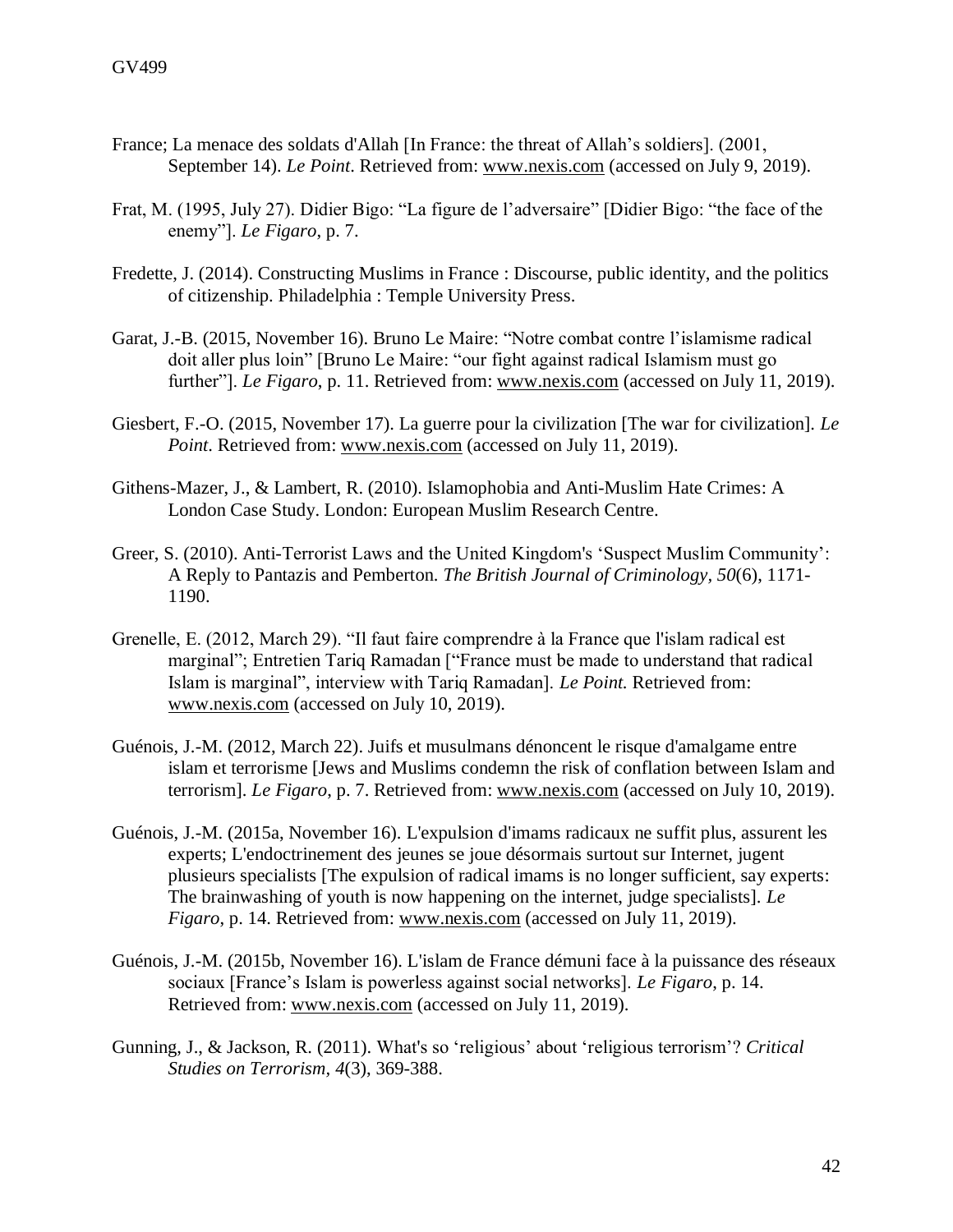- Hickman, M., Thomas, L., Nickels, H., & Sara Silvestri. (2012). Social cohesion and the notion of 'suspect communities': a study of the experiences and impacts of being 'suspect' for Irish communities and Muslim communities in Britain. *Critical Studies on Terrorism, 5*(1), 89-106.
- Hillyard, P., & Liberty. (1993). Suspect community: People's experience of the Prevention of Terrorism Acts in Britain. London: Pluto Press in association with Liberty.
- Hoffman, P. (2004). Human Rights and Terrorism. *Human Rights Quarterly, 26*(4), 932-955.

Houellebecq, M. (2015). Soumission. Paris: Flammarion.

Huet, S. (2012, March 22). Alain Bauer : "Le risque islamiste n'est pas sous-estimé en France"; Le criminologue souligne "le lien entre crime organisé et terrorisme" [A. Bauer: "Threat of Islamism is taken seriously in France": the criminologist stresses terrorism and organized crime are linked]. *Le Figaro*, p. 10. Retrieved from: [www.nexis.com](http://www.nexis.com/) (accessed on July 10, 2019).

Huntington, S. (1993). The Clash of Civilizations? *Foreign Affairs, 72*(3), 22-49.

- Il y a 900 ans les croisades: L'héritage des croisades [900 years ago: the legacy of the crusades]. (1995, August 19). *Le Point*. Retrieved from: [www.nexis.com](http://www.nexis.com/) (accessed on July 9, 2019).
- Imbert, C. (1995, September 16). La diagonale des fous [The diagonal of madness]. *Le Point*. Retrieved from: [www.nexis.com](http://www.nexis.com/) (accessed on July 9, 2019).
- Imbert, C. (2001a, September 14). La guerre du XXIe siècle [The war of the 21<sup>st</sup> century]. Le *Figaro*. Retrieved from: [www.nexis.com](http://www.nexis.com/) (accessed on July 9, 2019).
- Imbert, C. (2001b, September 21). Le châtiment [The torture]. *Le Point*. Retrieved from: [www.nexis.com](http://www.nexis.com/) (accessed on July 9, 2019).
- Imbert, C. (2001c, September 28). Le qui-vive [On our toes]. *Le Point.* Retrieved from: [www.nexis.com](http://www.nexis.com/) (accessed on July 9, 2019).
- Imbert, C. (2012, March 29). Après Toulouse [After Toulouse]. *Le Point*. Retrieved from: [www.nexis.com](http://www.nexis.com/) (accessed on July 10, 2019).
- Ismail, S. (2006). Rethinking Islamist politics: Culture, the state and Islamism. London: I.B. Tauris.
- Jackson, R. (2007). Constructing enemies: 'Islamic terrorism' in political and academic discourse. *Government and Opposition, 42*(3), 394-426.
- Kepel, G. (2013, November 1). Une posture victimaire: La société ne peut en être otage [Victim posturing: society must not be taken hostage]. *Le Monde*. Retrieved from: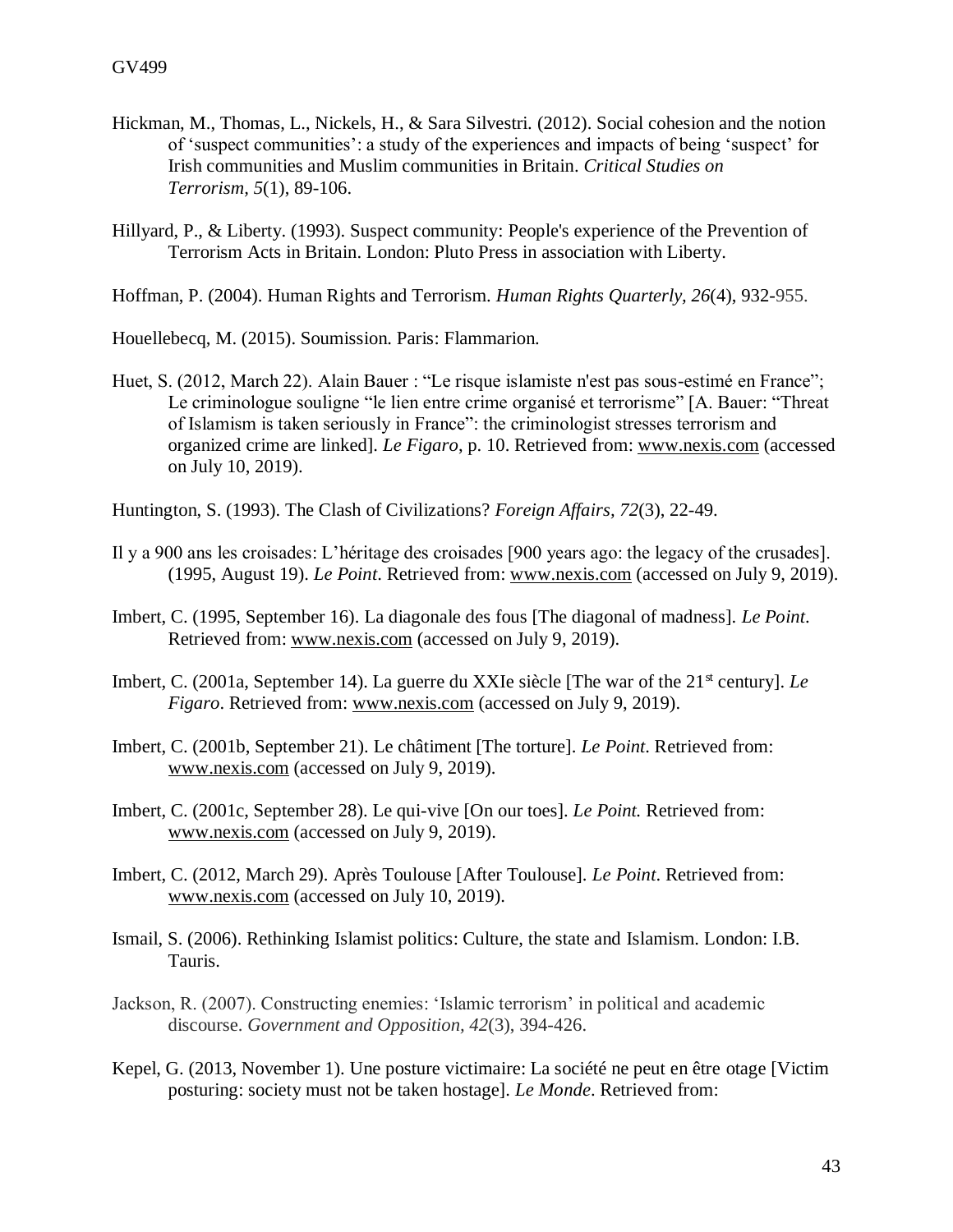[https://www.lemonde.fr/idees/article/2013/11/01/une-posture](https://www.lemonde.fr/idees/article/2013/11/01/une-posture-victimaire_3505766_3232.html)[victimaire\\_3505766\\_3232.html](https://www.lemonde.fr/idees/article/2013/11/01/une-posture-victimaire_3505766_3232.html) (accessed July 12, 2019).

- L., M.-A. and Ma., E. (1995, July 27). Dalil Boubakeur: "Une menace pour la communauté" [Dalil Boubakeur: "a threat for the community"]. *Le Figaro*, p. 8.
- Labbé, C. (2015, November 16). Attentas à Paris: sur la piste des tueurs [Terrorist attacks in Paris: tracking the killers]. *Le Point*. Retrieved from: [www.nexis.com](http://www.nexis.com/) (accessed on July 11, 2019).
- Lambert, R. (2008). Salafi and Islamist Londoners: Stigmatised minority faith communities countering al-Qaida. *Crime, Law and Social Change, 50*(1-2), 73-89.
- Laurence, J., & Vaisse, J. (2006). Integrating Islam: political and religious challenges in contemporary France. Washington, D.C.: Brookings Institution Press.
- Leclerc, J.-M. (2001, September 12). Mobilisation de l'armée et de la police: le gouvernement veut exercer son "devoir de précaution et de vigilance"; Jean-Louis Bruguière: "Ne baissons surtout pas la garde" [Army and police mobilized: the government wishes to exercise its "duty of precaution and vigilance"; Jean-Louis Bruguière: "we must not let our guard down"]. *Le Figaro*. Retrieved from: [www.nexis.com](http://www.nexis.com/) (accessed on July 9, 2019).
- Le jour d'après dans la presse française [The next day in the French press]. (2015, November 14). *LeMonde.fr*. Retrieved from: [https://www.lemonde.fr/attaques-a](https://www.lemonde.fr/attaques-a-paris/portfolio/2015/11/14/le-jour-d-apres-dans-la-presse-francaise_4809606_4809495.html)[paris/portfolio/2015/11/14/le-jour-d-apres-dans-la-presse](https://www.lemonde.fr/attaques-a-paris/portfolio/2015/11/14/le-jour-d-apres-dans-la-presse-francaise_4809606_4809495.html)[francaise\\_4809606\\_4809495.html](https://www.lemonde.fr/attaques-a-paris/portfolio/2015/11/14/le-jour-d-apres-dans-la-presse-francaise_4809606_4809495.html) (accessed on August 7, 2019).
- Lévy, B.-H. (2001, September 21). Le bloc-notes de Bernard-Henri Lévy [Bernard-Henry Levy's column]. *Le Point.* Retrieved from: [www.nexis.com](http://www.nexis.com/) (accessed on July 9, 2019).
- Lévy, B.-H. (2015, November 16). BHL Guerre, mode d'emploi [BHL War, a handbook]. *Le Point*. Retrieved from: [www.nexis.com](http://www.nexis.com/) (accessed on July 11, 2019).
- LOI n° 2010-1192. (2010, October 11). LOI n° 2010-1192 du 11 octobre 2010 interdisant la dissimulation du visage dans l'espace public [Law n° 2010-1192 prohibiting the covering of the face in public spaces] . *Legifrance.gouv.fr*. Retrieved from: [https://www.legifrance.gouv.fr/affichLoiPubliee.do?idDocument=JORFDOLE00002223](https://www.legifrance.gouv.fr/affichLoiPubliee.do?idDocument=JORFDOLE000022234691&type=expose) [4691&type=expose](https://www.legifrance.gouv.fr/affichLoiPubliee.do?idDocument=JORFDOLE000022234691&type=expose) (accessed on July 23, 2019).
- Ministère de l'Intérieur. (2019). Résultats de l'élection présidentielle 2002 et 2017 [Results of the presidential election in 2012 and 2017]. *Interieur.gouv*. Retrieved from: [https://www.interieur.gouv.fr/Elections/Les](https://www.interieur.gouv.fr/Elections/Les-resultats/Presidentielles/elecresult__presidentielle_2002/(path)/presidentielle_2002/index.html)[resultats/Presidentielles/elecresult\\_\\_presidentielle\\_2002/\(path\)/presidentielle\\_2002/index](https://www.interieur.gouv.fr/Elections/Les-resultats/Presidentielles/elecresult__presidentielle_2002/(path)/presidentielle_2002/index.html) [.html](https://www.interieur.gouv.fr/Elections/Les-resultats/Presidentielles/elecresult__presidentielle_2002/(path)/presidentielle_2002/index.html) (accessed on July 23, 2019).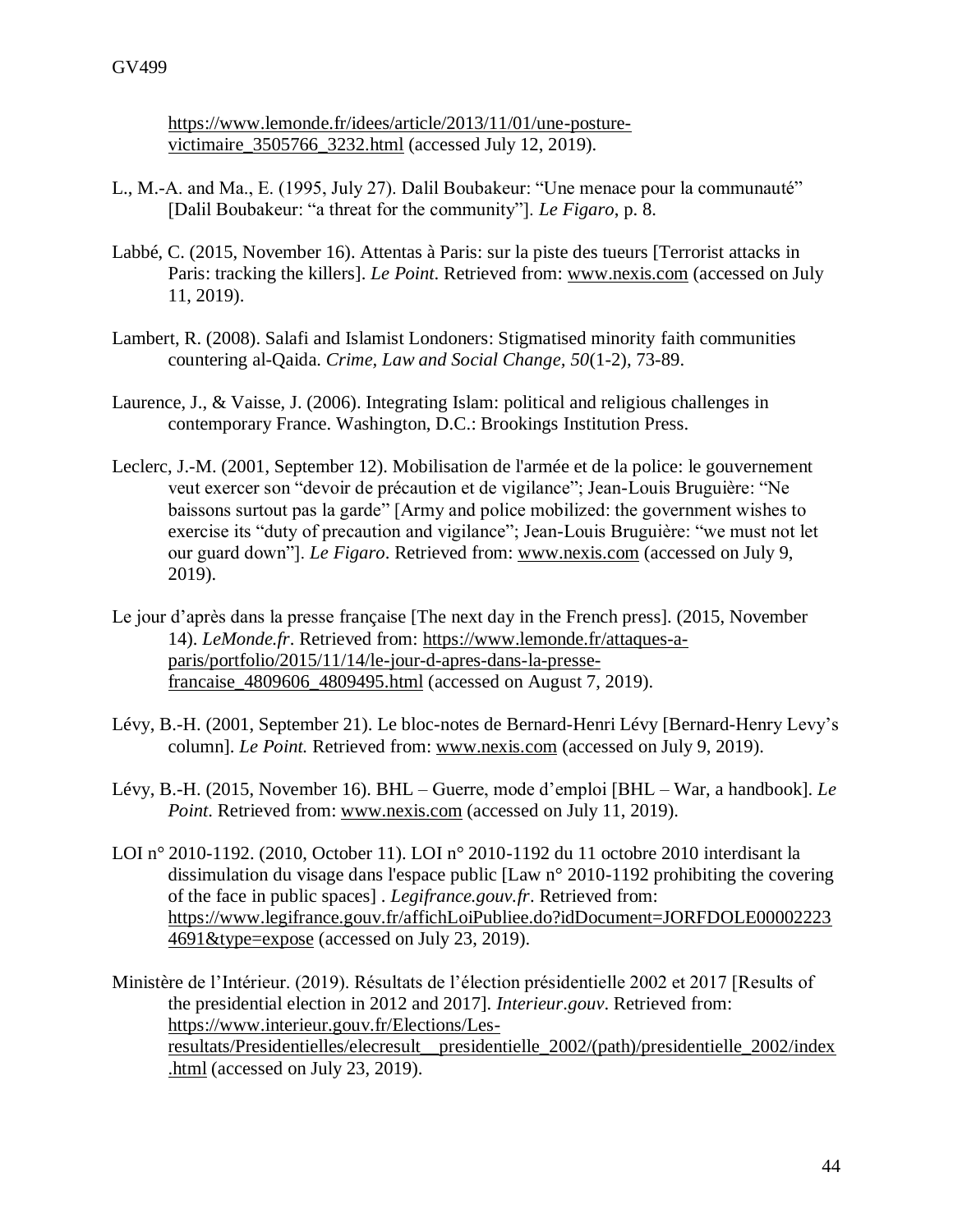- Moeckli, D. (2008). Human Rights and Non-Discrimination in the 'War on Terror'. Oxford: Oxford University Press.
- Moix, Y. (2012, March 23). Stagiaires djihadistes: une loi pour punir [Jihadist interns: a law to punish them]. *Le Figaro*, p. 23. Retrieved from: [www.nexis.com](http://www.nexis.com/) (accessed on July 10, 2019).
- New America. (2018). *American View of Muslims Survey*. Retrieved from: [https://www.newamerica.org/muslim-diaspora-initiative/press-releases/survey-examines](https://www.newamerica.org/muslim-diaspora-initiative/press-releases/survey-examines-perceptions-muslim-americans/)[perceptions-muslim-americans/](https://www.newamerica.org/muslim-diaspora-initiative/press-releases/survey-examines-perceptions-muslim-americans/) (accessed on June 12, 2019).

Nexon, M. (2012, March 29). Al-Qaeda a tout intérêt à revendiquer la paternité des tueries;

- Entretien Jean-Pierre Filiu [It is in Al-Qaeda's interest to claim responsibility for the killings; interview with Jean-Pierre Filiu]. *Le Point*. Retrieved from: [www.nexis.com](http://www.nexis.com/) (accessed on July 10, 2019).
- Nickels, H., Thomas, L., Hickman, M., & Silvestri, S. (2012a). De/constructing "suspect" communities. *Journalism Studies, 13*(3), 340-355.
- Nickels, H., Thomas, L., Hickman, M., & Silvestri, S. (2012b). Constructing 'suspect' communities and Britishness: Mapping British press coverage of Irish and Muslim communities, 1974–2007. *European Journal of Communication, 27*(2), 135-151.
- Office of the Press Secretary. (2001, September 16). Remarks by the President Upon Arrival. Retrieved from: [https://georgewbush](https://georgewbush-whitehouse.archives.gov/news/releases/2001/09/20010916-2.html)[whitehouse.archives.gov/news/releases/2001/09/20010916-2.html](https://georgewbush-whitehouse.archives.gov/news/releases/2001/09/20010916-2.html) (accessed on August 7, 2019).
- OpinionWay. (2012, February). Sondage OpinionWay Fiducial pour Le Figaro et LCI : Le baromètre de la présidentielle 2012 [Poll for Le Figaro and LCI: The barometer for the 2012 presidential election]. Retrieved from: [https://www.opinion-way.com/fr/sondage-d](https://www.opinion-way.com/fr/sondage-d-opinion/sondages-publies/le-barometre-de-la-presidentielle-2012-vague-4-fiducial-pour-le-figaro-et-lci/viewdocument.html)[opinion/sondages-publies/le-barometre-de-la-presidentielle-2012-vague-4-fiducial-pour](https://www.opinion-way.com/fr/sondage-d-opinion/sondages-publies/le-barometre-de-la-presidentielle-2012-vague-4-fiducial-pour-le-figaro-et-lci/viewdocument.html)[le-figaro-et-lci/viewdocument.html](https://www.opinion-way.com/fr/sondage-d-opinion/sondages-publies/le-barometre-de-la-presidentielle-2012-vague-4-fiducial-pour-le-figaro-et-lci/viewdocument.html) (accessed on August 2, 2019).
- Pantazis, C., & Pemberton, S. (2008). Trading civil liberties for greater security?: The impact on minority communities. *Criminal Justice Matters, 73*(1), 12-14.
- Pantazis, C., & Pemberton, S. (2009). From the 'Old' to the 'New' Suspect Community. *The British Journal of Criminology, 49*(5), 646-666.
- Pantazis, C., & Pemberton, S. (2011). Restating the Case for the 'Suspect Community': A Reply to Greer. *British Journal of Criminology, 51*(6), 1054-1062.
- Paoli, P.-F. (2015, November 18). Rémi Brague et Tahar Ben Jelloun: Y a-t-il un islam des Lumières? [Rémi Brague and Tahar Ben Jelloun: "Is there an Enlightened Islam?"]. *Le Point*. Retrieved from: [www.nexis.com](http://www.nexis.com/) (accessed on July 11, 2019).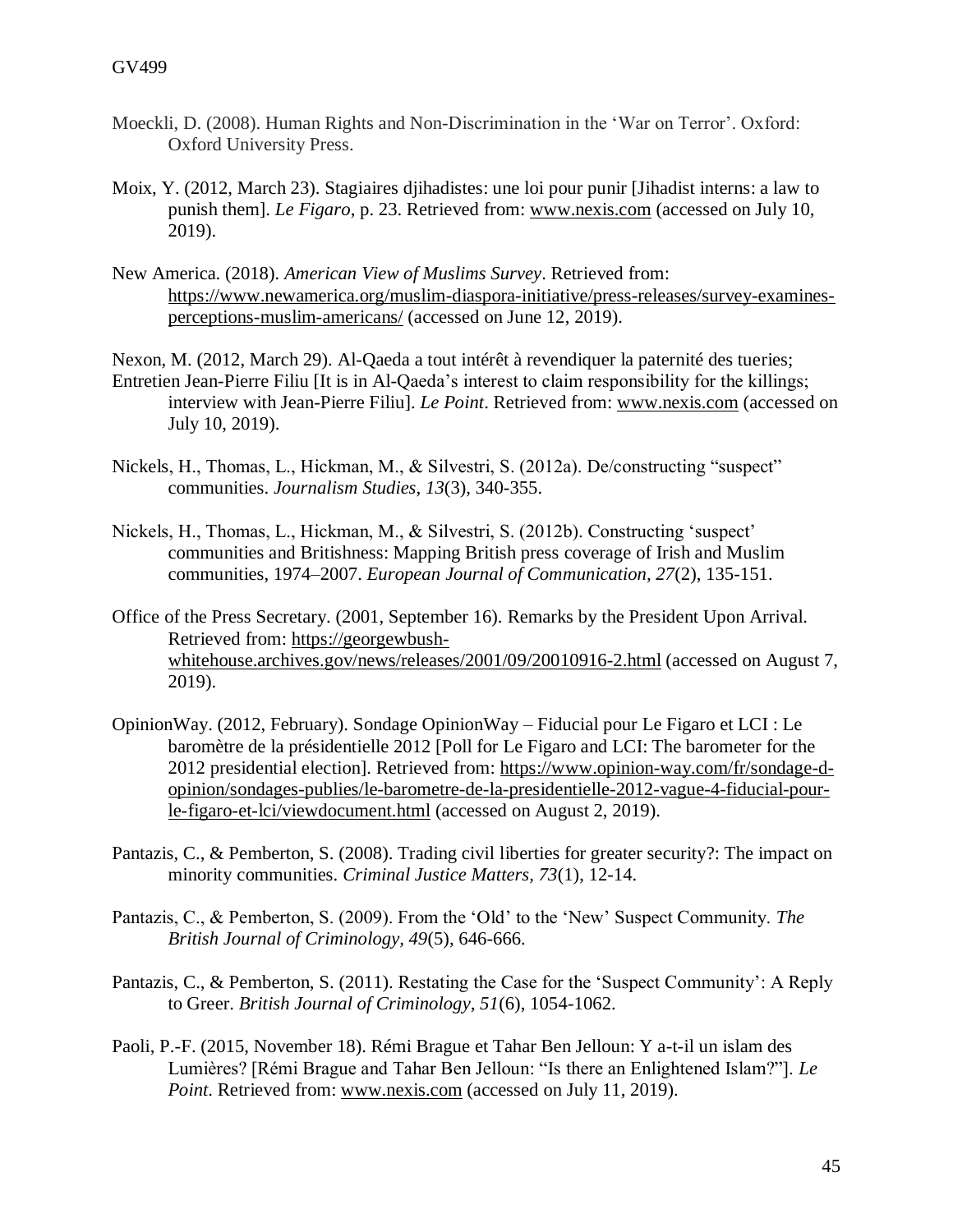- Pech, M.-E. (2001, September 12). A Paris comme partout en France, ces attentats suscitent une intense émotion; La communauté arabe redoute l'amalgame [In Paris and the rest of France, these attacks trigger intense emotion: the Arab community fears for conflation]. *Le Figaro*. Retrieved from: [www.nexis.com](http://www.nexis.com/) (accessed on July 9, 2019).
- Perrault, G. (2015, November 16). Analyse; France: l'État de droit face au terrorisme islamiste [Analysis: France: the state of emergency against Islamist terrorism]. *Le Figaro*, p. 23. Retrieved from: [www.nexis.com](http://www.nexis.com/) (accessed on July 11, 2019).
- Pew Research Center (2017a). *Europe's Growing Muslim Population*. Available at: <https://www.pewforum.org/2017/11/29/europes-growing-muslim-population/> (accessed on July 21, 2019).
- Pew Research Center. (2017b). *U.S. Muslims Concerned About Their Place in Society but Continue to Believe in the American Dream*. Retrieved from: [https://www.pewforum.org/2017/07/26/how-the-u-s-general-public-views-muslims-and](https://www.pewforum.org/2017/07/26/how-the-u-s-general-public-views-muslims-and-islam/)[islam/](https://www.pewforum.org/2017/07/26/how-the-u-s-general-public-views-muslims-and-islam/) (accessed on June 12, 2019).
- Plumer, B. (2013, September 11). Nine facts about terrorism in the United States since 9/11. *The Washington Post*. Retrieved from: [https://www.washingtonpost.com/news/wonk/wp/2013/09/11/nine-facts-about-terrorism](https://www.washingtonpost.com/news/wonk/wp/2013/09/11/nine-facts-about-terrorism-in-the-united-states-since-911/?utm_term=.b8676277b07e)[in-the-united-states-since-911/?utm\\_term=.b8676277b07e](https://www.washingtonpost.com/news/wonk/wp/2013/09/11/nine-facts-about-terrorism-in-the-united-states-since-911/?utm_term=.b8676277b07e) (accessed on July 23, 2019).
- Ragazzi, F. (2016). Suspect community or suspect category? The impact of counter-terrorism as 'policed multiculturalism'. *Journal of Ethnic and Migration Studies, 42*(5), 724-741.
- Richard, J.-A. and Oberlé, T. (1995, July 26). Lourds soupçons contre les Islamistes [Heavy suspicions against the Islamists]. *Le Figaro*, p. 22.
- Roy, O. (2015a, January 9). Olivier Roy: "La peur d'une communauté qui n'existe pas" [Olivier Roy: "The fear of a community that does not exist"]. *Le Monde*. Retrieved from: [https://www.lemonde.fr/idees/article/2015/01/09/la-peur-d-une-communaute-qui-n](https://www.lemonde.fr/idees/article/2015/01/09/la-peur-d-une-communaute-qui-n-existe-pas_4552804_3232.html)[existe-pas\\_4552804\\_3232.html](https://www.lemonde.fr/idees/article/2015/01/09/la-peur-d-une-communaute-qui-n-existe-pas_4552804_3232.html) (accessed on July 12, 2019).
- Roy, O. (2015b, November 23). Olivier Roy: "Le djihadisme est une révolte générationnelle et nihiliste" [Olivier Roy: "jihadism is a generational and nihilist revolt"]. *Le Monde*. Retrieved from: [https://www.lemonde.fr/idees/article/2015/11/24/le-djihadisme-une](https://www.lemonde.fr/idees/article/2015/11/24/le-djihadisme-une-revolte-generationnelle-et-nihiliste_4815992_3232.html)[revolte-generationnelle-et-nihiliste\\_4815992\\_3232.html](https://www.lemonde.fr/idees/article/2015/11/24/le-djihadisme-une-revolte-generationnelle-et-nihiliste_4815992_3232.html) (accessed on July 11, 2019).
- Said, E. (2003/1978). *Orientalism*. New York: Penguin.
- Scheppele, K. (2004). Law in time of emergency: States of exception and the temptations of 9/11. *University of Pennsylvania Journal of Constitutional Law, 6*(5), 1001-1083.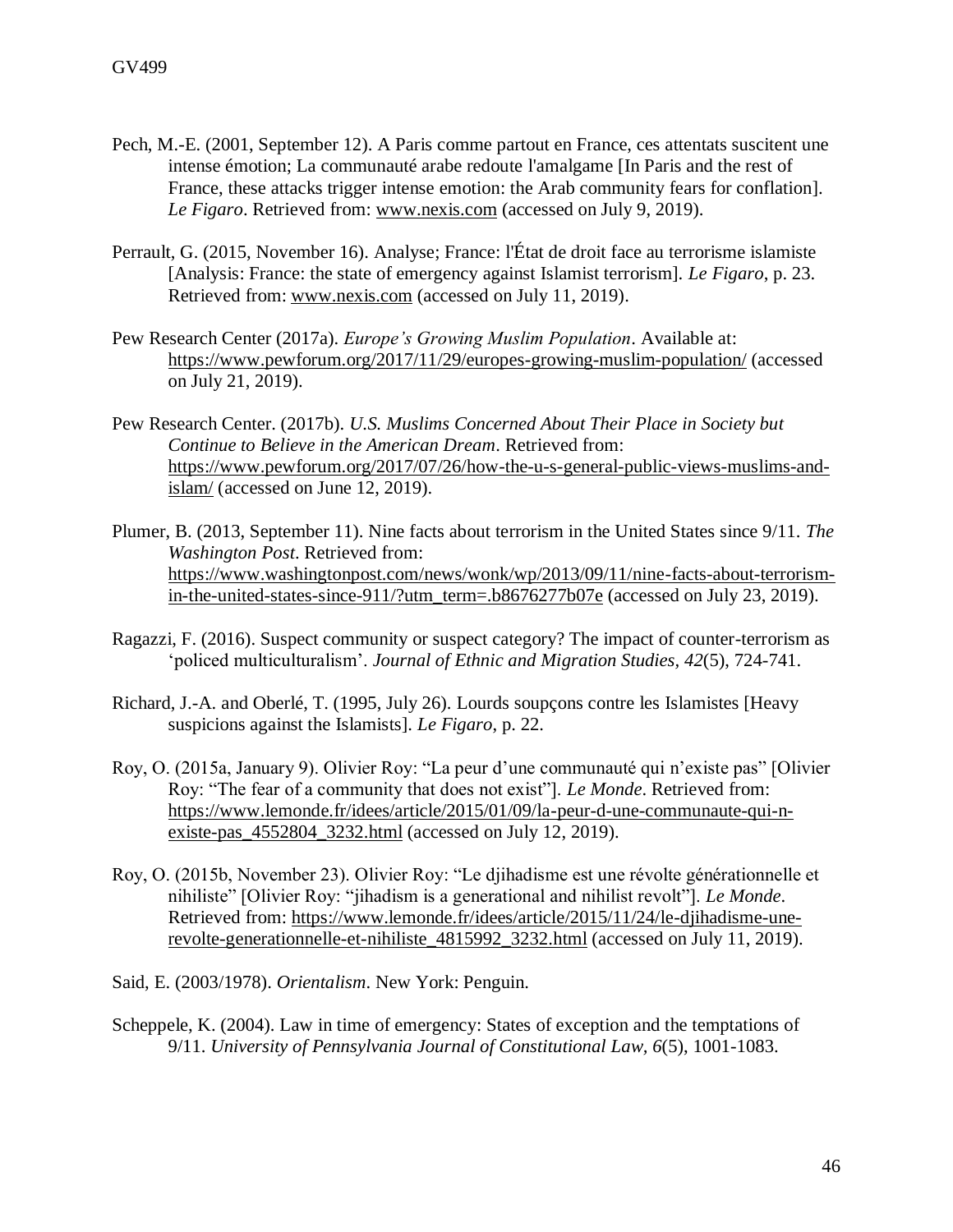- Sibony, D. (2001, September 14). Des fanatiques en rage contre leur propre foi [Fanatics enraged against their own religion]. *Le Figaro*. Retrieved from: [www.nexis.com](http://www.nexis.com/) (accessed on July 9, 2019).
- Sondage: Hollande conforte son statut d'archi-favori face à Sarkozy [Poll: Hollande solidifies his status of arch-favorite facing Sarkozy]. (2012, March 5). *Le Parisien*. Retrieved from: [http://www.leparisien.fr/elections/presidentielle/sondage-hollande-conforte-son-statut-d](http://www.leparisien.fr/elections/presidentielle/sondage-hollande-conforte-son-statut-d-archi-favori-05-03-2012-1891068.php)[archi-favori-05-03-2012-1891068.php](http://www.leparisien.fr/elections/presidentielle/sondage-hollande-conforte-son-statut-d-archi-favori-05-03-2012-1891068.php) (accessed on August 2, 2019).
- Spalek, B. (2010). Community Policing, Trust, and Muslim Communities in Relation to "New Terrorism". *Politics & Policy, 38*(4), 789-815.
- Spalek, B., & Imtoual, A. (2007). Muslim Communities and Counter-Terror Responses: "Hard" Approaches to Community Engagement in the UK and Australia. *Journal of Muslim Minority Affairs, 27*(2), 185-202.
- Suffer, G. (1995, July 26). La Lèpre [The Leprosy]. *Le Figaro*, p. 1.
- Text of George Bush's speech. (2001, September 21). *The Guardian*. Retrieved from: <https://www.theguardian.com/world/2001/sep/21/september11.usa13> (accessed on August 7, 2019).

Tchoudinova, E. (2009). La Mosquée Notre-Dame de Paris: année 2048. Paris: Éditions Tatamis.

- Terrorisme, le retour de la menace [The return of the terrorist threat]. (1995, July 29). *Le Point*. Retrieved from: [www.nexis.com](http://www.nexis.com/) (accessed on July 9, 2019).
- Thréard, Y. (2012, March 20). Consternation et révolte [Dismay and revolt]. *Le Figaro*, p. 11. Retrieved from: [www.nexis.com](http://www.nexis.com/) (accessed on July 10, 2019).
- Titscher, S., Meyer, M., Wodak, R., & Vetter, A. (2000). Methods of text and discourse analysis: In search of meaning. Retrieved from: [https://ebookcentral.proquest.com](https://ebookcentral.proquest.com/) (accessed on July 13, 2019).
- Un sondage TNS-Sofres donne Hollande quatre points devant Sarkozy [A poll by TNS-Sofres gives Hollande a four-point lead over Sarkozy]. (2012, March 13). Le Monde. Retrieved from: [https://www.lemonde.fr/election-presidentielle-2012/article/2012/03/13/un](https://www.lemonde.fr/election-presidentielle-2012/article/2012/03/13/un-sondage-tns-sofres-donne-hollande-quatre-points-devant-sarkozy_1667622_1471069.html)[sondage-tns-sofres-donne-hollande-quatre-points-devant](https://www.lemonde.fr/election-presidentielle-2012/article/2012/03/13/un-sondage-tns-sofres-donne-hollande-quatre-points-devant-sarkozy_1667622_1471069.html)[sarkozy\\_1667622\\_1471069.html](https://www.lemonde.fr/election-presidentielle-2012/article/2012/03/13/un-sondage-tns-sofres-donne-hollande-quatre-points-devant-sarkozy_1667622_1471069.html) (accessed on August 2, 2019).
- Val, P. (2015, November 16). Contre qui nous battons-nous? [Against whom do we fight?]. *Le Point*. Retrieved from: [www.nexis.com](http://www.nexis.com/) (accessed on July 11, 2019).
- Viorst, M. (1996). The Muslims of France. *Foreign Affairs, 75*(5), 78-96.

Wæver, O. (1993). Identity, migration and the new security agenda in Europe. London: Pinter.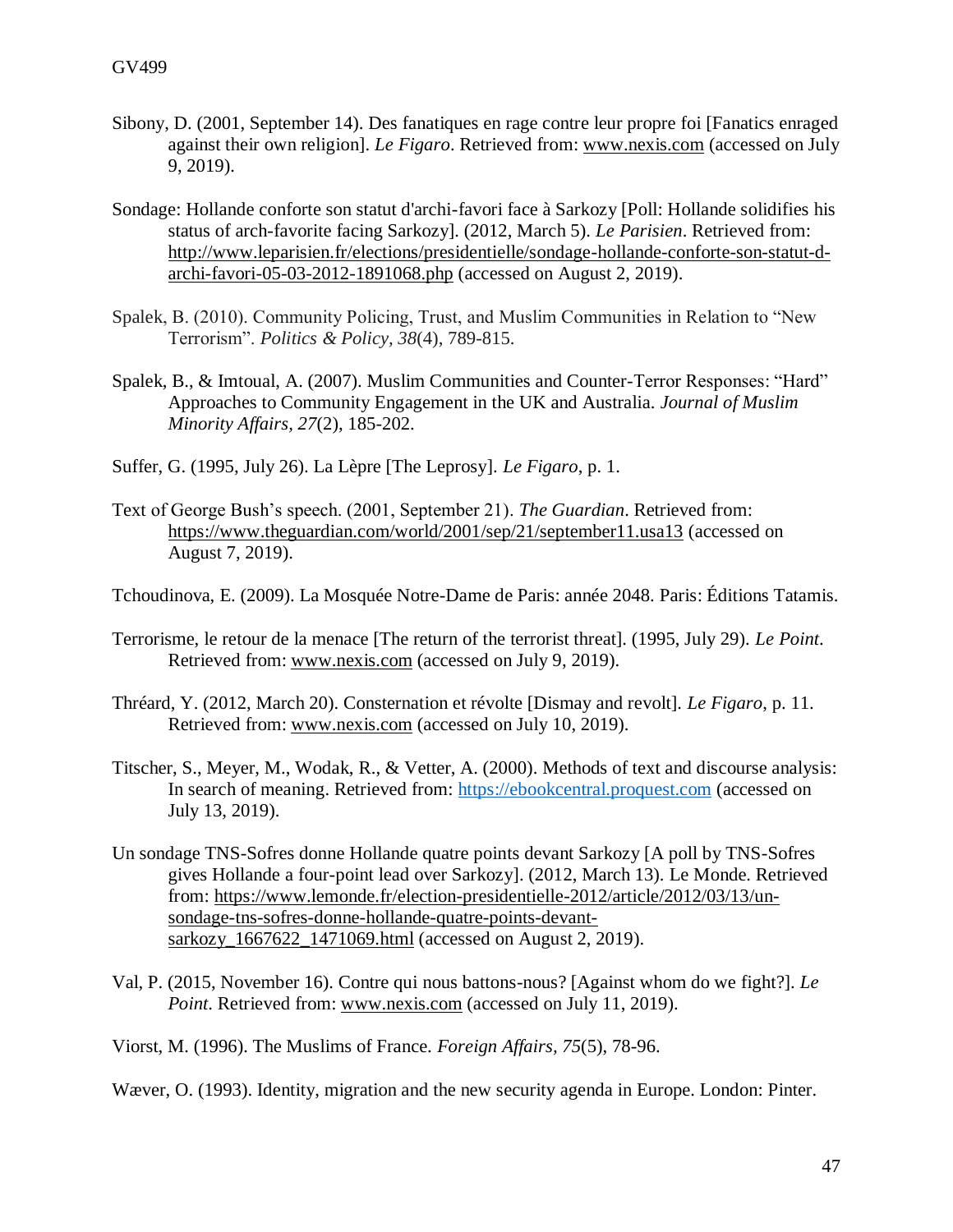- Wæver, O. (1995). Securitization and Desecuritization. In R. Lipschutz (Ed.), *On Security* (pp. 46-86). New York: Columbia University Press.
- Wiktorowicz, Q. (2015). Radical Islam Rising: Muslim Extremism in the West. Maryland: Rowman and Littlefield.
- Williams, M. (2003). Words, Images, Enemies: Securitization and International Politics. *International Studies Quarterly, 47*(4), 511-531.
- Wodak, R. (1996). Disorders of Discourse. London: Longman.
- Yavari-D'Hellencourt, N. (2000). "Diabolisation" et "normalization" de l'islam. Une analyse du discours télévisuel en France. In P. Bréchon (Ed.), *Médias et religions en miroir* (pp. 63- 91). Paris: Presses Universitaires de France.

Zemmour, E. (2014). Le Suicide Français. Paris: Albin Michel.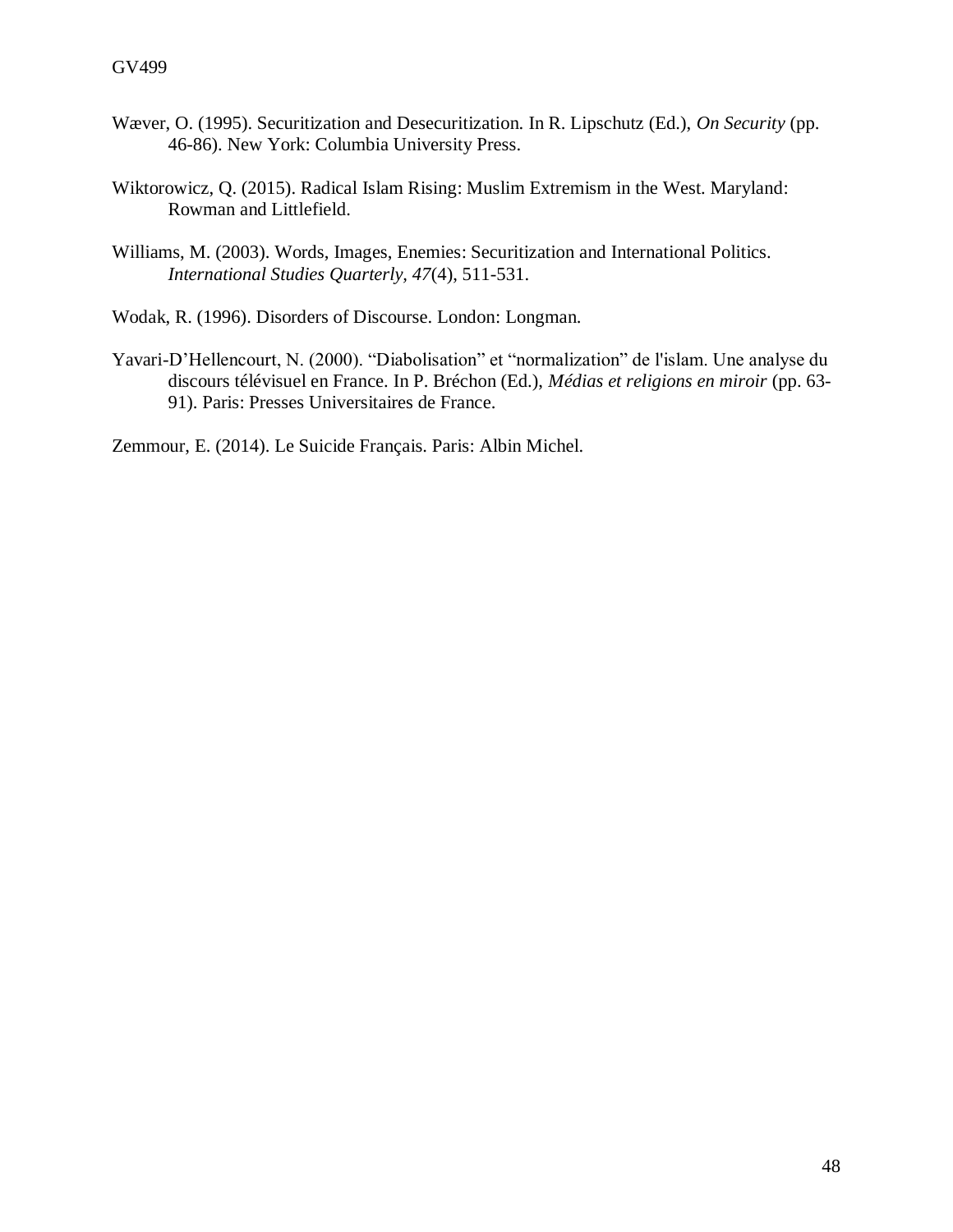# <span id="page-49-0"></span>**Appendices**

# **Appendix A**

*Discourse Data – List of articles selected for critical discourse analysis*

| <b>Event</b>                    | <b>Article</b>                                                                                                                                                              | <b>English translation of title</b>                                                                                      | $\#$           |
|---------------------------------|-----------------------------------------------------------------------------------------------------------------------------------------------------------------------------|--------------------------------------------------------------------------------------------------------------------------|----------------|
| 1995 Paris<br>metro             | Suffer, G. (1995, July 26). La Lèpre. Le Figaro,<br>p. 1.                                                                                                                   | The Leprosy                                                                                                              | 1              |
| bombing                         | Richard, J.-A. and Oberlé, T. (1995, July 26).<br>Lourds soupçons contre les Islamistes. Le<br>Figaro, p. 22.                                                               | Heavy suspicions against the<br>Islamists                                                                                | $\overline{2}$ |
|                                 | D'Ormesson, J. (1995, July 27). Une guerre<br>nouvelle. Le Figaro, p. 7.                                                                                                    | A new war                                                                                                                | 3              |
|                                 | L., M.-A. and Ma., E. (1995, July 27). Dalil<br>Boubakeur: "Une menace pour la communauté".<br>Le Figaro, p. 8.                                                             | Dalil Boubakeur: "a threat for<br>the community"                                                                         | $\overline{4}$ |
|                                 | Frat, M. (1995, July 27). Didier Bigo: "La figure<br>de l'adversaire". Le Figaro, p. 7.                                                                                     | Didier Bigo: "the face of the<br>enemy"                                                                                  | 5              |
|                                 | Terrorisme, le retour de la menace. (1995, July<br>29). Le Point.                                                                                                           | The return of the terrorist threat                                                                                       | 6              |
|                                 | Attentat: le filet se reserre. (1995, August 5). Le<br>Point.                                                                                                               | Terrorist attack: the net tightens                                                                                       | 7              |
|                                 | Attentat: les terroristes frappent encore Paris.<br>(1995, August 19). Le Point.                                                                                            | Terrorist attack: the terrorists<br>strike Paris again                                                                   | 8              |
|                                 | Il y a 900 ans les croisades: L'héritage des<br>croisades. (1995, August 19). Le Point.                                                                                     | The crusades were 900 years<br>ago: the legacy of the crusades                                                           | 9              |
|                                 | Imbert, C. (1995, September 16). La diagonale<br>des fous. Le Point.                                                                                                        | The diagonal of madness                                                                                                  | 10             |
| 2001<br>September<br>11 Attacks | Pech, M.-E. (2001, September 12). A Paris<br>comme partout en France, ces attentats suscitent<br>une intense émotion; La communauté arabe<br>redoute l'amalgame. Le Figaro. | In Paris and the rest of France,<br>these attacks trigger intense<br>emotion: the Arab community<br>fears for conflation | 11             |
|                                 | Leclerc, J.-M. (2001, September 12).<br>Mobilisation de l'armée et de la police: le<br>gouvernement veut exercer son "devoir de<br>précaution et de vigilance"; Jean-Louis  | Army and police mobilized: the<br>government wishes to exercise<br>its "duty of precaution and<br>vigilance"; Jean-Louis | 12             |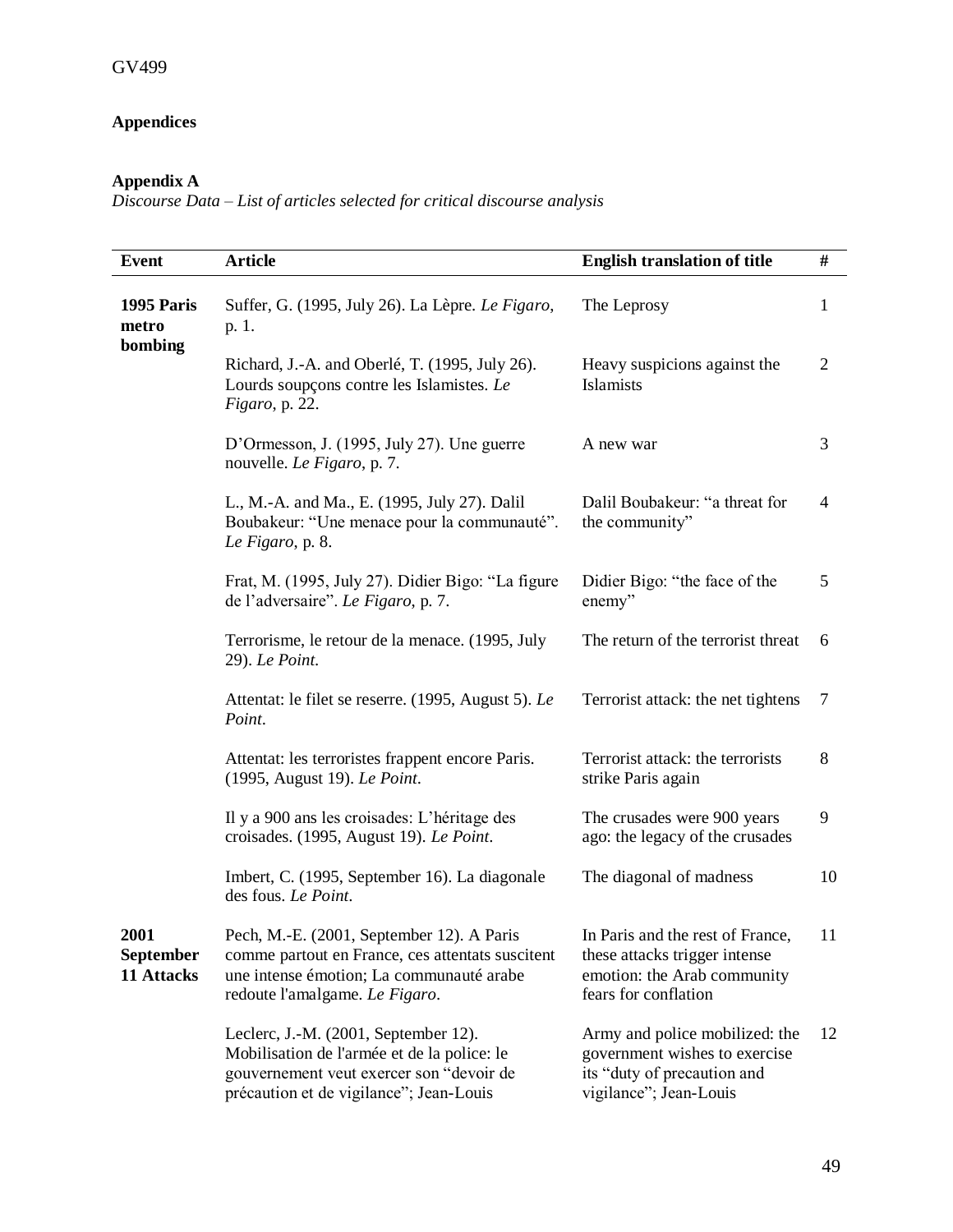|                         | Bruguière: "Ne baissons surtout pas la garde". Le<br>Figaro.                                                                                                                                                                                           | Bruguière: "we must not let our<br>guard down"                                                                                                                   |    |
|-------------------------|--------------------------------------------------------------------------------------------------------------------------------------------------------------------------------------------------------------------------------------------------------|------------------------------------------------------------------------------------------------------------------------------------------------------------------|----|
|                         | De Belot, J. (2001, September 12). Nouvelle<br>Guerre. Le Figaro.                                                                                                                                                                                      | New War                                                                                                                                                          | 13 |
|                         | Cettina, N. (2001, September 13). La France,<br>Vigipirate et les islamistes. Le Figaro.                                                                                                                                                               | France, Vigipirate [CT<br>protocol] and the Islamists                                                                                                            | 14 |
|                         | Sibony, D. (2001, September 14). Des fanatiques<br>en rage contre leur propre foi. Le Figaro.                                                                                                                                                          | Fanatics enraged against their<br>own religion                                                                                                                   | 15 |
|                         | Imbert, C. (2001, September 14). La guerre du<br>XXIe siècle. Le Figaro.                                                                                                                                                                               | The war of the $21st$ century                                                                                                                                    | 16 |
|                         | France; La menace des soldats d'Allah. (2001,<br>September 14). Le Point.                                                                                                                                                                              | In France: the threat of Allah's<br>soldiers                                                                                                                     | 17 |
|                         | Lévy, B.-H. (2001, September 21). Le bloc-notes<br>de Bernard-Henri Lévy. Le Point.                                                                                                                                                                    | Bernard-Henry Levy's opinion                                                                                                                                     | 18 |
|                         | Imbert, C. (2001, September 21). Le châtiment.<br>Le Point.                                                                                                                                                                                            | The torture                                                                                                                                                      | 19 |
|                         | Imbert, C. (2001, September 28). Le qui-vive. Le<br>Point.                                                                                                                                                                                             | On our toes                                                                                                                                                      | 20 |
| 2012<br><b>Toulouse</b> | Thréard, Y. (2012, March 20). Consternation et<br>révolte. Le Figaro, p. 11.                                                                                                                                                                           | Dismay and revolt                                                                                                                                                | 21 |
| shooting                | Cornevin, C. and J.-M. Leclerc. (2012, March<br>20). Le tueur est entré dans l'école pour finir son<br>carnage; Il a tué ses victimes avec la même arme<br>que celle utilisée pour abattre les militaires à<br>Toulouse et Montauban. Le Figaro, p. 4. | The killer entered to school to<br>complete his carnage; he killed<br>his victims with the same<br>weapon used to kill the soldiers<br>in Toulouse and Montauban | 22 |
|                         | Huet, S. (2012, March 22). Alain Bauer: "Le<br>risque islamiste n'est pas sous-estimé en France";<br>Le criminologue souligne "le lien entre crime<br>organisé et terrorisme". Le Figaro, p. 10.                                                       | A. Bauer: "Threat of Islamism<br>is taken seriously in France":<br>the criminologist stresses<br>terrorism and organized crime<br>are linked                     | 23 |
|                         | Guénois, J.-M. (2012, March 22). Juifs et<br>musulmans dénoncent le risque d'amalgame<br>entre islam et terrorisme. Le Figaro, p. 7.                                                                                                                   | Jews and Muslims condemn the<br>risk of conflation between<br>Islam and terrorism                                                                                | 24 |
|                         | Moix, Y. (2012, March 23). Stagiaires<br>djihadistes : une loi pour punir. Le Figaro, p. 23.                                                                                                                                                           | Jihadist interns: a law to punish<br>them                                                                                                                        | 25 |
|                         | Askolovitch, C. (2012, March 29). "Il y a une<br>aura des djihadistes dans les prisons.";<br>Entretien Samir Amghar. Le Point.                                                                                                                         | "There will be jihadists in<br>prisons", interview with Samir<br>Amghar                                                                                          | 26 |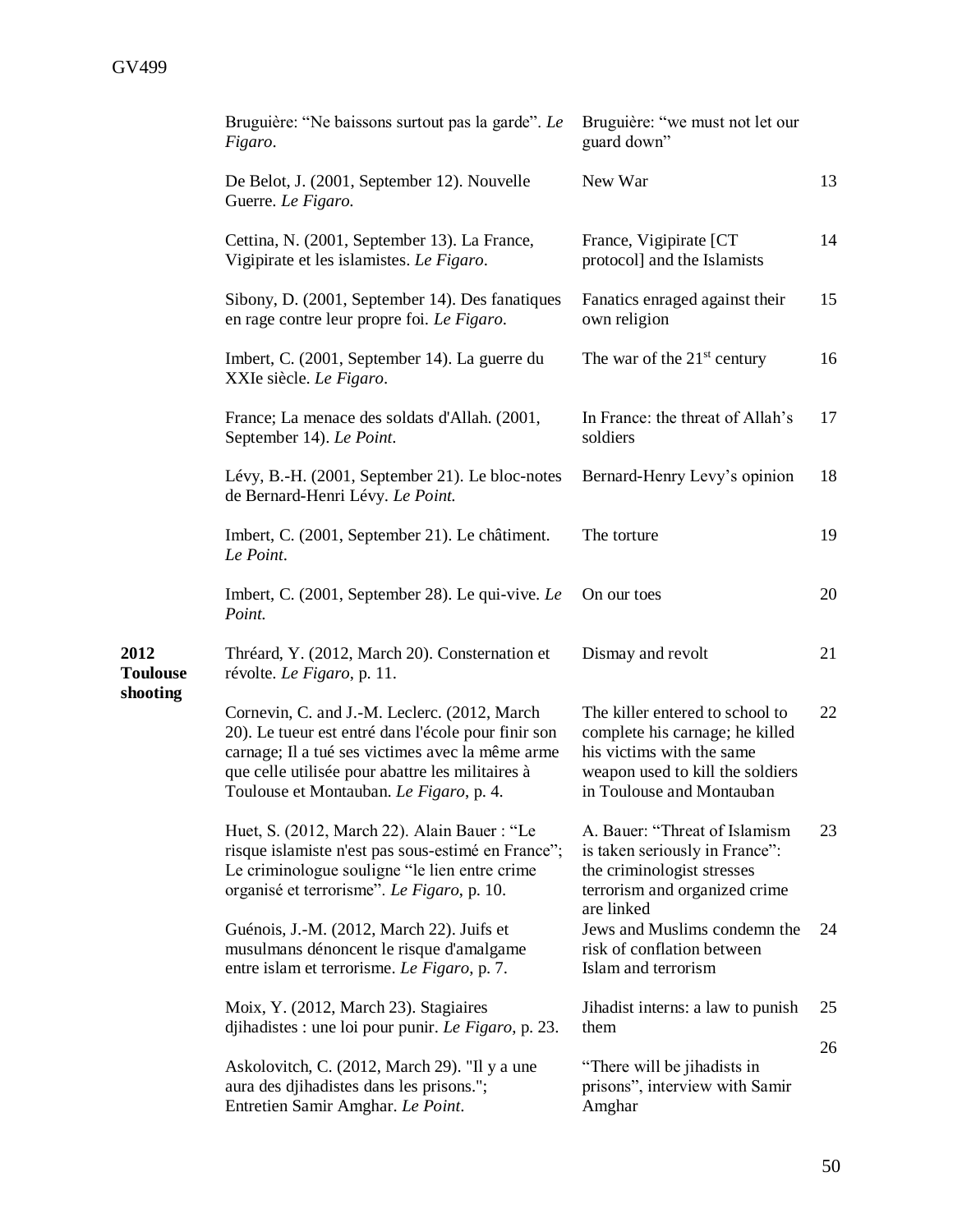|                                     | Askolovitch, C. (2012, March 29). "Quand les<br>salafistes croisent la déréliction sociale";<br>Entretien Gilles Kepel. Le Point.                                                                                                       | "When Salafism meets social<br>dereliction", interview with<br>Gilles Kepel                                                                                    | 27 |
|-------------------------------------|-----------------------------------------------------------------------------------------------------------------------------------------------------------------------------------------------------------------------------------------|----------------------------------------------------------------------------------------------------------------------------------------------------------------|----|
|                                     | Grenelle, E. (2012, March 29). "Il faut faire<br>comprendre à la France que l'islam radical est<br>marginal"; Entretien Tariq Ramadan. Le Point.                                                                                        | "France must be made to<br>understand that radical Islam is<br>marginal", interview with Tariq<br>Ramadan                                                      | 28 |
|                                     | Nexon, M. (2012, March 29). Al-Qaeda a tout<br>intérêt à revendiquer la paternité des tueries;<br>Entretien Jean-Pierre Filiu. Le Point.                                                                                                | It is in Al-Qaeda's interest to<br>claim responsibility for the<br>killings; interview with Jean-<br>Pierre Filiu                                              | 29 |
|                                     | Imbert, C. (2012, March 29). Après Toulouse. Le<br>Point.                                                                                                                                                                               | <b>After Toulouse</b>                                                                                                                                          | 30 |
| 2015<br><b>Bataclan</b><br>shooting | Garat, J.-B. (2015, November 16). Bruno Le<br>Maire: "Notre combat contre l'islamisme radical<br>doit aller plus loin". Le Figaro, p. 11.                                                                                               | Bruno Le Maire: "our fight<br>against radical Islamism must<br>go further"                                                                                     | 31 |
|                                     | Guénois, J.-M. (2015, November 16).<br>L'expulsion d'imams radicaux ne suffit plus,<br>assurent les experts; L'endoctrinement des jeunes<br>se joue désormais surtout sur Internet, jugent<br>plusieurs spécialistes. Le Figaro, p. 14. | The expulsion of radical imams<br>is no longer sufficient, say<br>experts: The brainwashing of<br>youth is now happening on the<br>internet, judge specialists | 32 |
|                                     | Guénois, J.-M. (2015, November 16). L'islam de<br>France démuni face à la puissance des réseaux<br>sociaux. Le Figaro, p. 14.                                                                                                           | France's Islam is powerless<br>against social networks                                                                                                         | 33 |
|                                     | Bavarez, N. (2015, November 16). Faire la<br>guerre sans l'aimer. Le Figaro, p. 23.                                                                                                                                                     | Waging an unpleasant war                                                                                                                                       | 34 |
|                                     | Perrault, G. (2015, November 16). Analyse;<br>France: l'État de droit face au terrorisme<br>islamiste. Le Figaro, p. 23.                                                                                                                | Analysis: France: the state of<br>emergency against Islamist<br>terrorism                                                                                      | 35 |
|                                     | Labbé, C. (2015, November 16). Attentas à Paris:<br>sur la piste des tueurs. Le Point.                                                                                                                                                  | Terrorist attacks in Paris:<br>tracking the killers                                                                                                            | 36 |
|                                     | Lévy, B.-H. (2015, November 16). BHL -<br>Guerre, mode d'emploi. Le Point.                                                                                                                                                              | BHL - War, a handbook                                                                                                                                          | 37 |
|                                     | Val, P. (2015, November 16). Contre qui nous<br>battons-nous?. Le Point.                                                                                                                                                                | With whom do we fight?                                                                                                                                         | 38 |
|                                     | Giesbert, F.-O. (2015, November 17). La guerre<br>pour la civilisation. Le Point.                                                                                                                                                       | The war for civilization                                                                                                                                       | 39 |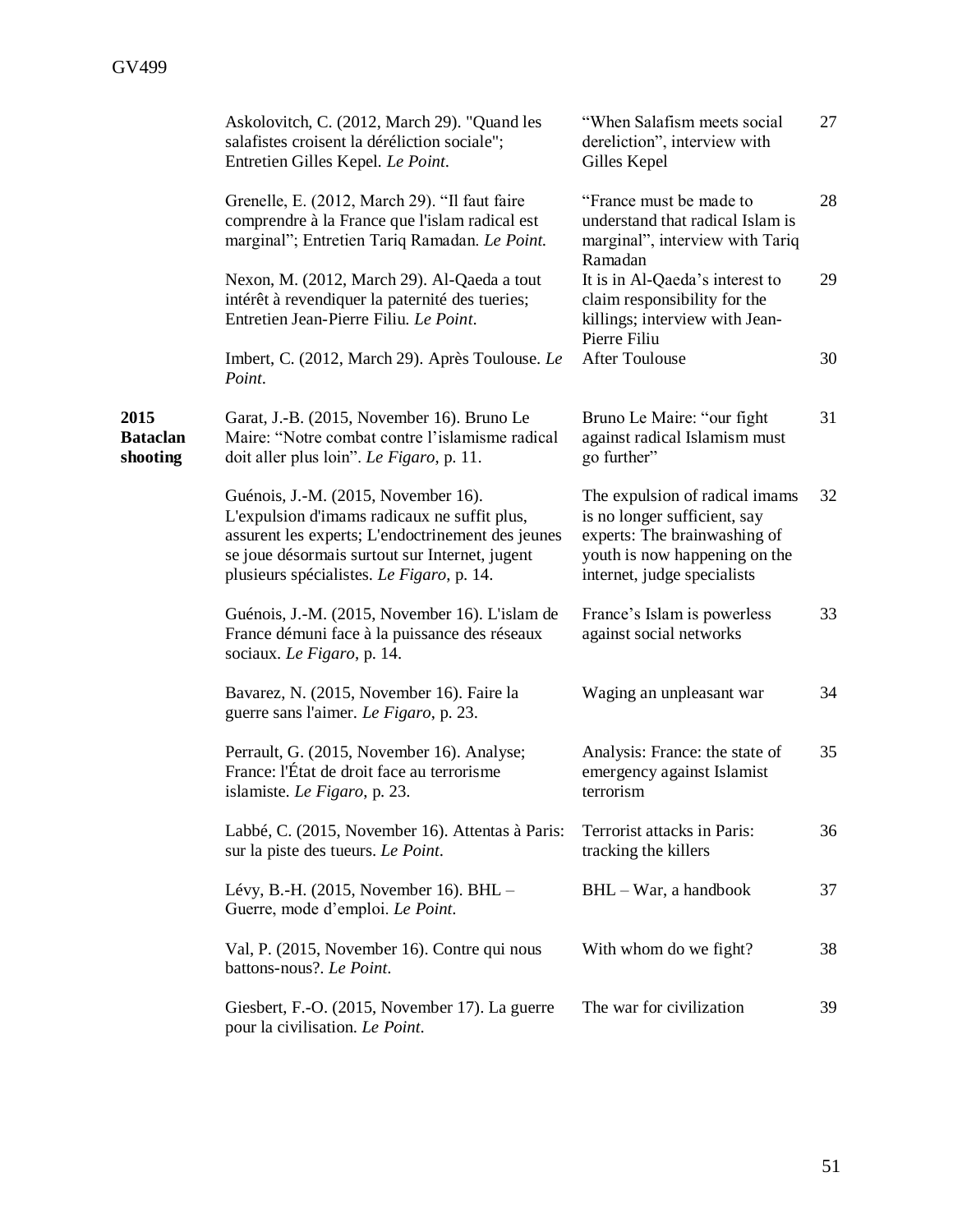Paoli, P.-F. (2015, November 18). Rémi Brague et Tahar Ben Jelloun : Y a-t-il un islam des Lumières?. Le Point.

Rémi Brague and Tahar Ben Jelloun: "Is there an Enlightened Islam?" 40

*Sources: Nexis UK database and microfilm archives at British Library in London, UK and Bibliothèque Publique d'Information in Paris, France.*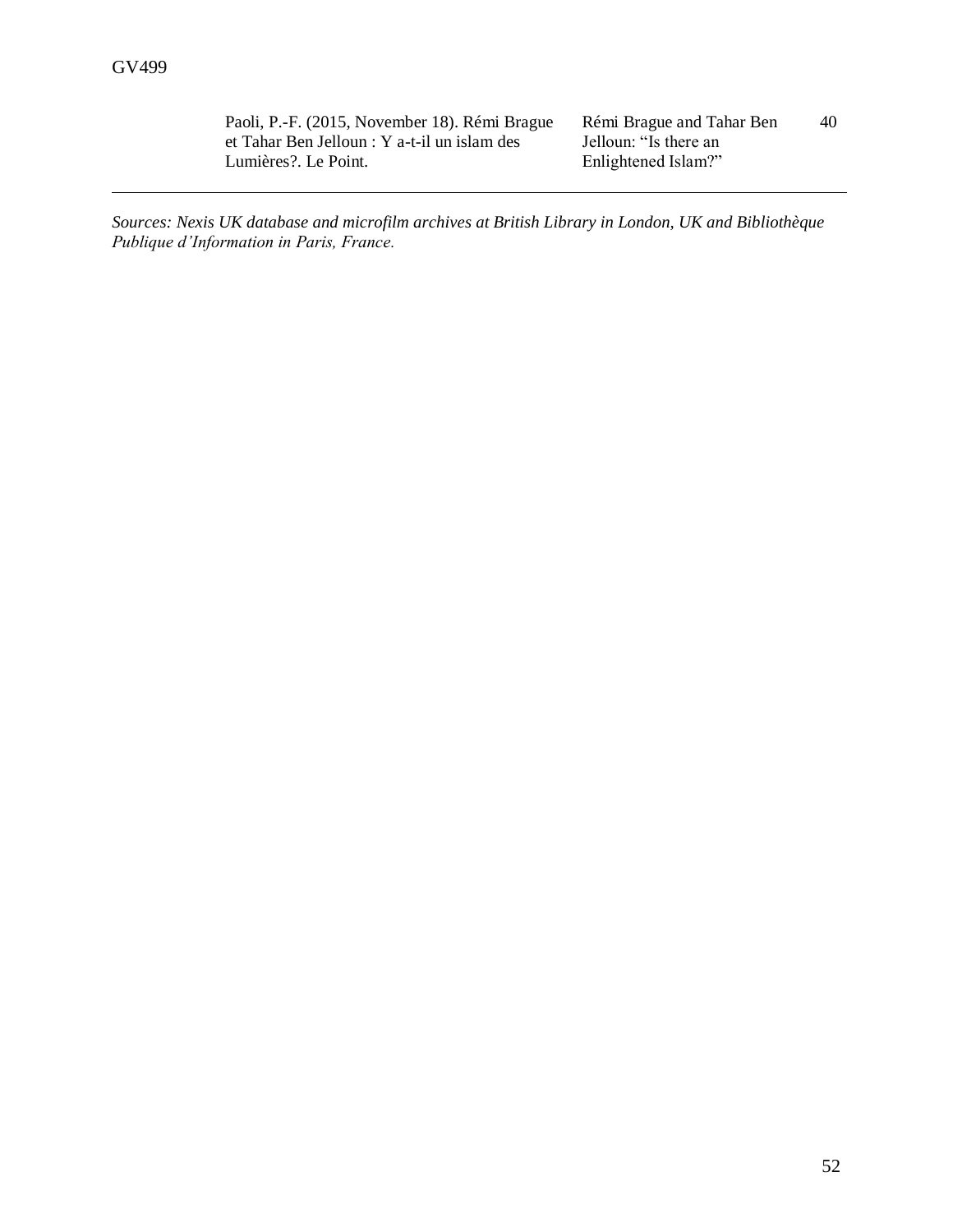#### **Appendix B**

*List of terms used to refer to Islamist terrorism or Islamist terrorists (20 total)*

| <b>Term used</b><br>[and English translation]       | <b>Source</b>                                                                                                                                                                                                                          |
|-----------------------------------------------------|----------------------------------------------------------------------------------------------------------------------------------------------------------------------------------------------------------------------------------------|
| Armée d'Allah<br>[Allah's army]                     | Sibony, D. (2001, September 14). Des fanatiques en rage contre<br>leur propre foi. Le Figaro.                                                                                                                                          |
| Djihadisme islamiste<br>[Islamist jihadism]         | Moix, Y. (2012, March 23). Stagiaires djihadistes: une loi pour<br>punir. Le Figaro, p. 23.                                                                                                                                            |
| Fascislamisme<br>[Fascislamism]                     | Sibony, D. (2001, September 14). Des fanatiques en rage contre<br>leur propre foi. Le Figaro.                                                                                                                                          |
|                                                     | Lévy, B.-H. (2015, November 16). BHL – Guerre, mode<br>d'emploi. Le Point.                                                                                                                                                             |
| Fous d'Allah                                        | Attentat: le filet se reserre. (1995, August 5). Le Point.                                                                                                                                                                             |
| [Allah's insane followers]                          | Leclerc, J.-M. (2001, September 12). "Mobilisation de l'armée et<br>de la police: le gouvernement veut exercer son 'devoir de<br>précaution et de vigilance'; Jean-Louis Bruguière: 'Ne baissons<br>surtout pas la garde"'. Le Figaro. |
| <b>Islam</b> fanatique<br>[Fanatic Islam]           | Imbert, C. (2001, September 14). La guerre du XXIe siècle. Le<br>Figaro.                                                                                                                                                               |
|                                                     | Sibony, D. (2001, September 14). Des fanatiques en rage contre<br>leur propre foi. Le Figaro.                                                                                                                                          |
| <b>Fanatisme</b> islamiste<br>[Islamist fanaticism] | Imbert, C. (2001, September 28). Le qui-vive. Le Point<br>Imbert, C. (2012, March 29). Après Toulouse. Le Point.                                                                                                                       |
| <b>Islam</b> radical<br>[Radical Islam]             | Garat, J.-B. (2015, November 16). Bruno Le Maire: "Notre<br>combat contre l'islamisme radical doit aller plus loin". Le<br><i>Figaro</i> , p. 11.                                                                                      |
|                                                     | Leclerc, J.-M. (2001, September 12). Mobilisation de l'armée et<br>de la police: le gouvernement veut exercer son 'devoir de<br>précaution et de vigilance'; Jean-Louis Bruguière: 'Ne baissons<br>surtout pas la garde'. Le Figaro.   |
|                                                     | Oberlé, T. (1995, July 29). Quand le GIA apparaît entre les<br>lignes. Le Figaro, p. 26                                                                                                                                                |
| <b>Islamisme/islamistes</b><br>[Islamism/ists]      | Attentat: les terroristes frappent encore Paris. (1995, August 19).<br>Le Point.                                                                                                                                                       |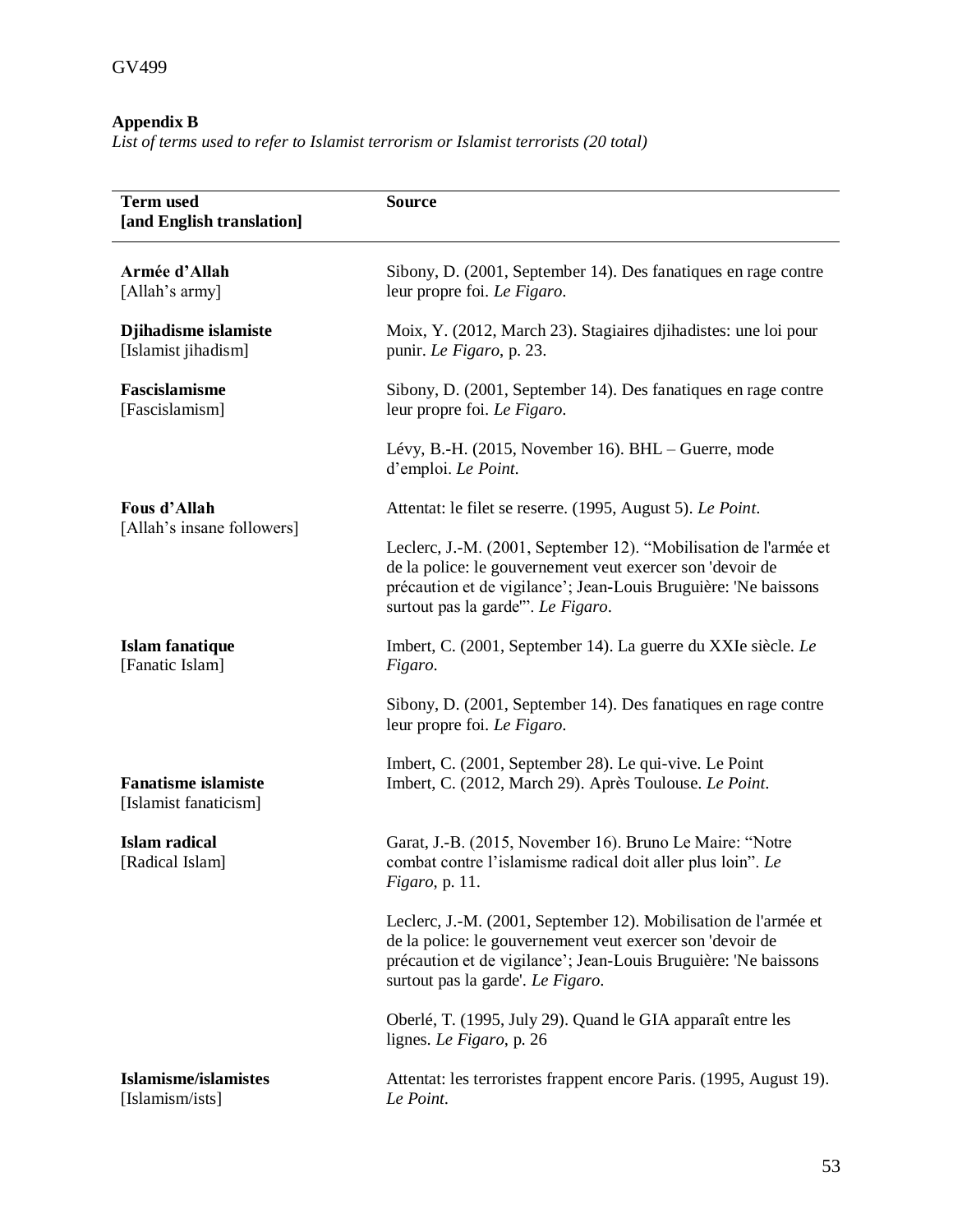Bavarez, N. (2015, November 16). Faire la guerre sans l'aimer. *Le Figaro*, p. 23.

Cettina, N. (2001, September 13). La France, Vigipirate et les islamistes. *Le Figaro*.

Garat, J.-B. (2015, November 16). Bruno Le Maire: "Notre combat contre l'islamisme radical doit aller plus loin". *Le Figaro*, p. 11.

Guénois, J.-M. (2015, November 16). L'islam de France démuni face à la puissance des réseaux sociaux. *Le Figaro*, p. 14.

Huet, S. (2012, March 22). Alain Bauer : "Le risque islamiste n'est pas sous-estimé en France"; Le criminologue souligne "le lien entre crime organisé et terrorisme". *Le Figaro*, p. 10.

Il y a 900 ans les croisades: L'héritage des croisades. (1995, August 19). *Le Point*.

Labbé, C. (2015, November 16). Attentas à Paris: sur la piste des tueurs. *Le Point*.

Moix, Y. (2012, March 23). Stagiaires djihadistes : une loi pour punir. *Le Figaro*, p. 23.

Perrault, G. (2015, November 16). Analyse; France: l'État de droit face au terrorisme islamiste. *Le Figaro*, p. 23.

Richard, J.-A. and Oberlé, T. (1995, July 26). Lourds soupçons contre les Islamistes. *Le Figaro*, p. 22

Sibony, D. (2001, September 14). Des fanatiques en rage contre leur propre foi. *Le Figaro*.

Terrorisme le retour de la menace. (1995, July 29). *Le Point*.

Val, P. (2015, November 16). Contre qui nous battons-nous?. *Le Point*.

Val, P. (2015, November 16). Contre qui nous battons-nous?. *Le Point*.

De Belot, J. (2001, September 12). Nouvelle Guerre. *Le Figaro*.

Askolovitch, C. (2012, March 29). "Il y a une aura des djihadistes dans les prisons."; Entretien Samir Amghar. *Le Point*.

**Islamo-fascime/fascists** [Islamo-fascism/ists]

**Jihad Islamique** [Islamic jihad]

**Jihadisme/islamistes** [Jihadism/jihadists]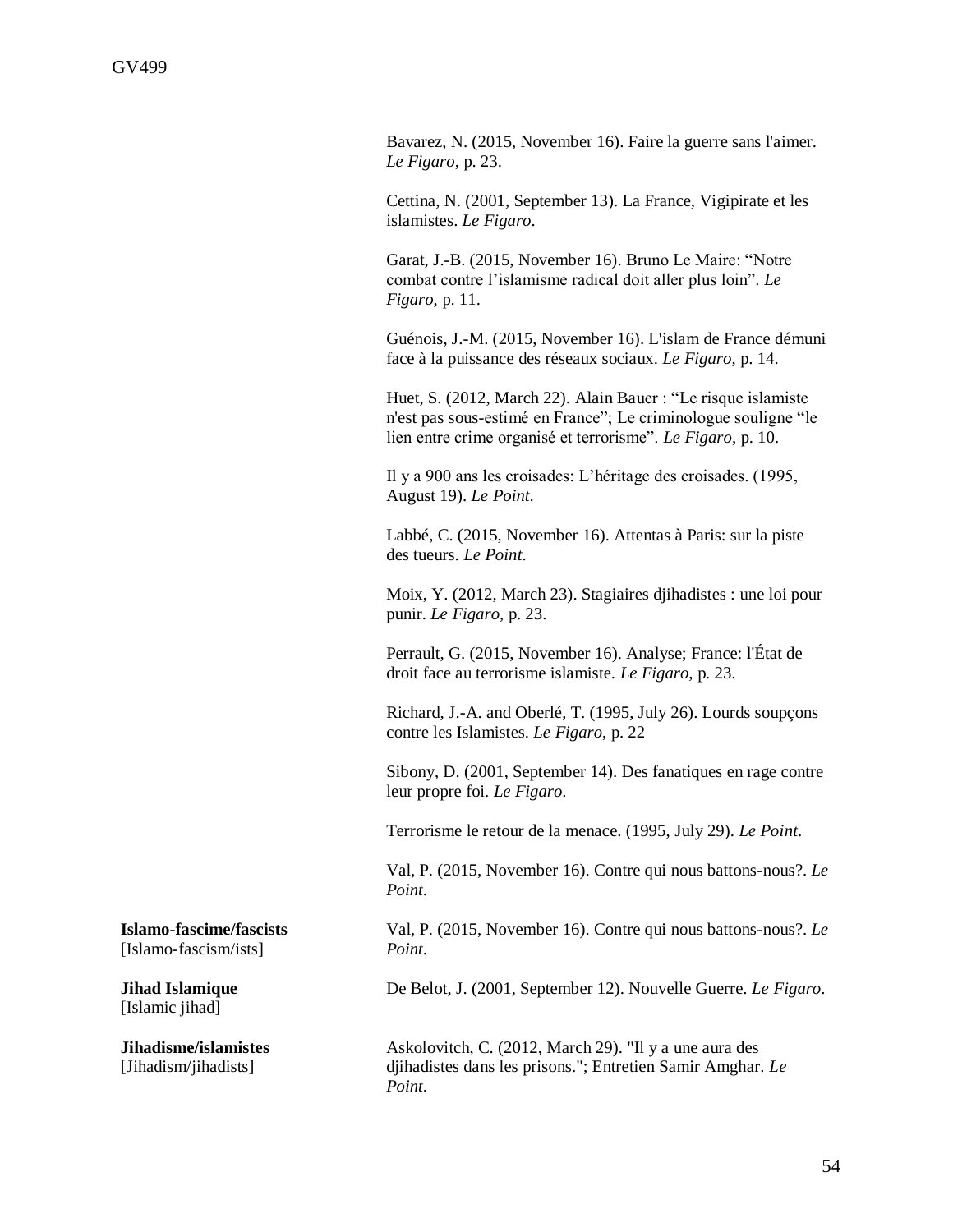Askolovitch, C. (2012, March 29). "Quand les salafistes croisent la déréliction sociale"; Entretien Gilles Kepel. *Le Point*.

Val, P. (2015, November 16). Contre qui nous battons-nous?. *Le Point*.

France; La menace des soldats d'Allah. (2001, September 14). *Le Point*.

D'Ormesson, J. (1995, July 27). Une guerre nouvelle. *Le Figaro*, p. 7.

Frat, M. (1995, July 27). Didier Bigo: La figure de l'adversaire. *Le Figaro*, p. 7.

Imbert, C. (2001, September 14). La guerre du XXIe siècle. *Le Figaro*.

Paoli, P.-F. (2015, November 18). Rémi Brague et Tahar Ben Jelloun : Y a-t-il un islam des Lumières?. *Le Point*.

Terrorisme, le retour de la menace. (1995, July 29). *Le Point.*

Imbert, C. (2001, September 14). La guerre du XXIe siècle. *Le Figaro*.

Oberlé, T. (1995, July 29). Quand le GIA apparaît entre les lignes. *Le Figaro*, p. 26.

Oberlé, T. (1995, July 29). Quand le GIA apparaît entre les lignes. *Le Figaro*, p. 26.

Askolovitch, C. (2012a, March 29). "Il y a une aura des djihadistes dans les prisons"; Entretien Samir Amghar ["There will be jihadists in prisons", interview with Samir Amghar]. Le Point. Retrieved from: www.nexis.com (accessed on July 10, 2019).

Askolovitch, C. (2012b, March 29). "Quand les salafistes croisent la déréliction sociale"; Entretien Gilles Kepel. *Le Point*.

Garat, J.-B. (2015, November 16). Bruno Le Maire: "Notre combat contre l'islamisme radical doit aller plus loin" [Bruno Le Maire: "our fight against radical Islamism must go further"]. *Le Figaro*, p. 11.

Guénois, J.-M. (2015a, November 16). L'expulsion d'imams radicaux ne suffit plus, assurent les experts; L'endoctrinement des jeunes se joue désormais surtout sur Internet, jugent plusieurs spécialistes. *Le Figaro*, p. 14.

**Militiens islamistes** [Islamist milita-men]

#### **Musulmans intégristes** [Fundamentalist Muslims]

**Nébuleuse islamiste** [Islamist nebula]

**Radicaux islamistes**

[Radical Islamists]

**Salafisme/istes** [Salafism/ists]